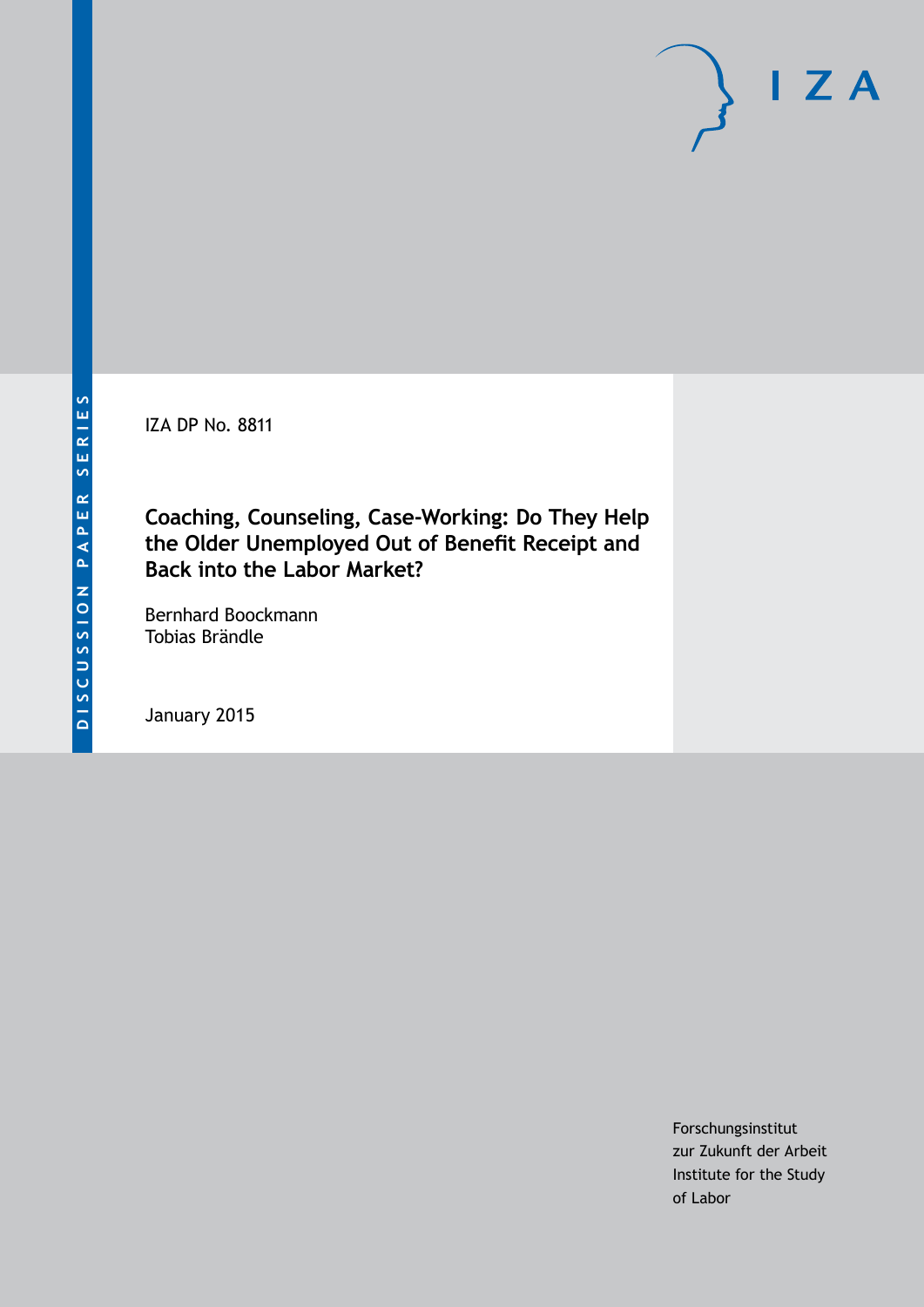# **Coaching, Counseling, Case-Working: Do They Help the Older Unemployed Out of Benefit Receipt and Back into the Labor Market?**

## **Bernhard Boockmann**

*Institute for Applied Economic Research (IAW), University of Tübingen and IZA*

## **Tobias Brändle**

*Institute for Applied Economic Research (IAW)*

Discussion Paper No. 8811 January 2015

IZA

P.O. Box 7240 53072 Bonn Germany

Phone: +49-228-3894-0 Fax: +49-228-3894-180 E-mail: [iza@iza.org](mailto:iza@iza.org)

Any opinions expressed here are those of the author(s) and not those of IZA. Research published in this series may include views on policy, but the institute itself takes no institutional policy positions. The IZA research network is committed to the IZA Guiding Principles of Research Integrity.

The Institute for the Study of Labor (IZA) in Bonn is a local and virtual international research center and a place of communication between science, politics and business. IZA is an independent nonprofit organization supported by Deutsche Post Foundation. The center is associated with the University of Bonn and offers a stimulating research environment through its international network, workshops and conferences, data service, project support, research visits and doctoral program. IZA engages in (i) original and internationally competitive research in all fields of labor economics, (ii) development of policy concepts, and (iii) dissemination of research results and concepts to the interested public.

<span id="page-1-0"></span>IZA Discussion Papers often represent preliminary work and are circulated to encourage discussion. Citation of such a paper should account for its provisional character. A revised version may be available directly from the author.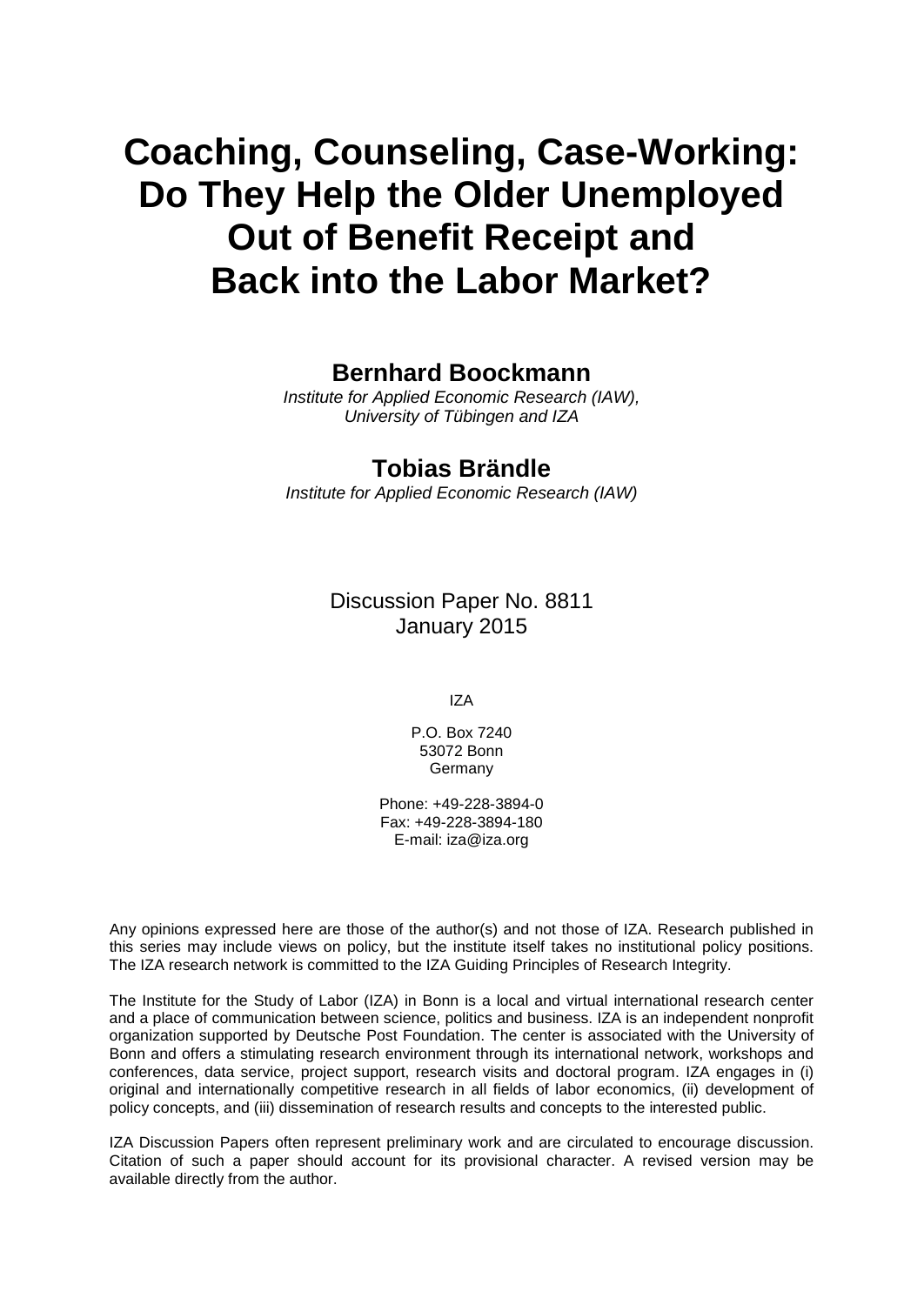IZA Discussion Paper No. 8811 January 2015

# **ABSTRACT**

# **Coaching, Counseling, Case-Working: Do They Help the Older Unemployed Out of Benefit Receipt and Back into the Labor Market?[\\*](#page-1-0)**

Job search assistance and intensified counseling have been found to be effective for labor market integration by a large number of studies, but the evidence for older and hard-to-place unemployed individuals more specifically is mixed. In this paper we present key results from the evaluation of "Perspektive 50plus", a large-scale active labor market program directed at the older unemployed in Germany. To identify the treatment effects, we exploit regional variation in program participation. Based on survey evidence, we argue that participation of regions is not endogenous in the vast majority of cases. We use a combination of different evaluation estimators to check the sensitivity of the results to selection, substitution and local labor market effects. We find large positive effects of the program in the range of five to ten percentage points on integration into unsubsidized employment. However, there are also substantial lock-in effects, such that program participants have a higher probability of remaining on public welfare benefit receipt for up to one year after commencing the program.

JEL Classification: J68, J14

Keywords: active labor market programs, evaluation, long-term unemployment, older unemployed

Corresponding author:

Bernhard Boockmann Institute for Applied Economic Research (IAW) Ob dem Himmelreich 1 D-72074 Tübingen Germany E-mail: [bernhard.boockmann@iaw.edu](mailto:bernhard.boockmann@iaw.edu)

We wish to thank the Institute for Employment Research (IAB), Nürnberg, for providing the data. We gratefully acknowledge the collaboration of Matthias Knuth, Holger Langkabel, Charlotte Klempt, Rolf Kleimann, Tim Stegmann, Florian Storz, and Lina Zink. Furthermore, we wish to thank participants at seminars in Trier, Hannover and Eichstätt and at the EEA and EALE Conferences 2014 for helpful comments. This paper is based on the evaluation of the second phase of the Federal Program "Perspektive 50plus", commissioned by the German Ministry of Labor and Social Affairs (BMAS). It does not necessarily reflect the opinions and views held by the BMAS.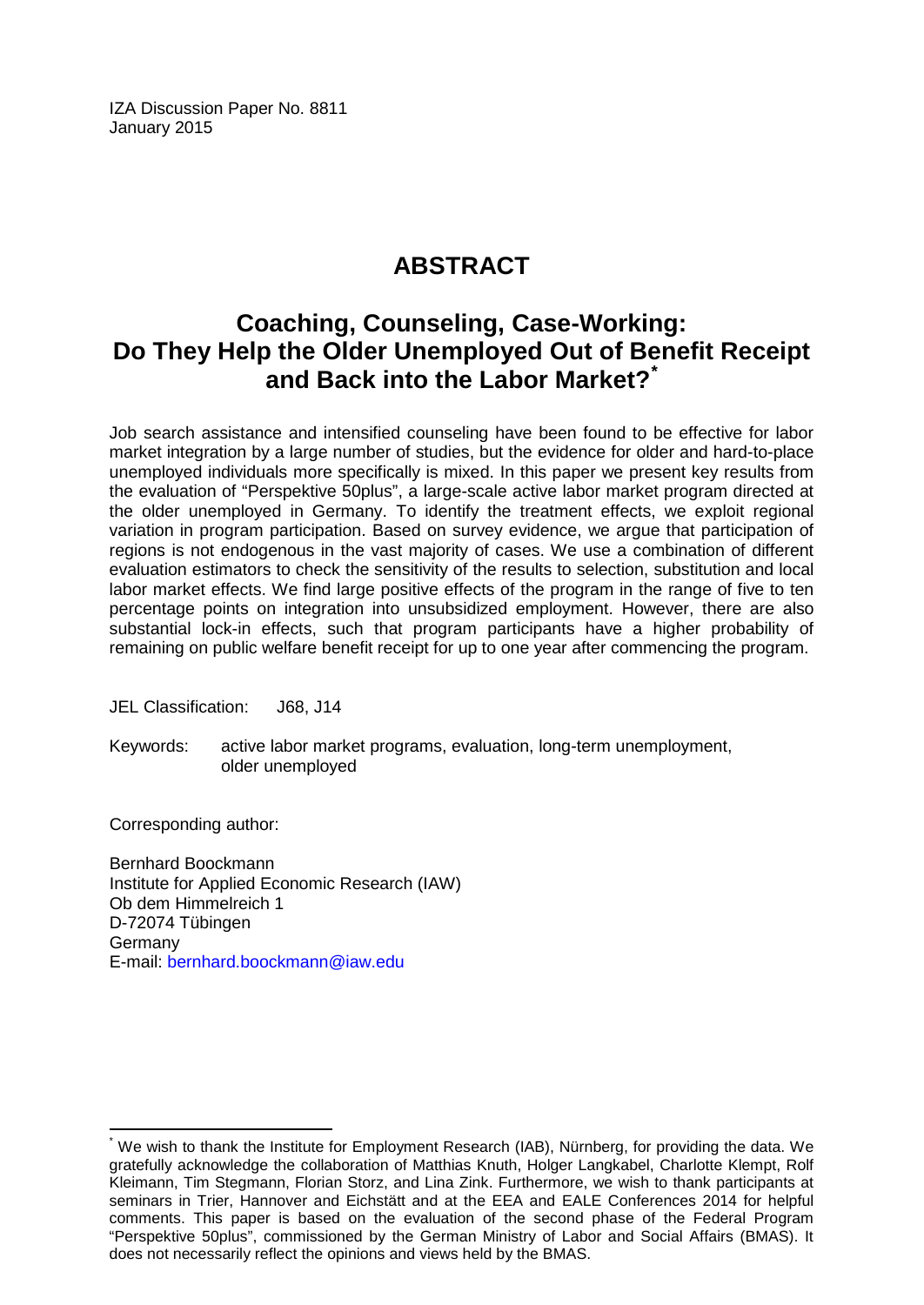### **1 Introduction**

 $\overline{a}$ 

Unemployed persons aged 50 and above have long been considered to be one of the groups most difficult to integrate into the labor market. Demographic change in many industrialized countries, however, has led to a scarcity of younger workers and a higher official retirement age, and as a consequence, the labor market potential of older workers is increasingly acknowledged. In this context, the specific problems of older unemployed workers have been attracting increasing attention from governments and public employment services (see OECD 2006).

In this paper, we estimate the effects of "Perspektive 50plus", an active labor market policy (ALMP) program directed at long-term unemployed workers aged 50 and above in Germany.[1](#page-3-0) The program was introduced by the German government as a special federal program in 2005 and was provided with substantial government funding. The program continues until the year 2015, after which the successful components will be implemented more broadly and become part of regular labor market policy. The results reported here are part of the official evaluation of the second phase of "Perspektive 50plus" (2008 to 2010). The scale of the program is large; more than 280,000 unemployed older workers participated in the program in 2010, which represents more than a fifth of the stock of unemployed workers aged 50 and above, registered as of June 2010.

The program is targeted at a group that faces severe integration problems with respect to the labor market. These problems stem from both the demand and the supply side. For a number of reasons, many firms are reluctant to hire older workers (Daniel and Heywood 2007, Heyma et al. 2014, Heywood et al. 2010, Ilmakunnas and Ilmakunnas 2011). Moreover, older unemployed workers are often characterized by multiple placement constraints: they have low levels of formal education; have worked in structurally disadvantageous jobs; and are often affected by problems such as bad health, a lack of social integration and a long history of unsuccessful attempts at

<span id="page-3-0"></span><sup>1</sup> There exist similar programs for older jobseekers in other countries, such as the program Talent 45plus in the Netherlands (http://www.esfage.eu/network-products/netherlands/supportingunemployed-find-work/programmes/talent-45), but they tend to be less comprehensive than "Perspektive 50plus". The UK introduced the New Deal for Older Workers in 1999, but has abandoned programs targeted at particular groups of unemployed workers.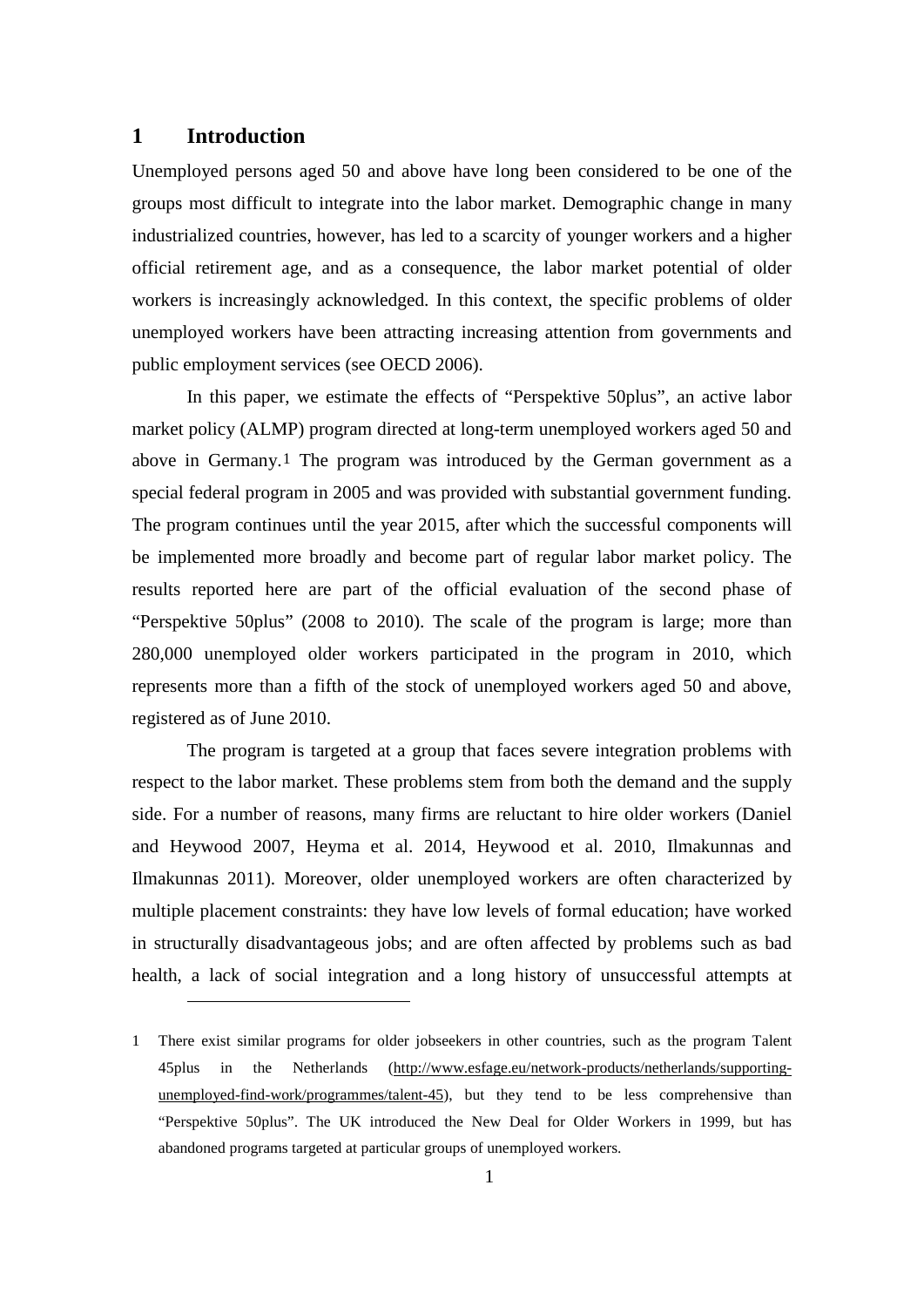returning to work. Arguably, integration often fails due to these obstacles to employment rather than due to the effect of age taken alone.

"Perspektive 50plus" is oriented towards integrating older long-term unemployed workers into the first labor market, i.e. non-publicly sponsored, self-paying jobs covered by social security. This approach represents a significant change in German labor market policy. Before 2005, older unemployed workers have either been ignored and given passive benefits, or they have been assigned to public employment schemes. By contrast, the use of public sponsored employment schemes has been discouraged by the government in the program considered here.

The governance structure of the program is unique among the numerous German ALMP programs. The program is implemented by regional employment pacts, consisting of varying partners, among them job centers, local supporters, firms, and business associations. The implementation is strongly decentralized and central interference has almost completely been restricted to providing targets for job centers regarding the number of annually integrations. The degree to which these targets are fulfilled counts towards the financial means received for the program, creating strong incentives for job centers to fulfill their quotas.

In our evaluation of the program, we make use of the fact that program participation is voluntary for job centers and geographical coverage is not universal, so that there are both participating and non-participating regions at the same point of time, meaning that a control group is available. Based on survey evidence, we argue that participation by specific regions is mainly due to organizational and administrative reasons and, hence, can be taken as exogenous to program participation. Additionally, we use matching techniques on the basis of official register data covering a wide range of observable characteristics. Using treatment variation between regions and comparing between difference-in-differences, matching and differences-in-differences matching estimators allows us to address displacement and selectivity effects.

The remainder of the paper is structured as follows: in Section 2, we present evidence on the effects of job search assistance, coaching and similar policies on hardto-place unemployed persons. To be able to assess the appropriateness of the estimators, we give a brief overview of the institutional structure of the program in Section 3. Sections 4 and 5 then explain the methodology, introduce the data and provide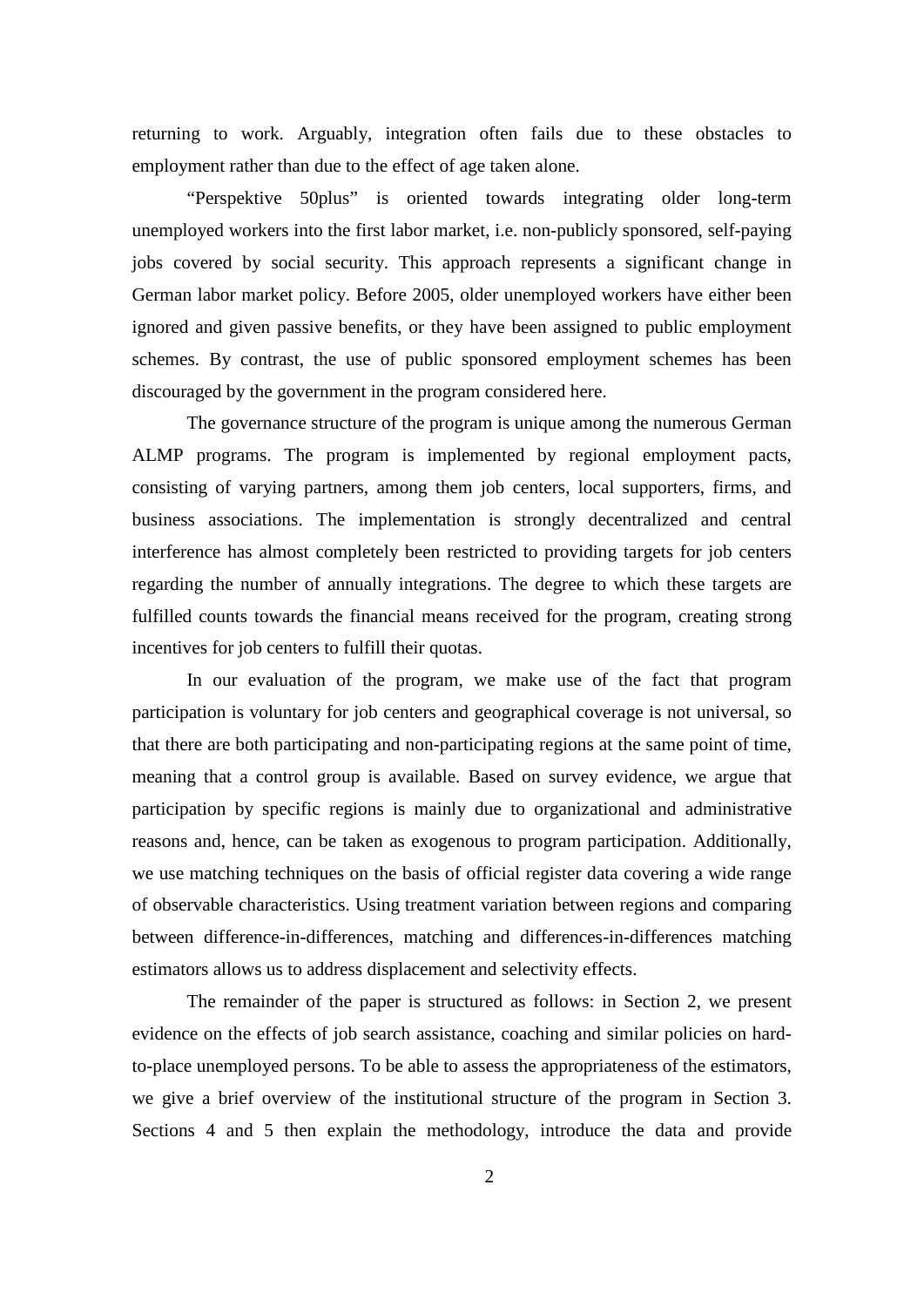descriptive statistics. Section 6 contains results for the average effect of treatment on the treated (ATT) from matching and difference-in-differences matching estimations. Section 7 compares these results to intent-to-treat effects from differences-indifferences estimations. Section 8 concludes.

### **2 Previous evidence on programs for hard-to-place workers**

This section gives a brief overview of and compares our paper with analyses of similar ALMP programs, i.e. job search assistance, coaching and intensified counseling programs and programs targeted at hard-to-place, and especially older, unemployed persons. These policies are generally aimed at integrating the unemployed quickly into the first labor market and focus on specific groups (the older unemployed, the long-term unemployed, single mothers, and unemployed workers with certain disabilities or other obstacles).

There is a large literature on job search assistance. In general, the majority of studies find positive effects for services such as intensive counseling, short-term training, skills assessment, mobility enhancement and other types of assistance for populations who most use them, including those on short-term benefits as well as unemployed workers with placement difficulties (Ashenfelter et al. 2005, Meyer 1995). Similar conclusions are drawn in the meta studies by Card et al. (2010), Kastoryano and van der Klaauw (2011). Wunsch (2013) studies the role of job search assistance programs in optimal welfare-to-work programs. She shows that the main role of job search assistance is to delay or prevent situations in which it is no longer optimal to incentivize the worker to apply positive search effort and that, in line with existing policies, these programs should mainly be used at the beginning of unemployment and for short durations.

There is a large literature on ALMPs especially designed or targeted at older workers (for an overview of recent papers, see Table A.1). Boockmann et al. (2012) estimate the effects of hiring subsidies for older workers on transitions from unemployment to employment in Germany using a natural experiment. Evidence for an employment effect of hiring subsidies can only be found for women in East Germany. For other groups, dead-weight losses dominate. Deuchert and Kauer (2013) test the effectiveness of hiring subsidies for people with disabilities by the Swiss Disability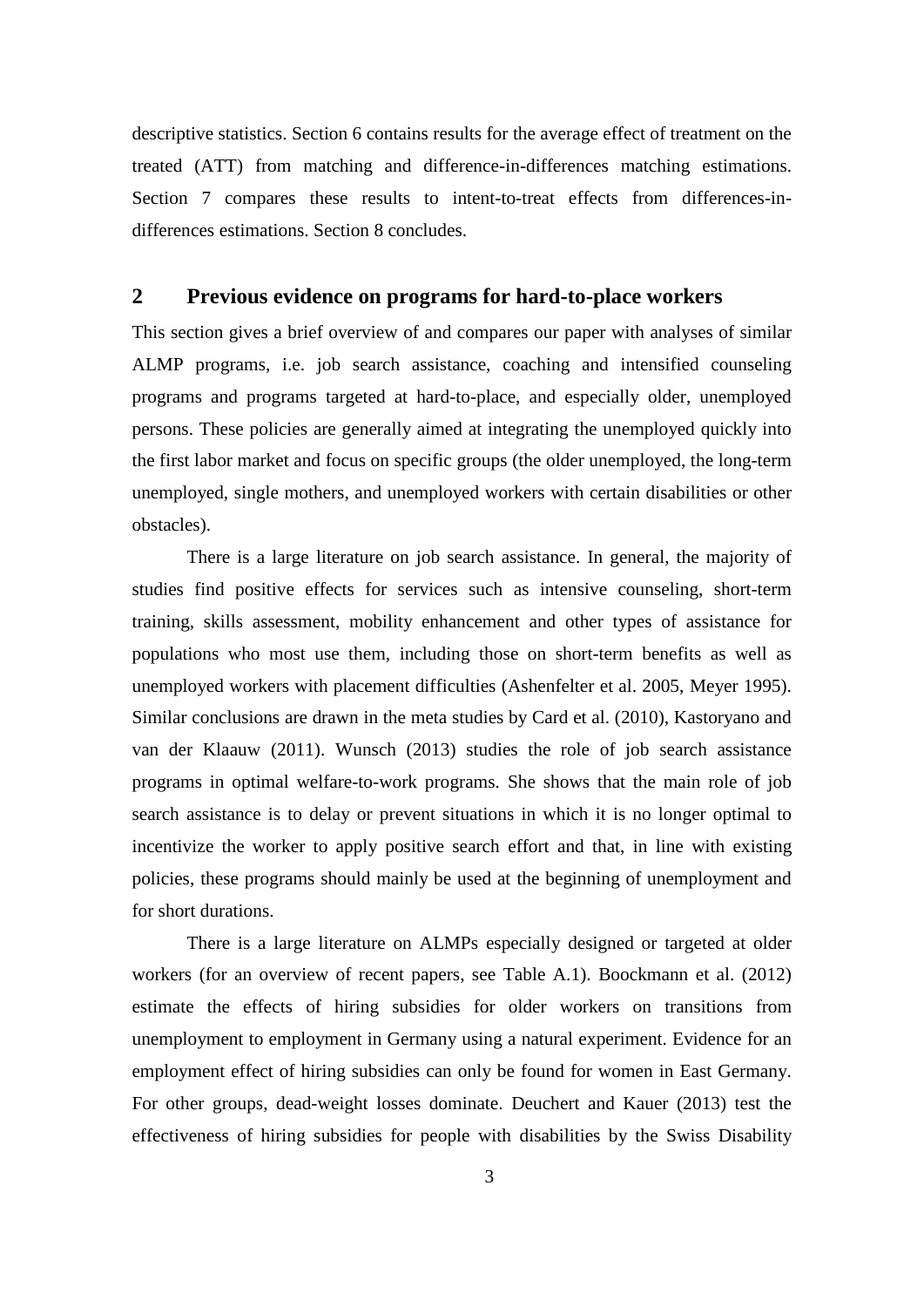Insurance using a small scale social field experiment. Their results reveal that the subsidy is ineffective or even counterproductive in a group of adolescents who are at the end of their vocational training program, but may increase call-back rates in a group of clients of job coaching services. Bloemen et al. (2011) use a recent policy change in the Netherlands to study how changes in search requirements for older unemployed individuals affect their transition rates to employment, early retirement and use of sickness/disability benefits. Estimating various duration models and using difference-indifference and regression discontinuity approaches, they find that stricter search requirements significantly increase entry rate into employment for treated individuals. Job search assistance and similar policies have proven successful for older or otherwise disadvantaged workers in other studies such as Arni (2010) and Wunsch (2013). Arni (2010) uses a social experiment for the evaluation of counseling and training policy, especially designed for older workers in Switzerland. He finds that the policy increases the job finding rate in the treatment group and attributes this change to an increase in job search efficiency and a reduction of reservation wages. He stresses that early interventions are important. The study is limited to unemployed workers who have entered unemployment relatively recently. By contrast, the policy studied here is directed at long-term unemployed workers who have prolonged spells of unemployment. It is less clear that counseling has an effect on this group. From the methodological side, Arni (2010) has a relatively small number of individuals in the treatment (186) and control (141) groups, which limits the possibility to investigate the effects on sub-groups of the population.

The literature on coaching and job search assistance studies uses different outcomes, for example transitions into employment or transitions into early retirement, among others. This enriches the findings and points to the behavioral foundations of the results (Babcock et al., 2012). Among the outcomes studied are unemployment duration, benefit duration (Arni, 2010), exit to employment (Behaghel et al., 2014; Kastoryano and van der Klaauw, 2011), job stability and type of employment contracts (Arni, 2010; Crépon et al., 2013), reservation wages (Arni, 2010) and search strategy (Arni, 2010).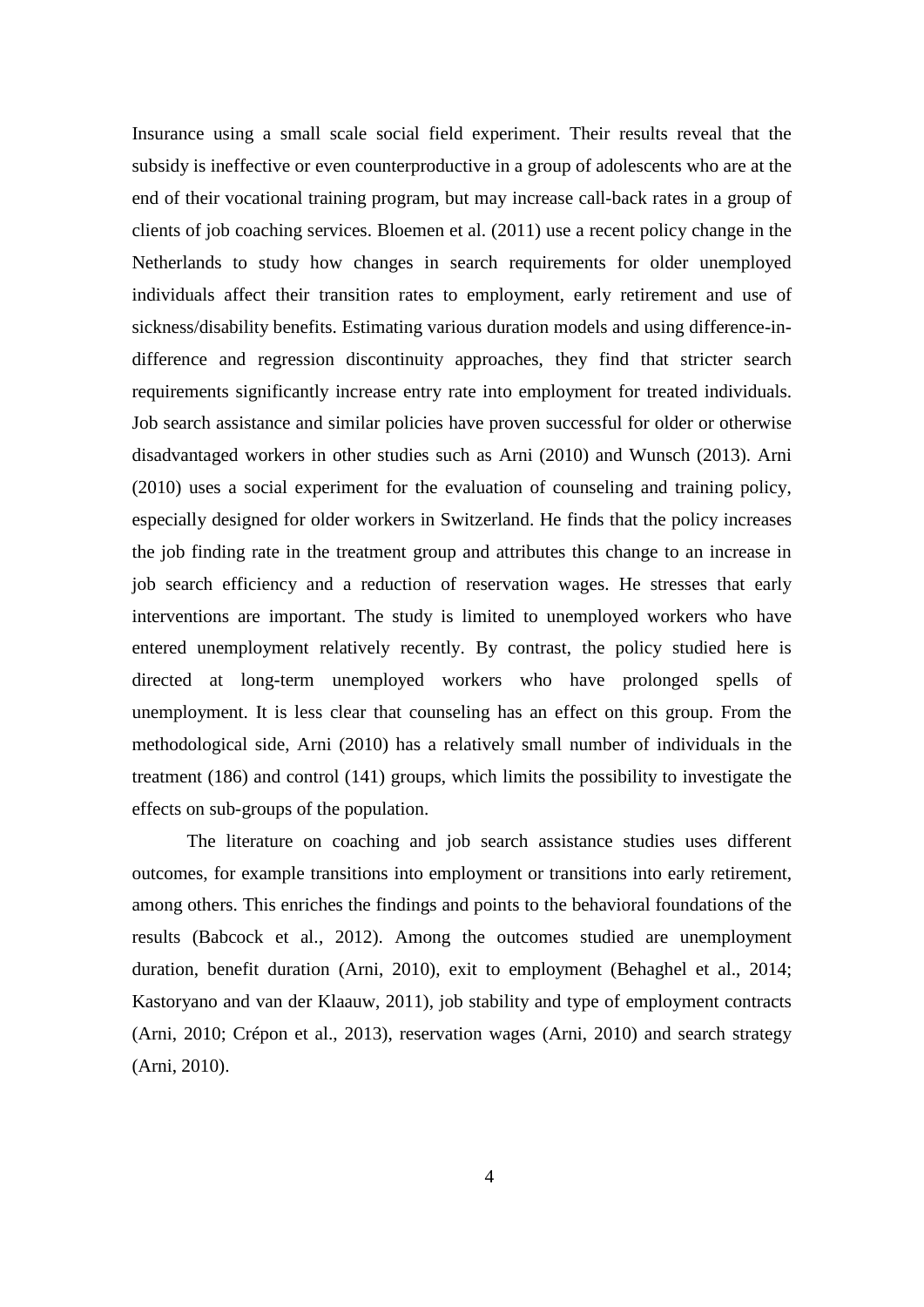Crépon et al. (2013) study a program for young job seekers in France and put particular emphasis on displacement effects. Unique to this study is randomization at two levels: at the job seeker and at the job centers. This allows them to identify effects on non-treated individuals. The authors find little evidence for displacement effects. The presence of displacement effects may hinge on labor market tightness. That is, they may be large in those parts of the labor market where there is intense competition. This may apply in particular to older unemployed workers.

#### **3 Structure and governance of the program**

The federal program "Perspektive 50plus" was introduced in 2005 in 93 regional job centers (i.e. local agencies responsible for activating and administering benefits to the long-term unemployed) across Germany. It is directed at unemployed workers aged 50 and above[2](#page-7-0) who receive means-tested public welfare benefits for individuals who are able to work (Unemployment Benefit II, UB II). The program was introduced by the Federal Ministry for Labor and Social Affairs (BMAS) as a competition among job centers, which were called on to apply jointly as regional employment pacts.[3](#page-7-1) The pacts had to submit detailed strategies on how to counsel older unemployed workers. They often involve local partners such as employers and business networks, non-profit organizations, health provides or volunteer networks. This process was meant to mobilize resources at the local level, to advance creative solutions and to induce a competition for best practices. In return, the federal level provided substantial financial means for the program. In addition, the ministry also provided some degree of coordination and a platform for the dissemination of experiences through a series of regular workshops and conferences.

After the first program phase ended in 2007, the program has been gradually extended by the accession of more job centers to the existing employment pacts. Figure 1 displays the growth of the program. In the year 2010, only 88 of the 438 job centers did not belong to a regional employment pact, i.e. did not participate in the

<span id="page-7-0"></span><sup>2</sup> Participation may start at slightly earlier ages if it is expected that individuals will reach the age of 50 during their current benefit spells.

<span id="page-7-1"></span><sup>3</sup> More institutional details can be found in IAQ/IAW (2012).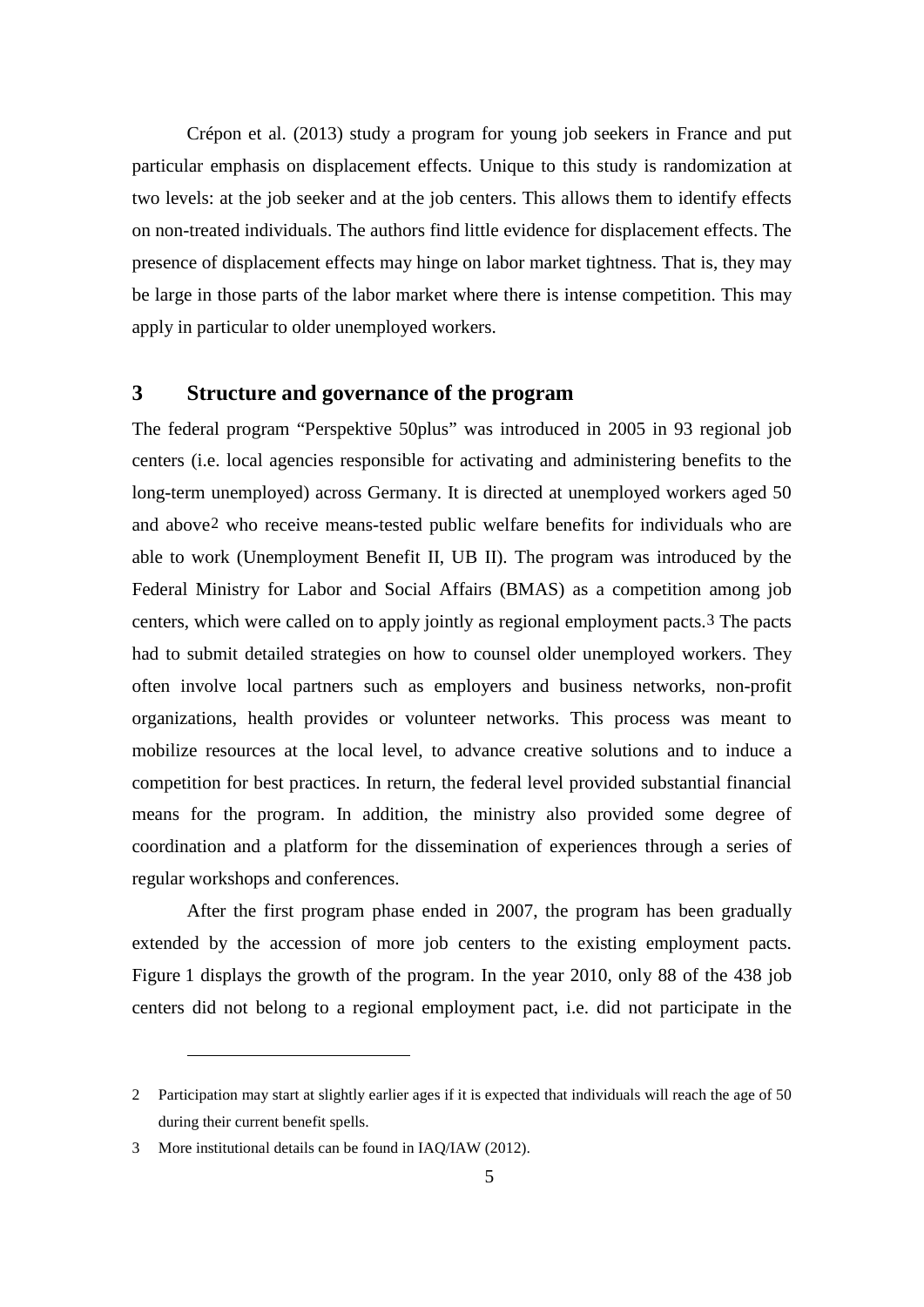program. In the last stage of the program (2011 to 2015), the participation rate was 95 percent among all job centers.

Total spending of all regional pacts during the second program phase amounted to 787.3 million euros. Among these funds, 56 percent were provided by the ministry and the rest by other levels of government, either by the job centers' own budgets, from the federal states or from the operational programs of the European Social Fund (ESF). The employment pacts annual spending ranged between 1.97 and 44.3 million euros over 2008-2010, with a mean spending of 12.7 million euros, such that there is a large amount of heterogeneity in spending between pacts.

The scale of the program can also be measured by the total number of individuals receiving activation benefits. The number of participants was 283,332 during the year 2010. Among the participants, 188,817 received activation benefits, which means that they received more than 25 hours of counselling, training or other services (IAQ/IAW 2012, p. 7). The fraction of program participants among all older unemployed persons was substantial. According to the statistics of the Federal Employment Agency, 1.23 million individuals aged between 50 and 65 received UB II in June 2012.[4](#page-8-0)

For the governance of the program, a specific mode was designed. Whereas ALMP programs are usually administered by the Federal Employment Agency, "Perspektive 50plus" was implemented directly by the Ministry of Labor and Social Affairs. A private service provider was contracted to coordinate the activities of the employment pacts and provide the monitoring for the program. The governance did not focus on detailed guidelines on the implementation of ALMP; rather, it provided financial incentives. Depending on the concrete agreement between the federal and the local level, between 75 and 100 percent of the federal contribution depended on the fulfillment of integration quotas; these quotas were negotiated in advance between the federal government and the employment pacts.[5](#page-8-1) Local autonomy, decentralized

<span id="page-8-0"></span><sup>4</sup> See Federal Employment Agency (2010): Statistik der Grundsicherung für Arbeitsuchende nach dem SGB II, Übersichtstabellen SGB II für Bund und Länder, June 2010.

<span id="page-8-1"></span><sup>5</sup> Within "Perspektive 50plus", a separate module for the least able to work was set up and named "Impuls 50plus". In this module, financing did not depend solely on the number of unemployed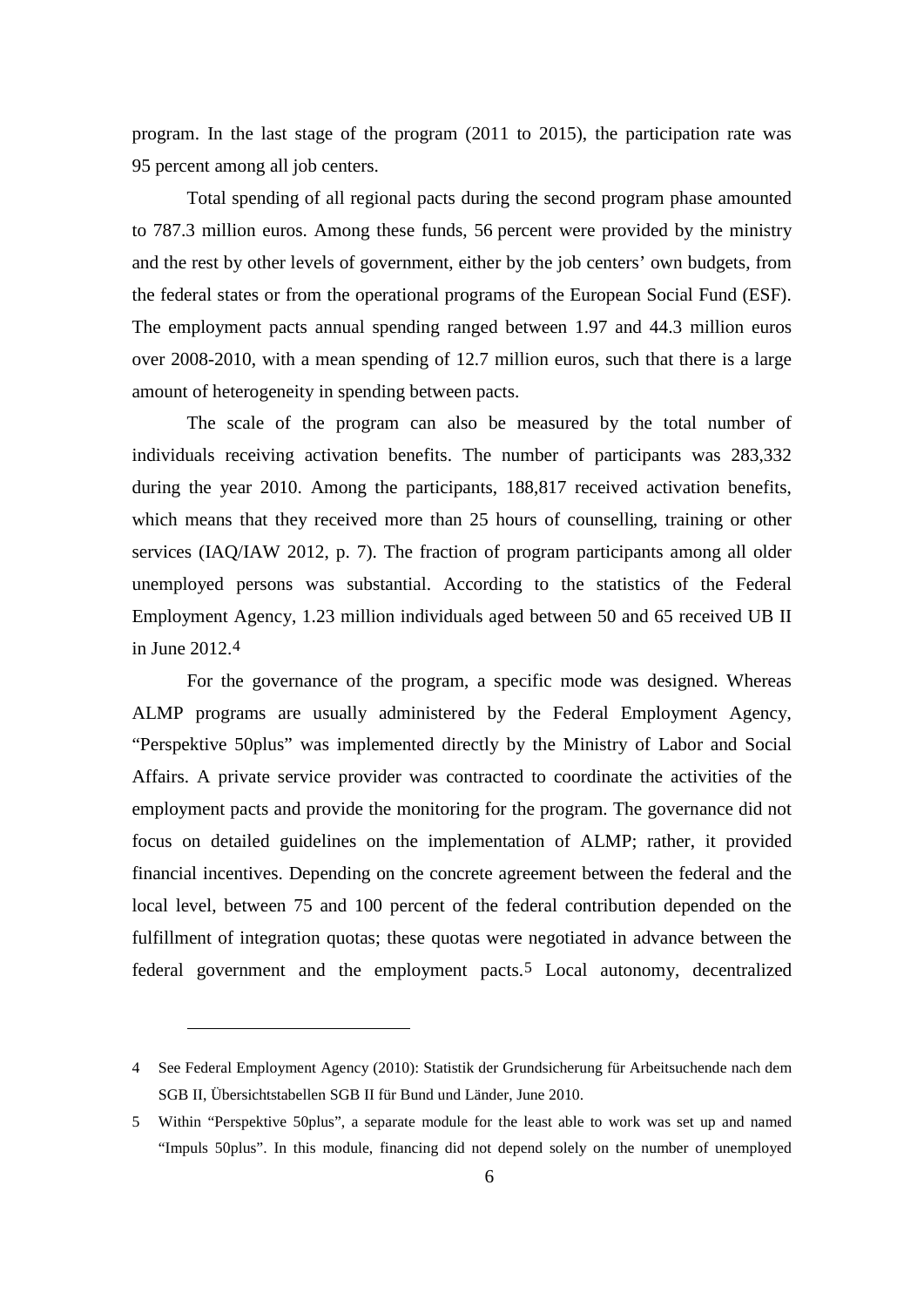implementation, and governance by objectives were introduced by the federal program as radically new elements to German ALMP, which had hitherto been strongly shaped by the central control of the Federal Employment Agency over local branch offices.

Taking the number of integrations as a key indicator, the governance structure creates specific incentives for job centers to concentrate on individuals with better labor market characteristics, to include individuals which are known to transit to employment shortly and to exclude those who are known to leave the welfare system for the unableto-work and other parts of the social security system. These incentives mirror those known from the U.S. literature on performance standards (Heckman et al. 2002; Courty et al. 2008). We take them into account by looking in detail at the composition of participants and non-participants.

To implement the program, employment pacts and jobs centers have used their autonomy to introduce a variety of approaches and measures; yet there are common priorities shared by almost all employment pacts. These priorities are visible from Table 1, which provides information on which individual measures were administered by the job centers. The assessment of the jobseekers' skills is often the first step in individualized casework; it constitutes 14.2 percent of all individual activation measures. General job search assistance and coaching account for nearly 40 percent of all activation measures. There is also a substantial fraction of training measures (12.5 percent). Interventions to improve health and mobility add a further 13.6 percent. Most notably, public sector sponsored employment, hitherto a frequent element of ALMP for the target group of older unemployed workers, only accounts for about 3 percent of all program starts; whereas it accounts for roughly 30 percent of the program starts in regular ALMP for older workers (see IAQ/IAW 2012, p. 50). This underlines the orientation of the program towards integration into the first labor market, i.e. unsubsidized employment.

Corresponding to the variety of specific measures, there is also a variety of different modes of implementation. Some employment pacts apply voluntary participation; others obliged older unemployed to participate. Some use external

integrated, but on other, "softer" indicators as well. In this paper, however, we are not concerned with this part of the program and only look at participants in the standard program.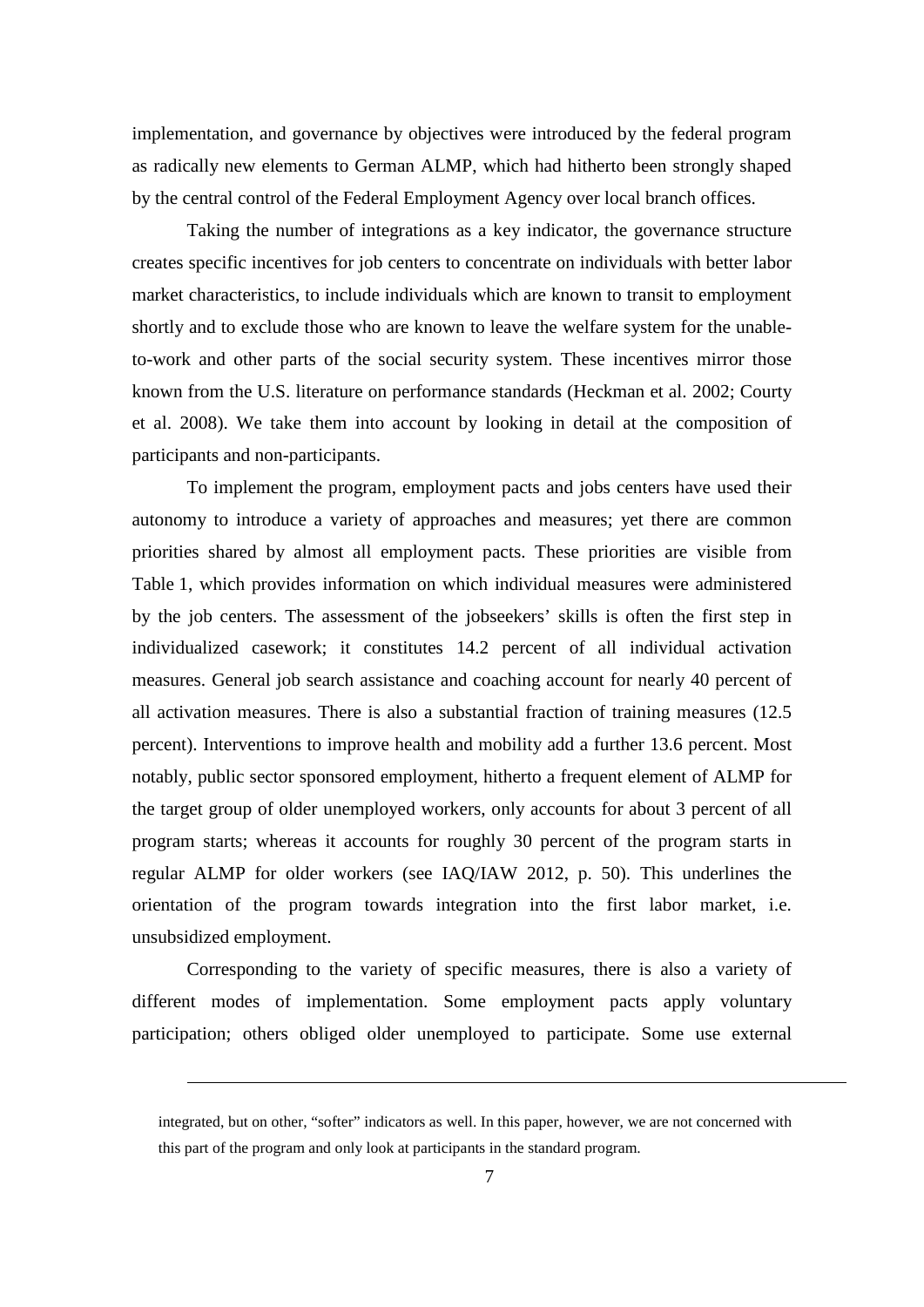providers for activation measures; others implement them using their own staff. In some, separate teams are formed for the implementation of the program, in others implementation is closely connected to the regular process of counseling unemployed workers. In our analysis, we do not differentiate between these modes of implementation. Given a limited degree of variation when the relevant unit is one of 69 employment pacts, it is difficult to establish statistically significant differences.[6](#page-10-0)

#### **4 Estimation approach**

 $\overline{a}$ 

In the following, we estimate treatment effects on the treated for individuals who participated in "Perspektive 50plus" during the year 2010 on integration into unsubsidized employment and exit from dependence on means-tested benefits for the able to work. In the absence of randomization, we use different sources of variation in participation. First, we use participation at the regional level, comparing between participating and not participating job centers and using the fact that not all job centers participated in 2010. Second, we also use differences in participation at the individual level.

Regional participation of job centers is important because relying on the individual participation only may result in a low fraction of comparable cases if access is very selective. Moreover, the control cases may be affected indirectly by the program if there is competition for scarce jobs within the same local labor market. In addition, caseworkers at the participating job centers will become informed about the program and may apply similar approaches to non-treated individuals. The case studies conducted for the evaluation show that there is evidence for the existence of spill-over effects from the program to the regular operations of the job centers (see Büttner et al. 2011, p. 84). For these reasons, a control group drawn from individuals in nonparticipating regions is a better choice.[7](#page-10-1)

<span id="page-10-0"></span><sup>6</sup> The interested reader is directed to IAQ/IAW (2012) for a description of how results vary with different types of implementation.

<span id="page-10-1"></span><sup>7</sup> Previous research (e.g. Heckman et al. 1997, 1998, and Smith and Todd ,2003) has shown that using control observations from the same local labor market is crucial to avoid biases. In further estimations, we also used a control group from participating job centers. Treatment effects were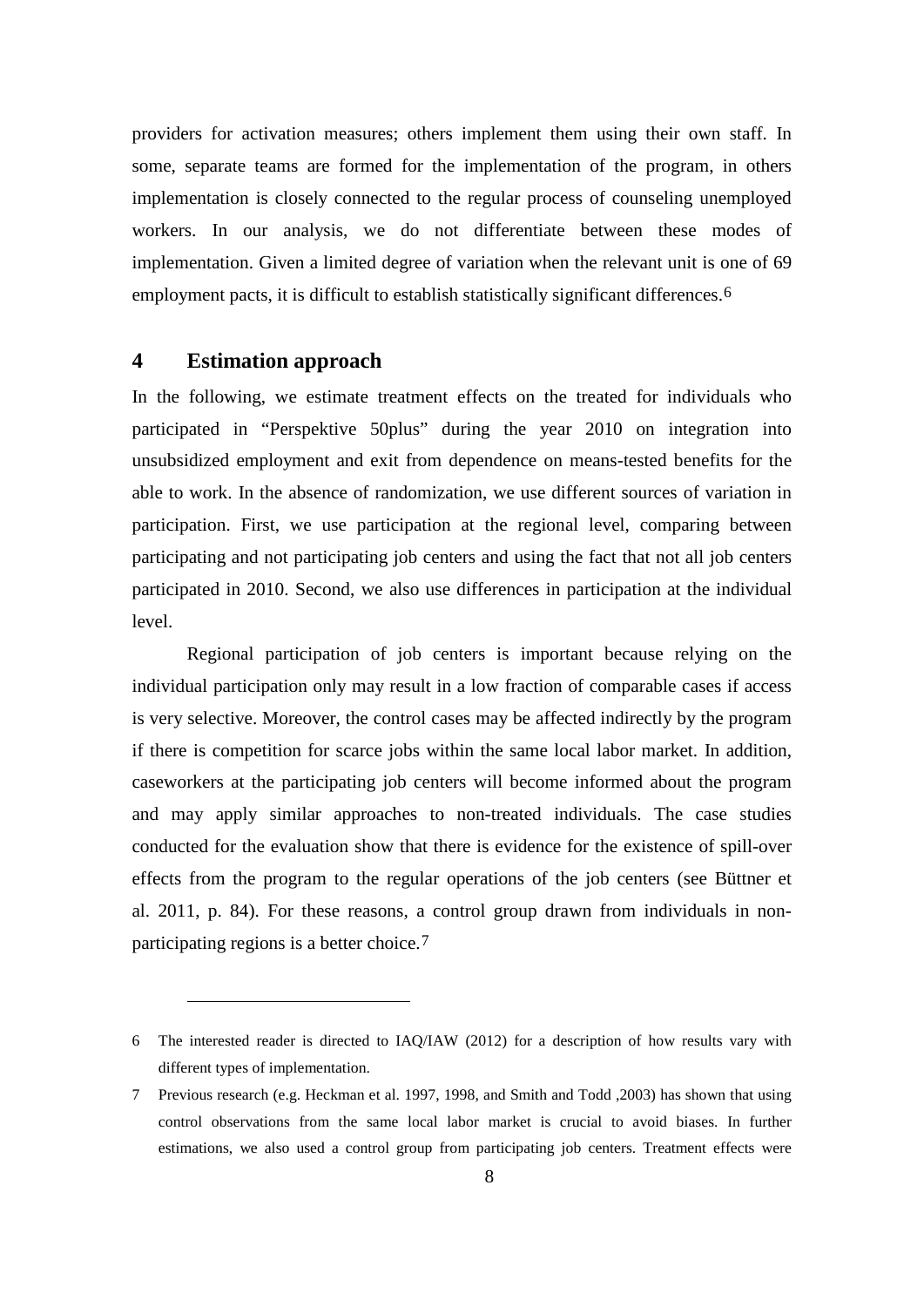The participating job centers are chosen from those that entered the program in the second half of 2009 or in the beginning of 2010. There are three reasons for not choosing job centers with earlier access dates. First, we wish to focus on the first participation of individuals in the program. Since individual participation information is available only for the year 2010, we would be running the risk of including individuals with repeated participations in the treatment group if we included job centers participating in earlier years. Second, we can use job centers that changed their participation status in order to perform either difference-in-differences (DiD) or DiDmatching estimations, using information from a period before the access to the program (see below). Third, it turns out that the regional characteristics of newly acceding job centers are very similar to non-participating regions, while job centers which have joined earlier into to program tend to differ in several respects, such as size and regional employment conditions. Table 2 shows the distribution of the characteristics between the newly acceding job centers and those remaining outside of the program. In general, the standardized differences are low, in particular regarding the composition of welfare recipients.

In the standardized e-mail survey that was part of the project, we addressed potential policy endogeneity by asking non-participating job centers for the reasons why they had not joined the program. Multiple answers were admitted; they point to a diversity of reasons. Some job centers had intended to join the employment pacts but had had difficulties establishing contacts (27 percent); others had applied but had been refused entry (19 percent). Only a minority (18 percent) stated that they had not joined because they had "no particular problems with the target group 50plus". From the 27 job centers which gave other reasons, only one stated that participation was not worthwhile because there were too few potential participants. All others named organizational and administrative reasons.

Figure 2 shows the gradual extension of the program from 2008 until 2010. Geographically, the program spreads evenly over all German regions. The map also suggests that the extension of the program is based on existing regional clusters. This

comparable in size to the ones reported here, although they tended by be slightly larger in magnitude. These results are not reported here but are included in IAQ/IAW (2012).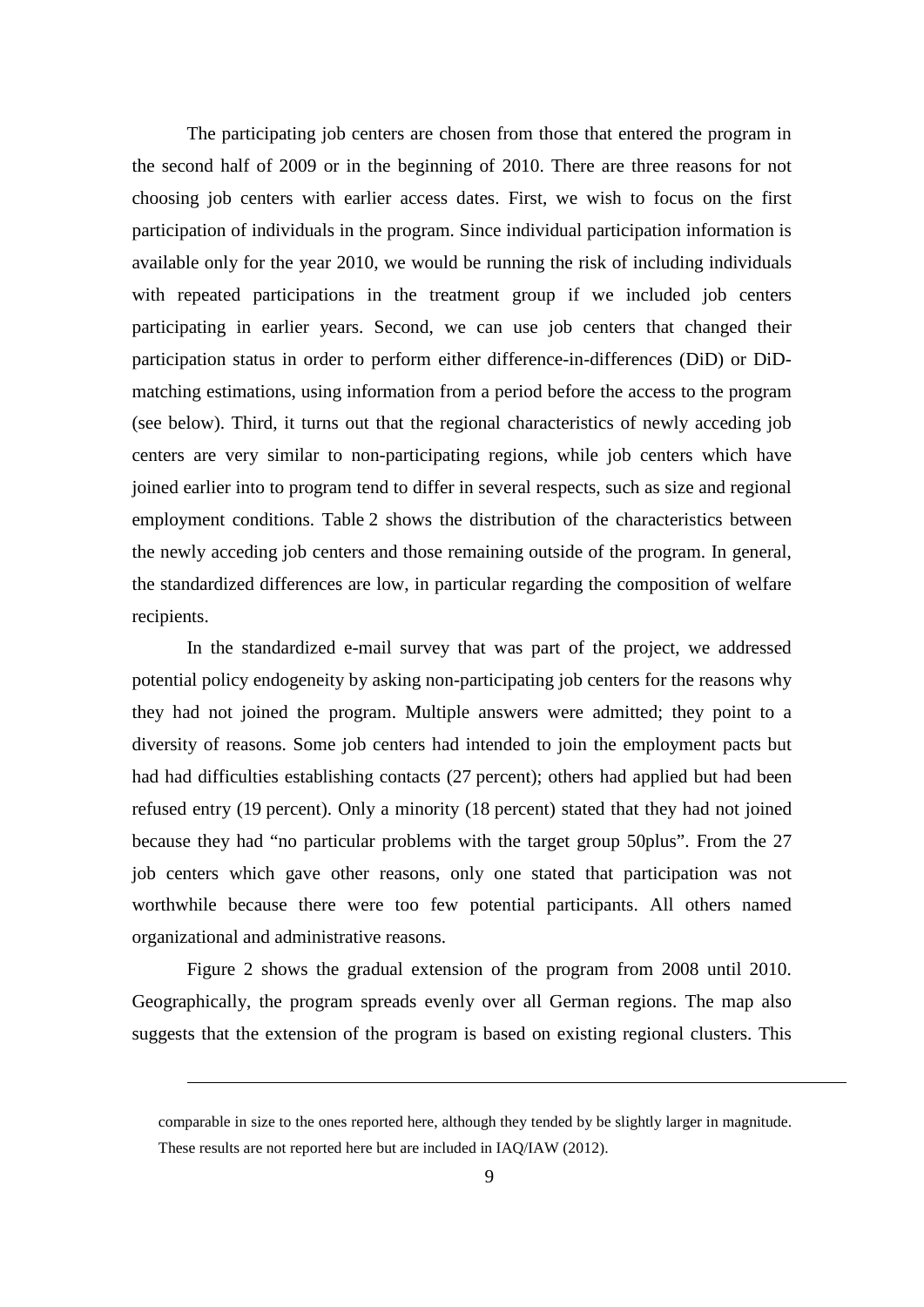reflects the fact that the number of regional employment pacts was kept fixed from 2008 to 2010 and extension occurred mainly when neighboring job centers joined existing pacts.

We use several different non-experimental micro-econometric evaluation methods.[8](#page-12-0) First, we use the data for the year 2010 and apply propensity score matching (PSM) to obtain a control group from non-participating job centers. In the matching process, participants are compared with non-participants that have a similar treatment probability. This probability is predicted at the individual level using a variety of characteristics (see next section). The estimated average treatment effect on the treated is:

$$
ATT^{M} = \sum_{i=1}^{m_{1}} \left[ y_{1i} - \sum_{j=1}^{n_{0}} w_{ij} y_{oj} \right].
$$

In view of the relative large pool of control observations, we use a one-to-one nearest neighbor matching, such that  $w_{ij} = 1$  for the non-treatment observation *j* with the lowest distance to treatment observation  $i$  in terms of the propensity score and equals 0 otherwise.[9](#page-12-1) We impose a caliper of 0.01 to exclude observations relatively distant in terms of the propensity score.

The matching estimator uses the conditional independence assumption (CIA). We justify this assumption on two grounds. First, our data set comprises rich administrative data on all of the essential aspects to safeguard the CIA according to Lechner and Wunsch (2013) and Caliendo et al. (2014). Thus, we are confident that we capture all relevant factors that affect both participation in treatment and our outcome variable of interest. Second, most participants are assigned to the program relatively early in their unemployment spell, i.e. shortly after they enter unemployment. This means that they are not likely to be assigned on the basis of knowledge acquired during the process of counseling but rather on the basis of the characteristics visible to the

<span id="page-12-0"></span><sup>8</sup> Imbens and Wooldridge (2009) provide an extensive discussion of the properties and assumptions of different non-experimental estimation approaches.

<span id="page-12-1"></span><sup>9</sup> As a robustness check, we estimated the model by kernel matching. The differences to our nearestneighbor matching model were small.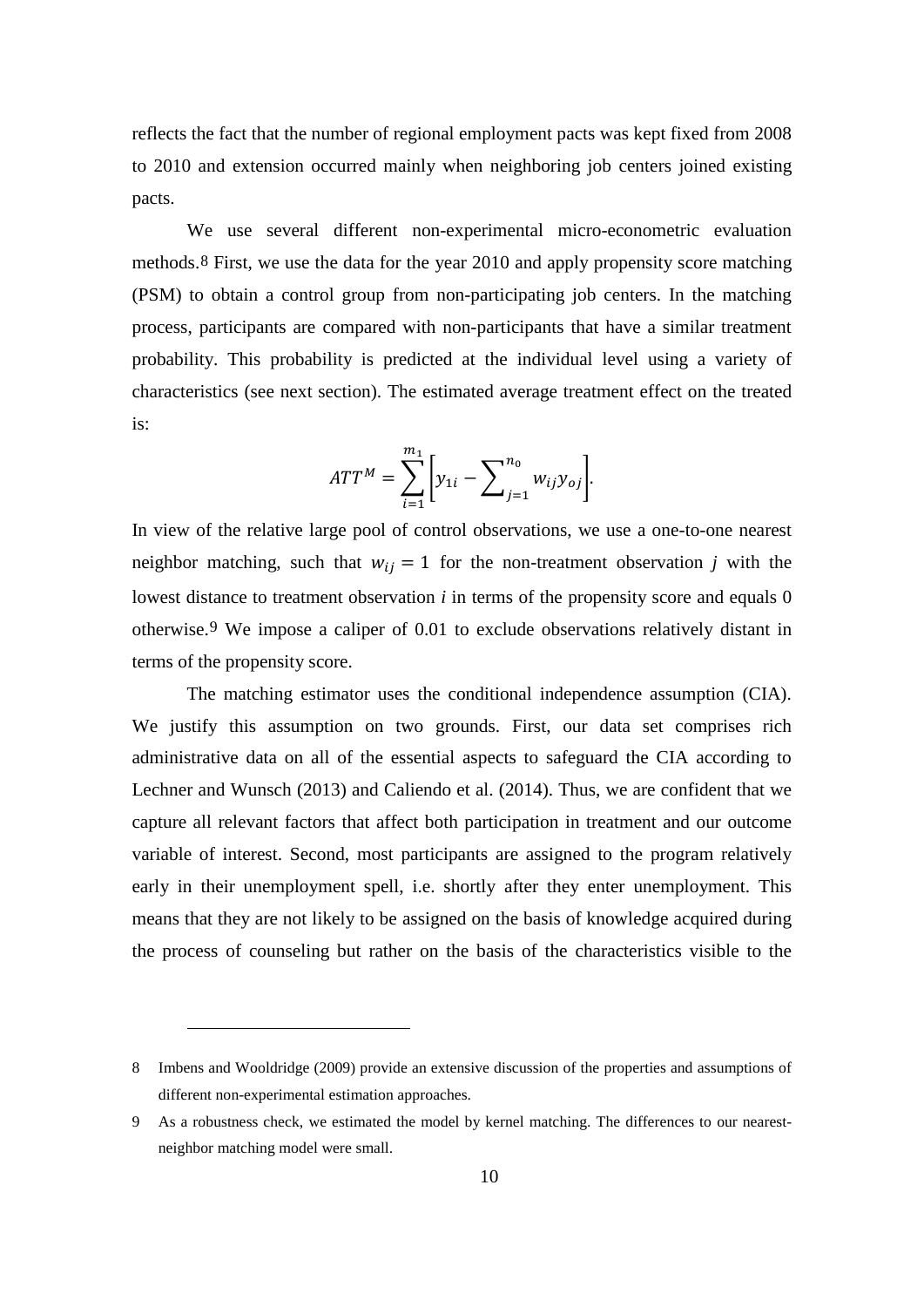caseworkers from the same administrative data that we use at the start of the welfare spell.

In addition, we use a cross-sectional version of the difference-in-differencematching (DiDM) estimator, similar to Blundell et al. (2004) and Centeno et al. (2009). The estimator is based on the change in the outcome variables between the treatment and the matched control group between two periods. For the pre-treatment period, we use information for the year 2007, i.e. a year in which none of the job centers had introduced the program.

$$
ATT^{D iDM} = \sum_{i=1}^{m_{1,t}} \left[ y_{1i} - \sum_{j=1}^{n_0, t} w_{ij} y_{oj} - \left( \sum_{k=1}^{n_{1,t-1}} w_{ik} y_{ok} - \sum_{l=1}^{n_{0,t-1}} w_{kl} y_{ol} \right) \right].
$$

We follow Centeno et al. (2009), which in turn refers back to Smith and Todd (2005), by implementing the DiDM model sequentially. We identify individuals that would have participated in the program had the program been introduced in 2007 by defining the treatment as being unemployed in 2010 and use propensity matching on all observations in the job centers that participated in 2010. We then use another propensity score matching step to identify control observations in 2007. After obtaining these four groups, a simple unconditional difference-in-difference estimation is performed on the basis of these four groups.

While the cross-sectional matching estimator cannot account for unobserved heterogeneity, the DiDM estimator gets rid of unobserved heterogeneity (potentially correlated with treatment and outcomes) at the level of the welfare agency (but not at the individual level). Heckman et al. (1997, 1998) and Smith and Todd (2003) argue that unobserved heterogeneity between regional labor markets may matter substantially for the results. Thus, accounting for regional unobserved heterogeneity may be an important benefit for our analysis.

To provide a benchmark estimator that is not affected by potential selection into the program based on individual unobserved heterogeneity, we also use the differencein-difference (DiD) method and estimate an intent-to-treat effect of the program. This effect concerns all welfare recipients in participating and non-participating regions. It is based on the idea that, if the program is effective, this fact should be visible in the average outcomes of participants and non-participants in the program regions: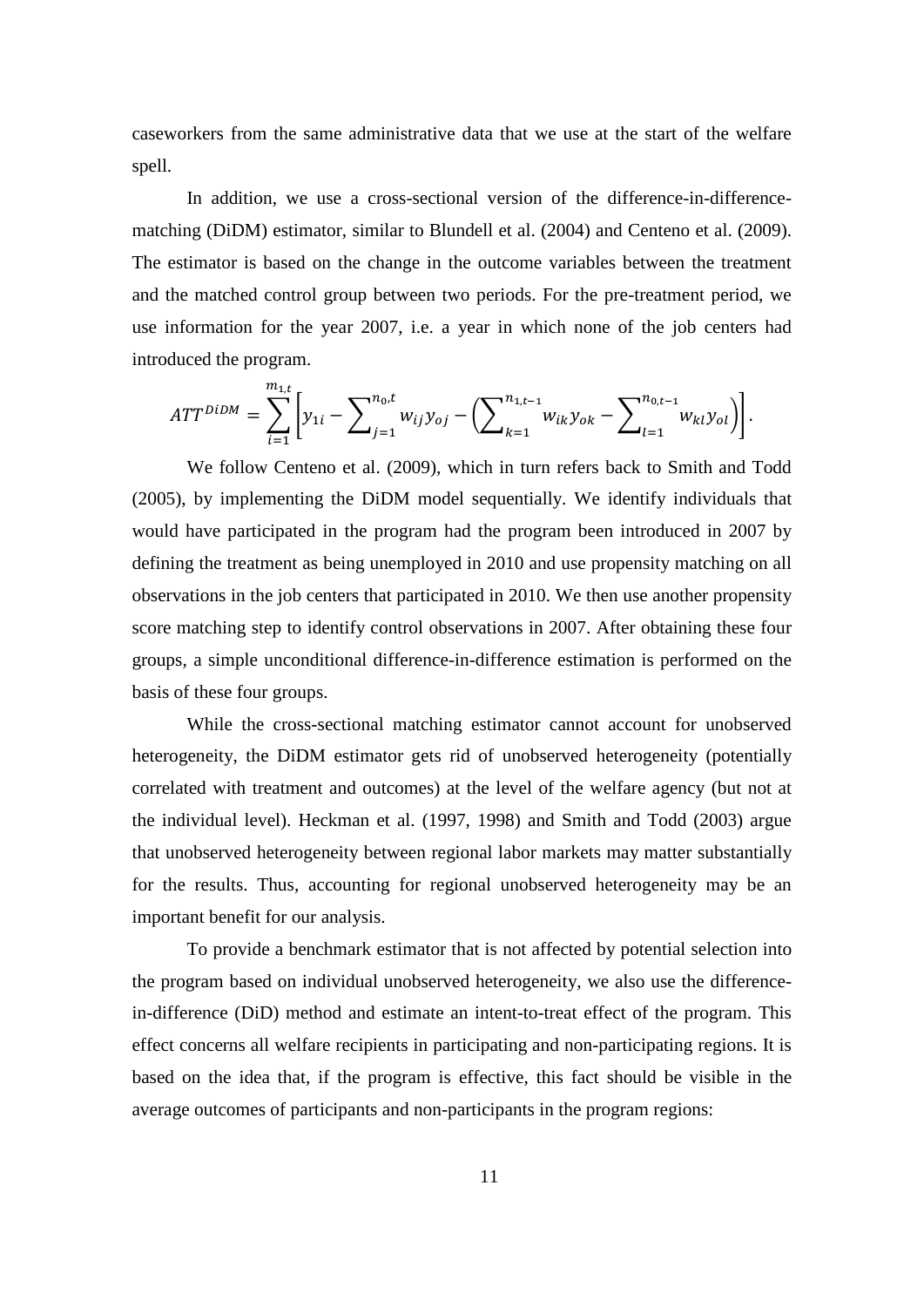$$
ATT^{DiD} = \sum_{i=1}^{n_{0,t}} y_{1i} - \sum_{j=1}^{n_{0,t}} y_{0j} - \left[ \sum_{k=1}^{n_{1,t-1}} y_{0k} - \sum_{l=1}^{n_{0,t-1}} y_{0l} \right].
$$

The DiD estimator does not use the information on individual participation. Hence, it does not rest on the CIA with respect to individual treatment status. However, it requires common trends between program and non-program regions. As in the DiDM approach, we exploit changes in program participation at the job center level over time, i.e., the gradual process of entry of job centers into the federal program, as depicted in Figure 1. We discuss specification issues after we have introduced the data in the following section.

### **5 Data and descriptive analysis**

The database used for this study consists of two parts. As mentioned in Section 3, the program is not implemented by the Federal Employment Agency but by the BMAS directly. The data on individual participation was, therefore, collected by a service provider, the Society for Social Business Consultancy (gsub).

These data are then merged to the Integrated Employment Biographies (IEB), an administrative data set assembled and provided by the Federal Employment Agency. Detailed information on a random sample from the IEB can be found in Dorner et al. (2010). We can observe a large number of control variables and are able to track all observations for several years. A discussion of the data and their use in the evaluation of ALMPs is contained in Lechner and Wunsch (2013), whom we also follow broadly in the preparation of the data. In addition the IEB, we complement the information from other data products. For instance, we used the retention indicator which provides information on individual employment status with a delay in publication of only six months in order to include more recent information than is available in the IEB, where the delay exceeds one year.

For the evaluation, we use information on a sample of older workers that have entered unemployment in the sample regions in 2010 (inflow sample) and compare them to individuals in non-program regions. Furthermore, we make a similar comparison for the pre-treatment year 2007 (see Figure 3). The outcomes of these individuals are tracked over a period of 12 to 21 months. Our sample consists of over 17,000 unemployed individuals in job centers that joined the program in the years 2008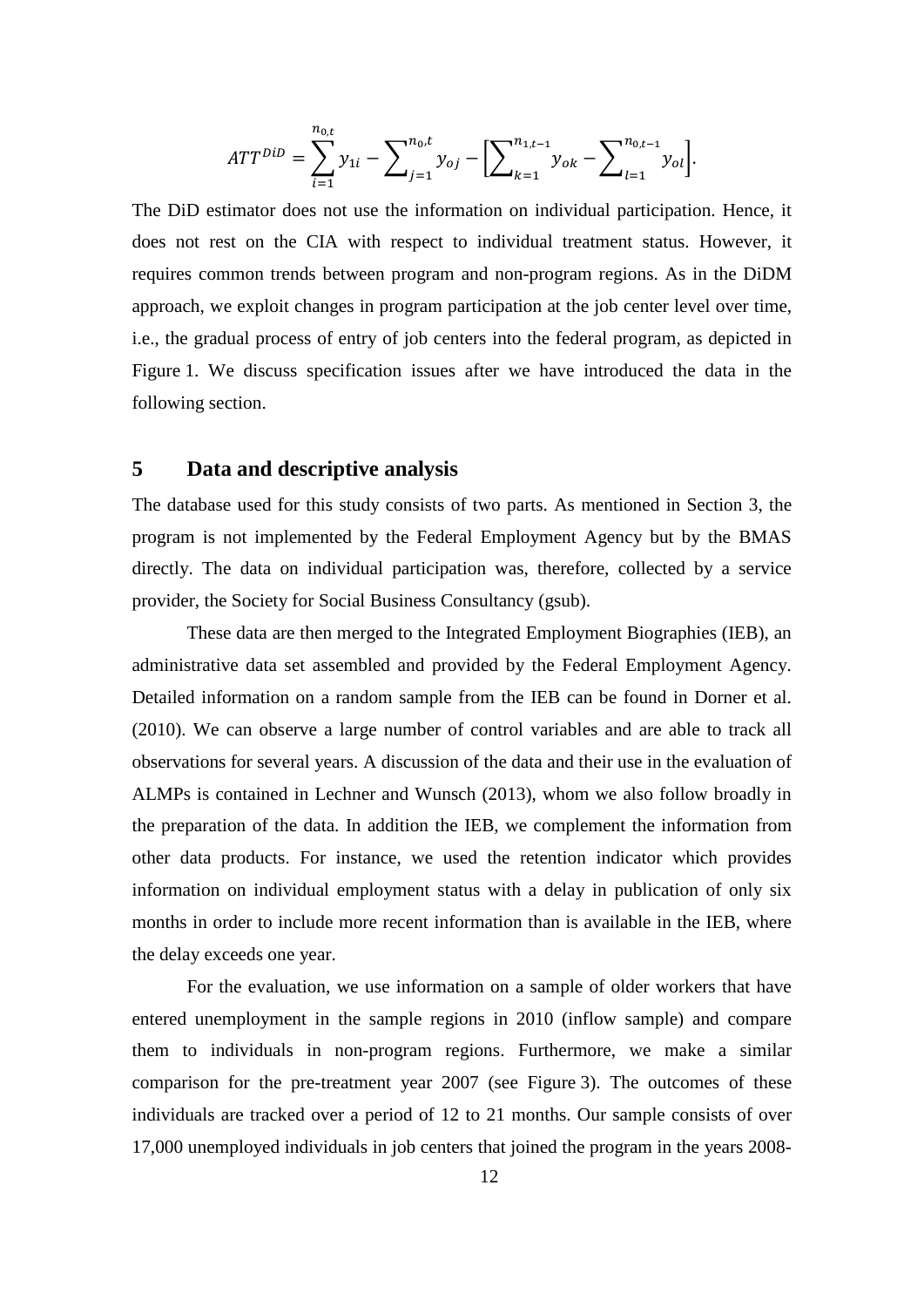2010. Of these individuals, 3,415 persons or roughly 20 percent actually participated in the program. In the control regions, our sample includes more than 14,000 individuals for the year 2010. The observation numbers are slightly higher for 2007. We include only individuals who are (1) between 48 and 65 years of age, (2) dependent on meanstested public welfare benefits for individuals able to work (UB II), and who are (3) unemployed at the time they enter their welfare spells.

Figure 4 shows the numbers of individuals in the sample entering the program, depending on the time they had spent receiving welfare benefits. Most participants are assigned to the program relatively early during welfare receipt. The number of entries peaks in the first month of the welfare spell and declines gradually. Very few new persons enter the program after more than 180 days of benefit receipt. Figure 5 contains the number of entries into "Perspektive 50plus" by calendar month. Inflow into welfare and inflow into the program balance each other so that in spite of the high inflow rate at the beginning of the welfare spell, access remained fairly constant from March to September 2010.

The outcome variables are defined as integration into the first labor market and exit from public welfare dependence. We look at the first transition from unemployment to employment and the first exit from welfare dependence as the immediate outcomes, since program participation is necessarily terminated in these two cases. Integration into the first labor market is defined as an employment subject to paying social security contributions. We do not differentiate between part-time and full-time employment as there is no exact information on hours worked in the IEB; however, to be subject to paying contributions, earnings must be above 400 euro per month. Furthermore, we require that employment is not publicly subsidized nor part of a public employment scheme or any other form of active labor market program. This is implemented by excluding all those employment spells which are accompanied by a spell in an active labor market program starting at the same time (this includes all forms of employment subsidies). We allow for inconsistencies in the data by specifying a tolerance of 31 days.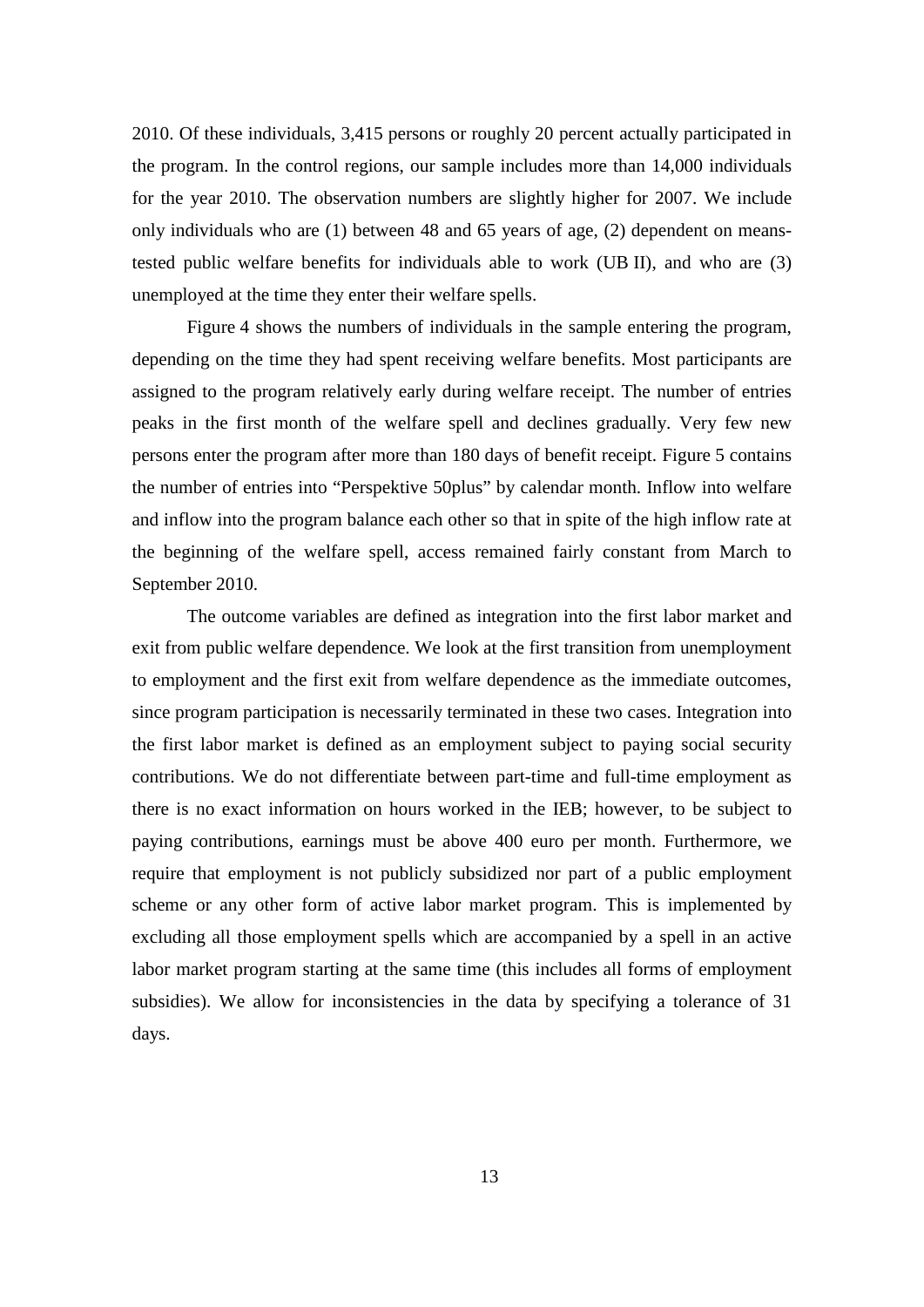Exit from public welfare (UB II) receipt means the end of a benefit receipt spell as noted in the data.[10](#page-16-0) Exit from UB II welfare receipt can occur for various reasons. Apart from integration into employment, the integration of another household member (in particular, the partner) may also lead to a suspension of welfare payments. Similarly, a change in the composition of the household may result in a jump above the threshold defined by means-testing. In addition, individuals may be declared unable to work, such that they leave UB II for other kinds of public transfers, such as social assistance or invalidity benefits. In the data, we are not able to distinguish between these competing risks. Yet the diversity of exit routes underline that integration into employment and exit from UB II receipt are not two sides of the same coin.

Table 3 shows the distribution of characteristics of program participants and non-participants. Column 1 contains the sample means for individuals living in the participating regions. Columns 2 and 3 differentiate this group according to individual participation in "Perspektive 50plus". Columns 4 and 5 contain sample average for individuals in non-treatment regions and for the year 2007. Regarding the issue of selectivity into the program, we observe from columns 2 and 3 that treated individuals tend to have somewhat more favorable labor market characteristics than untreated individuals residing in the same regions; for instance, they have on average one month more of employment during the years 2006-2008, and they have a lower average incidence and duration of unemployment. The share of males is four percentage points higher among participants. Furthermore, participants tend to be older, have a higher likelihood of a university degree, live in smaller households and have a smaller likelihood of having health problems than non-participants. Yet the differences are moderate. This indicates that despite the incentives for job centers induced by "management by objectives", the degree of cream-skimming is not too large. Similarly, the differences between individuals in treated and untreated regions are also small. Between the years 2007 and 2010, the most important differences concern the labor market history. This reflects differences in labor market conditions but also institutional

<span id="page-16-0"></span><sup>10</sup> It would be interesting to analyze the degree of public welfare dependence by looking at the amount of benefits received. However, the actual benefit payment depends, in addition to work income, on a number of factors such as the composition of the household or benefit sanctions imposed which cannot be disentangled in the data.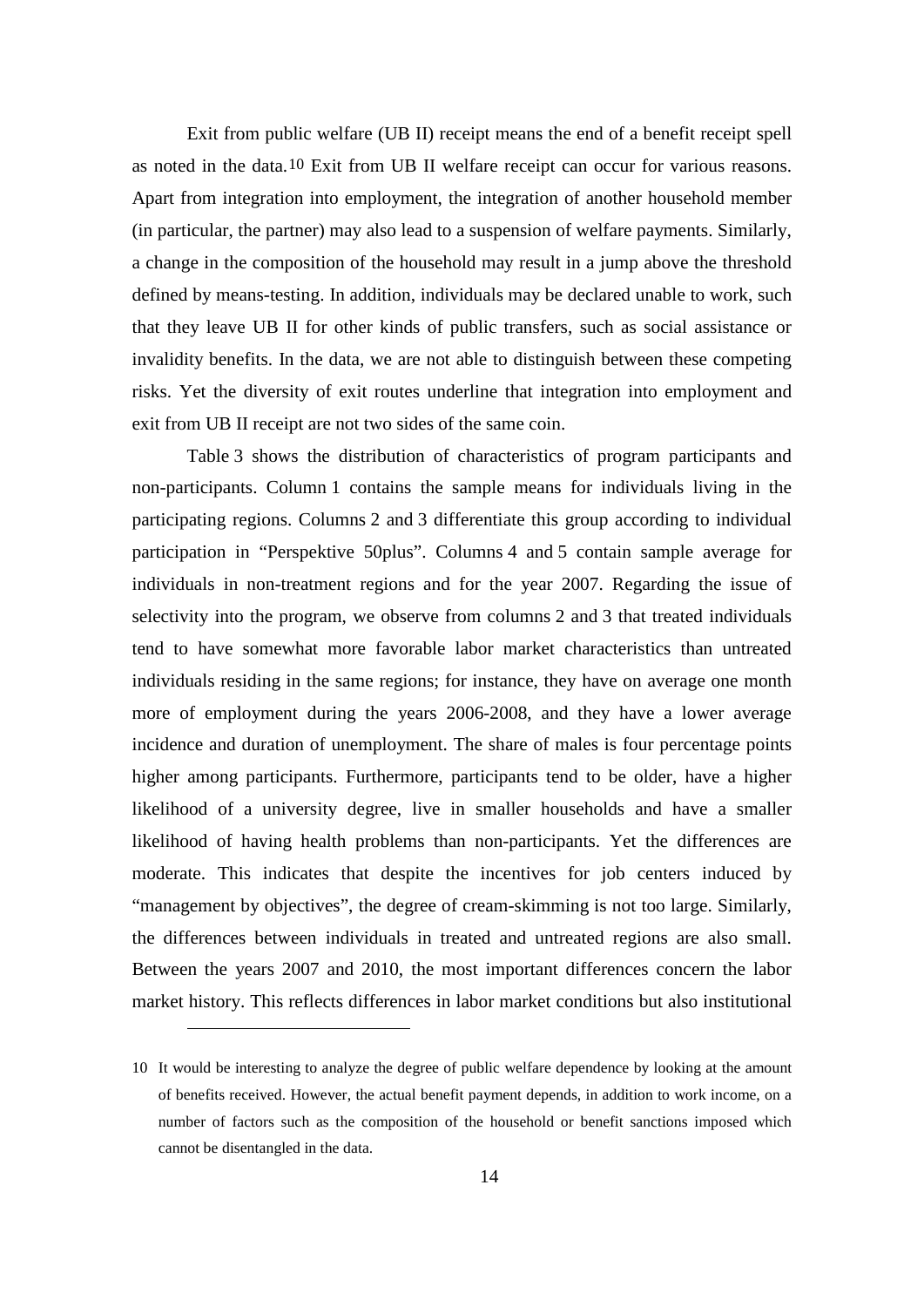reforms. In order to be eligible for benefits, individuals able to work had to register as job seekers from 2005 on; this explains why individuals have spent less time in unemployment 5 to 7 years back in 2010 compared to 2005.

### **6 Estimation based on the conditional independence assumption**

## **6.1 Model specification**

This section presents results based on propensity score matching using individual information for the year 2010. In the sample period between January  $1<sup>st</sup>$ , 2010 and December  $31<sup>st</sup>$  2010, there are twelve months in which a participant can enter the treatment. The propensity score is estimated separately for each month. As participation is binary, estimations of the propensity score are implemented by Probit models.

To estimate the probability of participation, a variety of variables at different levels are available. In addition to those included in Table 3, we also use dummy variables indicating the sector and occupation of the last employment, and the type of employment sought. The temporal dimension also plays an important role; we would like to match individuals with the same duration of welfare benefit receipt. This is done by including control observations repeatedly with different durations from the start of the welfare spell until individual exit from welfare. As opposed to choosing hypothetical starting dates for the non-treated, we form matched pairs of treated and non-treated with the same benefit duration and observe the outcome from this date (see the discussion in Stephan, 2008). Moreover, we include the quarter of entry into welfare receipt among the determinants of the propensity score in order to balance any seasonal effects.

In addition to individual characteristics, characteristics of the regional labor market also play a role. Therefore, regional information is linked at the level of job centers to account for the situation in the region: economic performance measured in GDP at market prices per person employed, the proportion of foreigners in the area, the percentage of employees in industry and services, migration rates, the population density, the proportion of the population aged 50 to 65, and the unemployment rate.

Standard balancing tests show that the performance of propensity score matching is satisfactory in all matching steps (see Table 4). Both mean and median bias between treatment and control observations for the covariates are reduced substantially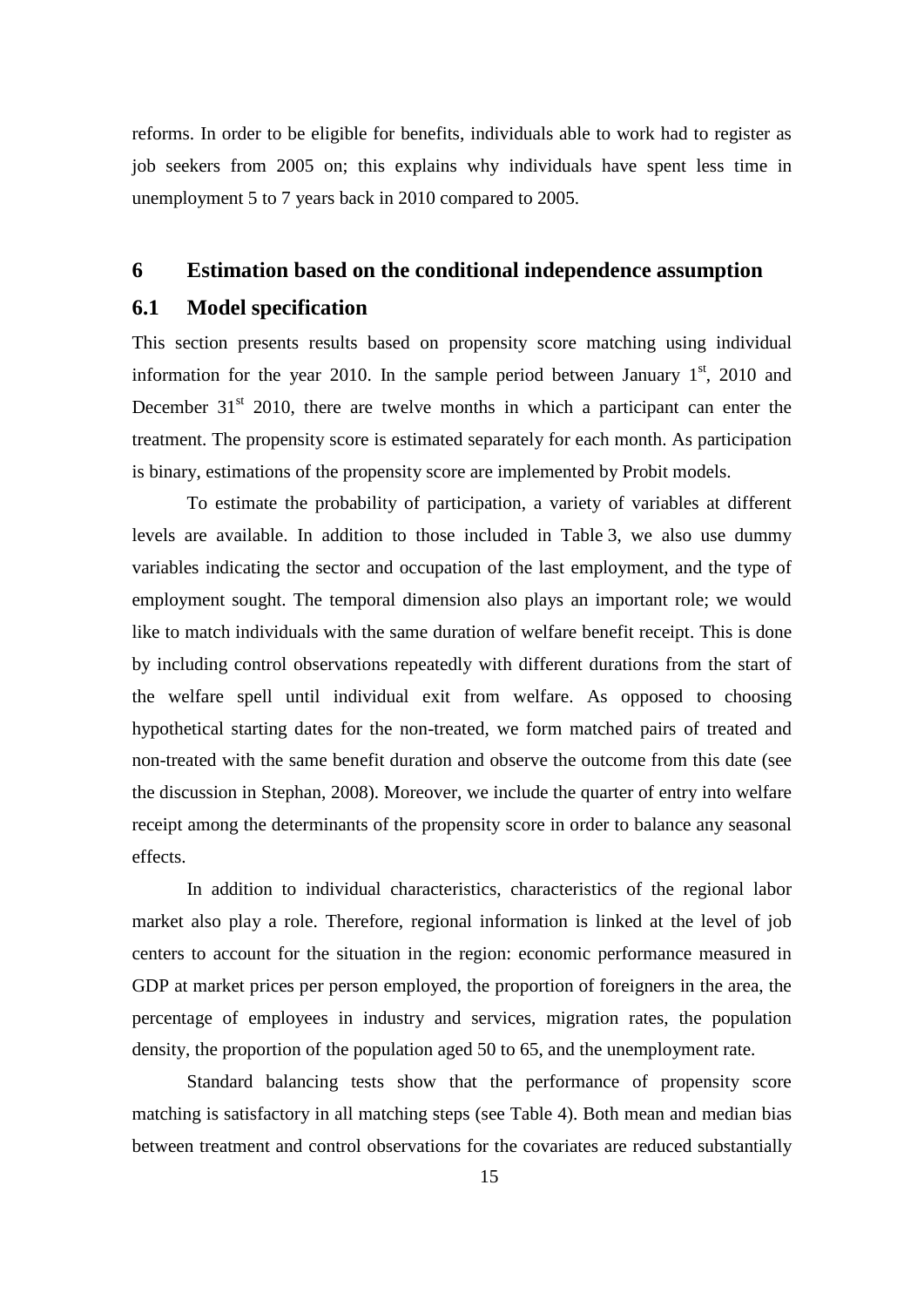by matching. Re-estimation of the Probit model on the matched sample results in an explained treatment variation of almost zero, as measured by the McFadden-R² and the corresponding LR statistic (Sianesi, 2004).

## **6.2 Transitions into unsubsidized employment**

The average treatment effects on the treated (ATT) regarding integration into the first labor market (i.e. unsubsidized employment subject to social security contributions) are displayed graphically in Figure 6. The upper panel contains the results from crosssectional matching across program and non-program regions. The treatment effects are measured in percentage points for each month after the entry of the individual into the treatment.

The graph exhibits positive and large treatment effects of program participation on labor market integration on the treated. At three months after entering the program, participants in the program have increased their integration probability by 6.4 percentage points due to program participation; the effect is statistically significant from the second month on. The ATT rises further to a maximum of 14.0 percentage points at 17 months after program start. At this date, roughly 52 percent of treated welfare recipients have been integrated.[11](#page-18-0) This means that the chance of being integrated rises by 27 percent. The treatment effect is reduced after 18 months in the program; however, the number of individuals for whom an effect can be estimated at this duration is relatively small, because this group is confined to individuals starting their welfare spell in January 2010 and joining the program immediately (see Figure 4).

The difference-in-differences matching estimator yields slightly smaller treatment effects (see lower panel of Figure 6). After 90 days in the program, the ATT is 4.8 percentage points. Again, there is a further increase up to a maximum of 12.1 percentage points after 16 months in the program and a (non-monotonic) decline after

<span id="page-18-0"></span><sup>11</sup> The relatively high integration rate is due to the fact that we concentrate on new entrants into welfare receipt. These individuals have a much higher integration probability than long-term welfare benefit recipients. In IAQ/IAW (2012), we also report integration rates for a mixed stock/inflow sample of welfare recipients drawn in 2010; the integration rate is less than half as compared to the inflows.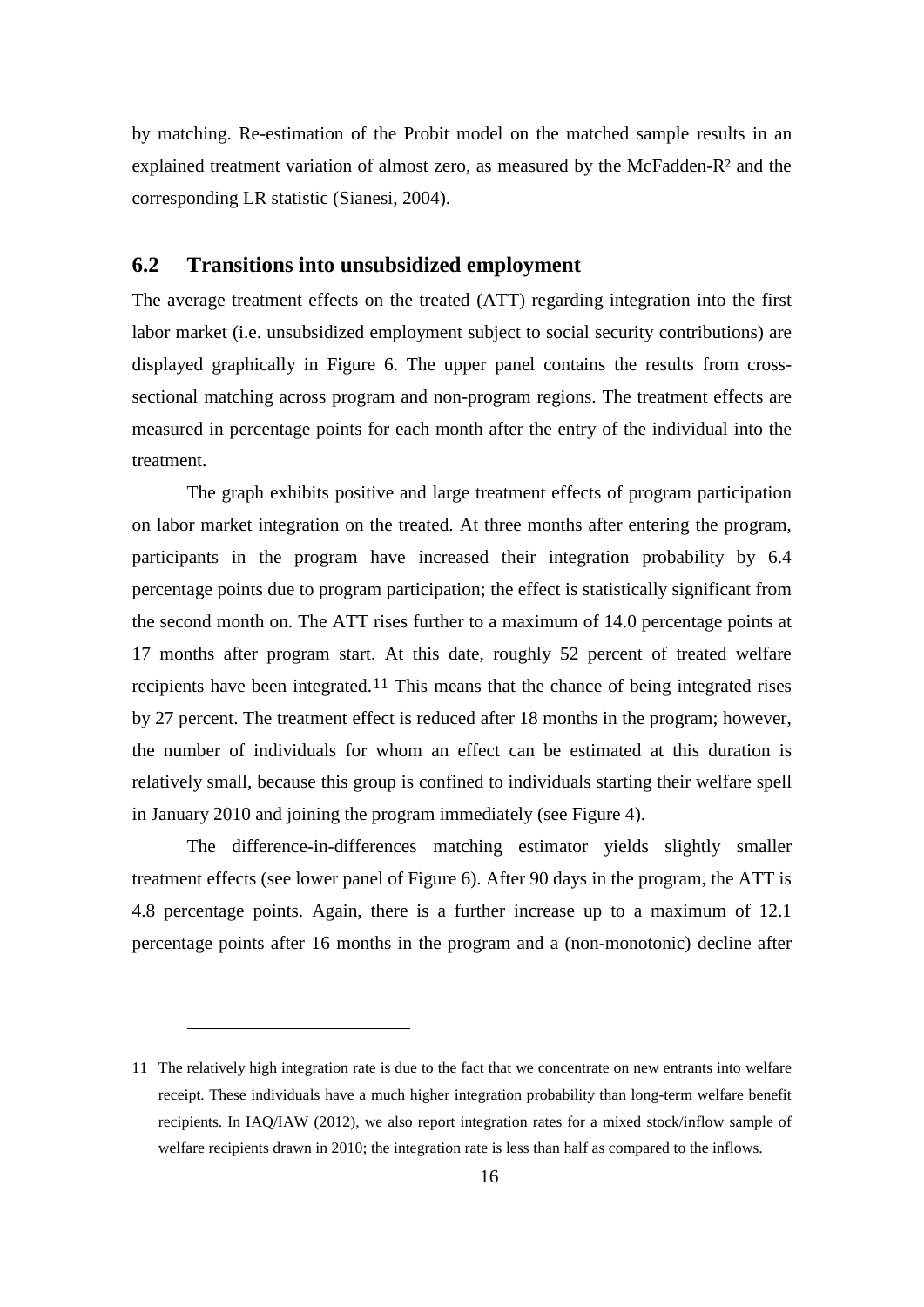this duration. Thus, controlling for regional unobserved heterogeneity changes the results to some extent, but not qualitatively.

The lack of a lock-in effect with respect to integration is a notable result. Indeed, the increase in the integration probability is steepest at the beginning of program participation. This may reflect the fact that the program does not promote measures with a large lock-in potential, such as subsidized employment, public job creation schemes, or retraining.[12](#page-19-0) We cannot completely rule out, however, that some systematic selection is at work in the initial period of program participation. Since program funding depends on the fulfillment of the target integration quota, job centers may have an incentive to raise the quota by including individuals in the program who have already been offered a job by an employer. This would create some upward bias in the treatment effects. The service provider implementing the program noted that this kind of behavior did occur, but there is no evidence of how frequent it is.

## **6.3 Exit from UB II welfare receipt**

 $\overline{a}$ 

Figure 7 contains the ATT for the second outcome variable, exit from public welfare (UB II) receipt, arranged in the same way as in the previous graph. The results between matching and DiDM are again similar in direction and magnitude. There is a negative effect on transitions out of welfare dependence during the first year of program participation. The effect is largest in the second month, where the ATT drops by 8.1 or 9.5 percentage points, respectively. The ATT is, however, quickly reduced in magnitude, and it becomes statistically insignificant at 240 or 270 days of program participation. Towards the end of the observation period, the sign of the ATT seems to have reversed; however, most of these results fail to be statistically significant.

The effects on exit from public welfare receipt in the initial periods of program participation seem to lead to the opposite conclusion to the results for employment. However, a negative effect of the program on exit from welfare receipt is not implausible, even in view of the positive effects on integration. While some individuals leave welfare due to integration into the labor market, this effect may be over-

<span id="page-19-0"></span><sup>12</sup> A recent example for substantial lock-in effects is contained in the analysis of training vouchers by Doerr et al. (2014).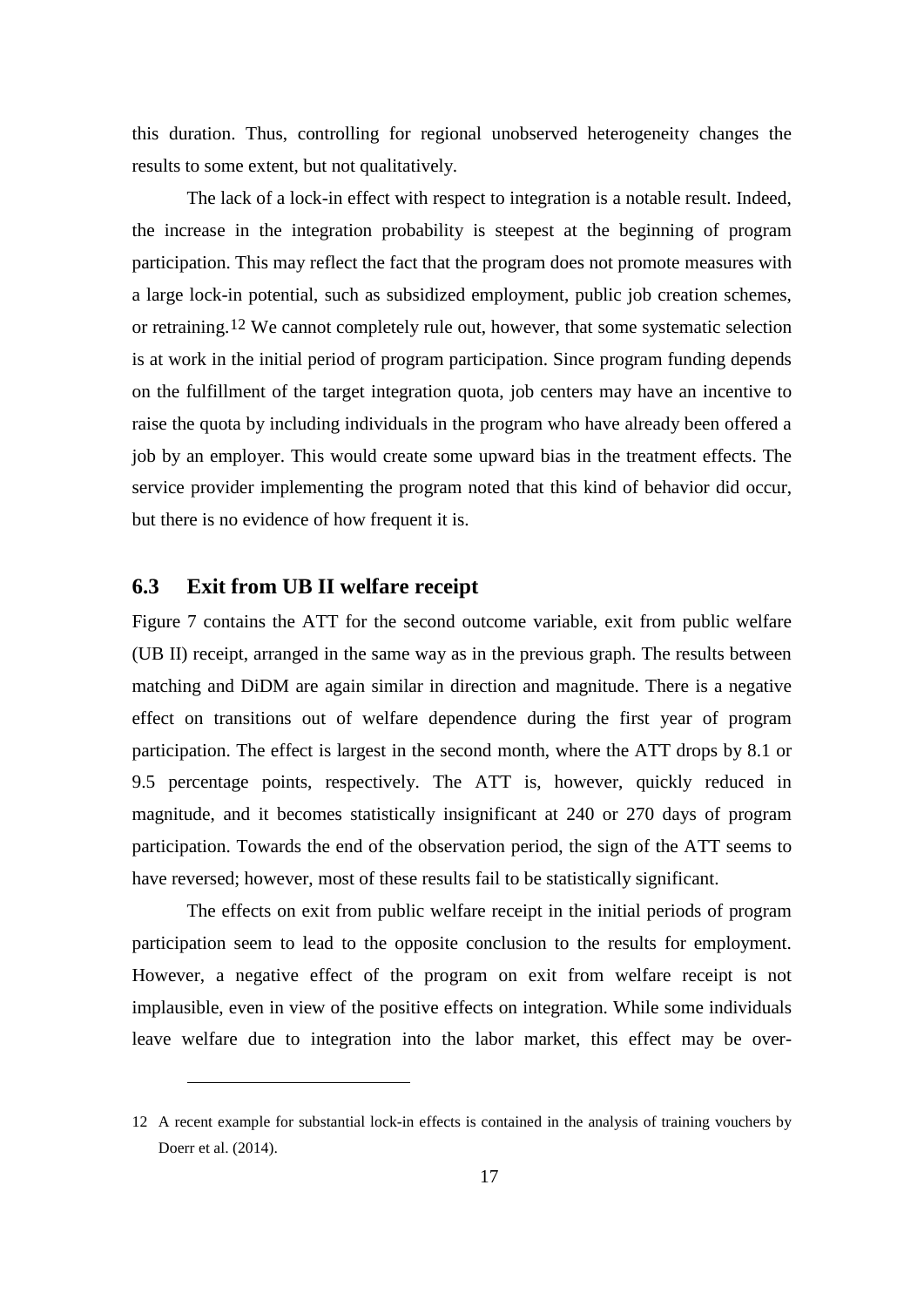compensated by the effect on those who leave UB II for other reasons. For instance, health measures administered to program participants may prevent these individuals from claiming invalidity benefits or leaving the workforce altogether.[13](#page-20-0) This example also suggests that the decline of the exit rate from UB II due to the program should not be judged without further qualification.

As in the case of integration, systematic selection may also be relevant here. In particular, job centers may exclude individuals from participation who are known to change to invalidity or other transfer systems in the near future, because these individuals are unlikely to contribute to the quota. We will come back to the relevance of this argument when we discuss the DiD results further below.

## **6.4 Results for men and women**

There is substantial evidence that active labor market policy has different effects according to gender (see, e.g., Bergemann and van den Berg 2008). Figure 8 contains results from the same specification as in the lower panels of Figures 6 and 7, but separately for men and women.[14](#page-20-1) The results indicate that the treatment effects on both outcome variables are indeed different between the sexes. The ATT on integration into the first labor market is substantially higher for men than for women; the maximum for males is 18.6 percentage points as compared to 10.8 percentage points, and the effect for women even remains statistically insignificant for a large part of the duration in the program. In absolute terms, 41.4 percent of female participants are integrated one year after entering the program, while for males the share is 47.3 percent.

Regarding exit from UB II welfare receipt, the time pattern of the ATT is strikingly different for males and females. The effect on males is strong initially but reverses with the time elapsed after the program start. For women, the effect remains negative and statistically significant over a large part of the observation window.

The gender differences in the two outcomes are consistent insofar as the stronger effect on integration for men helps to pull these individuals out of welfare dependence.

<span id="page-20-0"></span><sup>13</sup> Lammers et al. (2014) make a similar argument with respect to leaving unemployment for disability pensions in the Netherlands.

<span id="page-20-1"></span><sup>14</sup> The propensity scores are also estimated separately for this specification.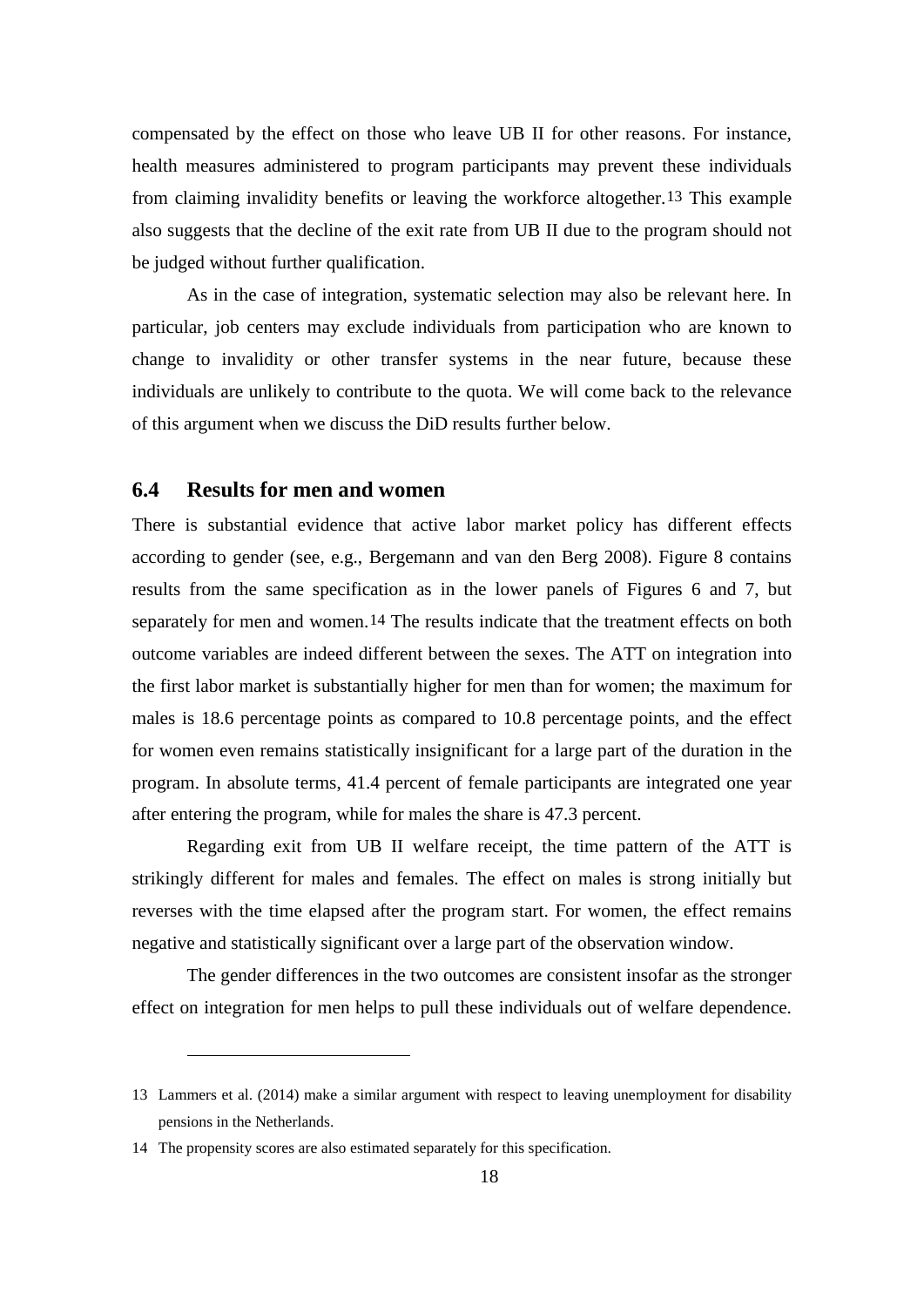As the integration effect is weaker for women, the negative initial effect on exit out of UB II receipt prevails. Another explanation of the gender differences for transfer receipt is based on the male breadwinner model. If women tend to contribute less to household income, they may be more prepared not to pick up transfer benefits they are entitled to. If the program is conferring specific benefits to participants apart from improving their chances on the labor market – social inclusion, health treatments and others – this may constitute a reason why individuals decide not to leave welfare receipt.

#### **7 Difference-in-differences estimation**

#### **7.1 Specification**

 $\overline{a}$ 

In this section, we present estimation results that do not rest on the conditional independence assumption with respect to individual participation. Compared to the previous estimations, we extend the sample with those individuals who have not been treated in the participating regions and individuals who have not been chosen as matching partners. Otherwise, the sample is unchanged and all the features of the sample – time, location, composition of the groups – are held constant.

The difference-in-differences estimator represents an intent-to-treat-effect (ITT), i.e. the effect of potential rather than actual treatment. The estimated treatment effects are, therefore, smaller in magnitude due to an effect of "dilution". To make them numerically comparable to the ATT, we have to divide them by the expected probability of treatment until the observation date. This probability is in the order of 0.2 over much of the observation period.[15](#page-21-0)

For our estimation, we use a conditional difference-in-difference estimator, accounting for the same characteristics that have been used in the matching model to estimate the propensity scores. We use the same dependent variables as before. The model is implemented by ordinary least squares using a linear probability model.[16](#page-21-1)

<span id="page-21-0"></span>15 The formula is  $ATT_t = ITT_t/P_{t_0,t}$ , where  $P_{t_0,t}$  is the expected probability of treatment until the observation date.

<span id="page-21-1"></span><sup>16</sup> As a robustness check, we have also performed non-linear probit models, where the treatment effect is estimated accordingly to Puhani (2008). The results do not change from the ones presented using a linear probability model. Results from all regressions are available on request from the authors.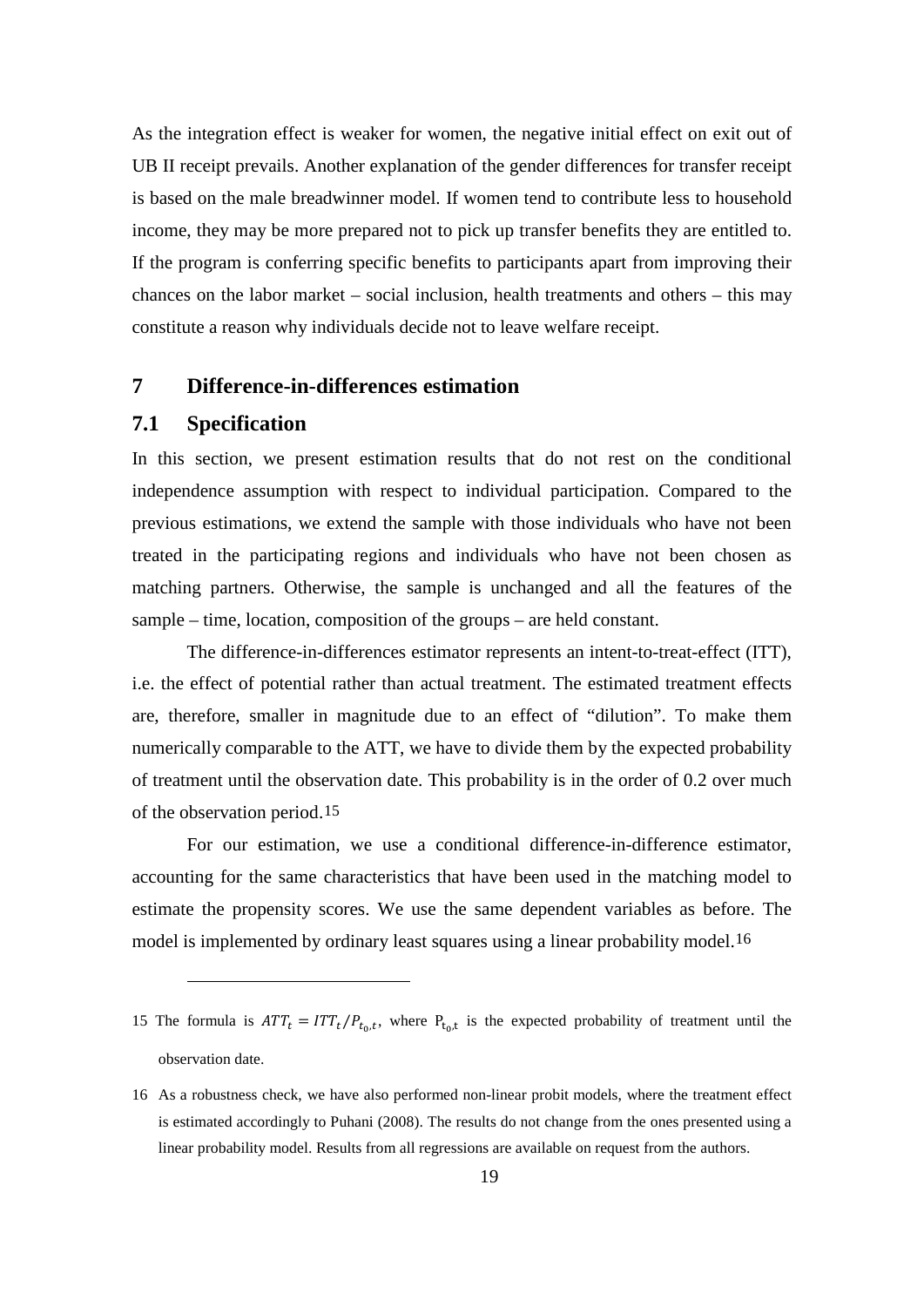The main assumptions of the difference-in-differences estimator are the common trends assumption and the no-anticipation of treatment assumption (see Lechner, 2012). The common trends assumption is supported by the fact that regional characteristics are similar in the treatment and control groups (see Table 2). Anticipation of treatment is also not an issue because our observations for the pre-treatment period lie several months ahead of potential entry (see Figure 3). Therefore, this effect should not influence the results.

#### **7.2 Estimation results**

Estimation results are displayed in Figure 9. The upper panel shows integration into unsubsidized employment. The time scale is measured here from the start of UB II welfare benefit receipt, not program participation, which has to be accounted for when comparing the results with those reported earlier.

Compared to the matching and DiD-matching results, we find much smaller effects of about 1 percentage point at maximum. Moreover, the effect remains statistically insignificant over the major part of the observation period. To some part, the small magnitude reflects the intent-to-treat effect, i.e. the effect of a job center entering the program on all older unemployed, not only the participants. However, given a participation rate of about 20 percent, the ATT of actual participation would still be in the range of only 5 percentage points, which is substantially smaller than the ATT reported in the previous section.

A negative effect is found for welfare benefit receipt, similar to the results of matching and DiDM. The magnitude of the effect is 1.9 percentage points, which corresponds quite closely to the magnitude of the ATT in Figure 7. The effect is also statistically significant from the third month of the observation period on.

The difference in time patterns visible in Figure 9 compared to Figures 6 and 7 is easily explained. While entry the program occurs mostly in the first months of the welfare spell (see Figure 3 above), a substantial fraction of treated observations enter after more than two months of welfare benefit duration. Because the treatment effects in the DiD estimations are measured from the start of welfare benefit receipt, while they are measured from the start of program entry in the PSM and DiDM estimations, we have to account for the delay in program entry when interpreting the results.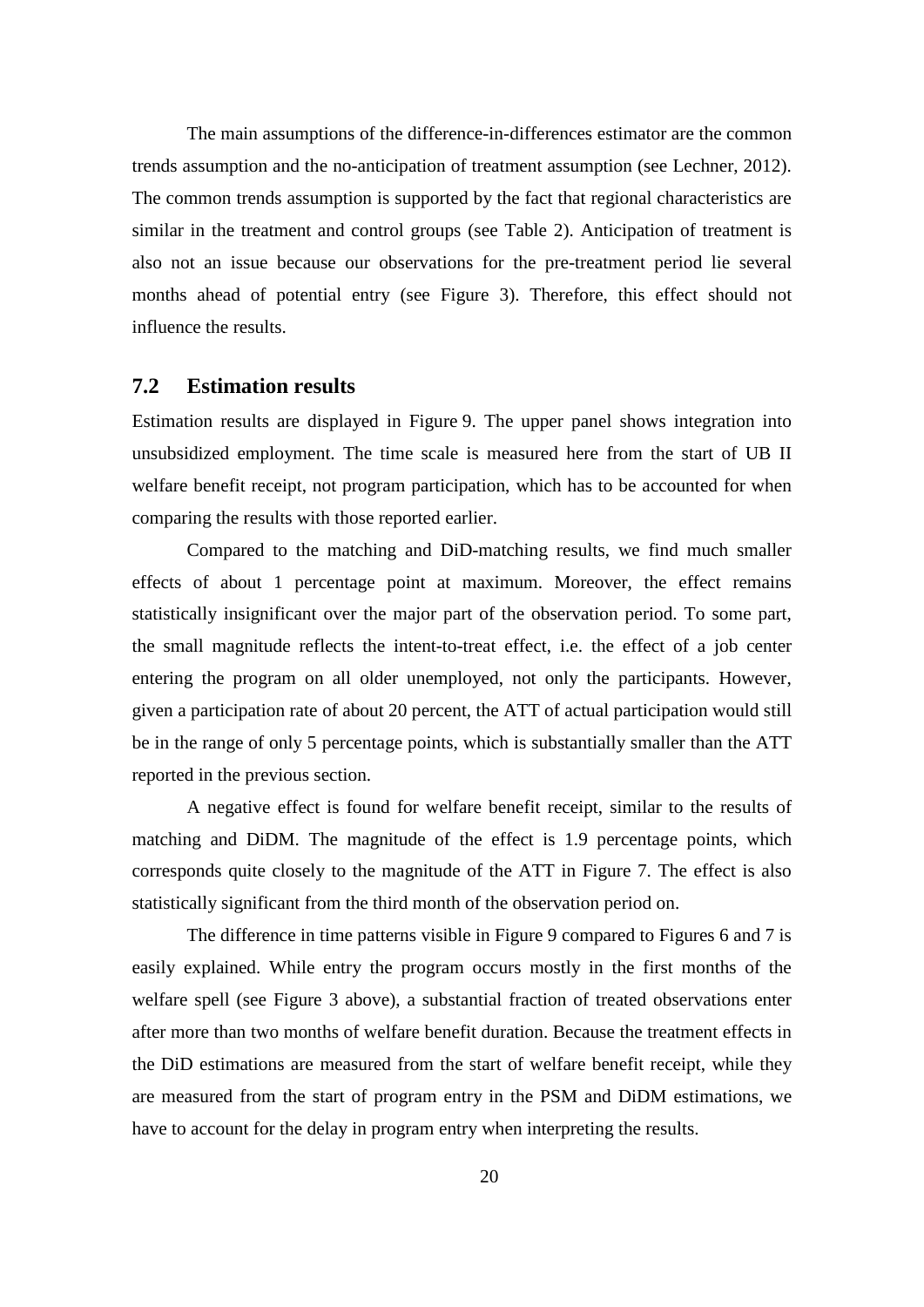From the regression results (not reported), we note substantial time effects. Depending on elapsed benefit duration, the time effect reaches a magnitude of about 11 percentage points. This large effect clearly increases the relevance of the assumptions inherent in the specification of the DiD model, in particular linearity, and clearly makes the results less robust to potential specification changes. This is much less the case in the DiDM approach, where the magnitudes of the treatment and time effects are similar. The differences in the outcomes between treated and non-treated regions are mostly below 1 percentage point.

The DiD effects on integration are substantially lower than those estimated for the participants using matching or DiDM. This could be the result of non-participants being adversely affected by the program due to displacement and substitution. There is also the possibility that matching and DiDM results suffer from (positive) selectivity not accounted for by the covariates included in the propensity score. However, previous evidence on the basis of the same data source, such as Lechner and Wunsch (2013) and Caliendo et al. (2014), suggests that sufficient information is used to avoid selectivity. Therefore, we favor indirect effects as an explanation for the differences.

The effects on exit from UB II welfare benefit receipt, by contrast, are consistent between the different approaches. Spill-over effects to the non-treatment group are less likely in this case. The similarity of the results suggests that the kind of selectivity mentioned in the previous section does not play a big role here and that the estimated treatment effects are indeed due to changes in behavior.

## **8 Interpretation and conclusions**

The results of our analysis point to positive treatment effects of program participation on the integration of the older unemployed into the labor market using several different estimation methods. The size of the coefficients obtained from matching and differencein-differences matching estimations is large. The difference-in-differences approach used as an alternative framework yields somewhat smaller effects. Our favored explanation for these differences is the presence of displacement effects between beneficiaries and non-participants.

The results regarding the chance of leaving dependence on means-tested unemployment benefits are consistent between alternative estimators. The program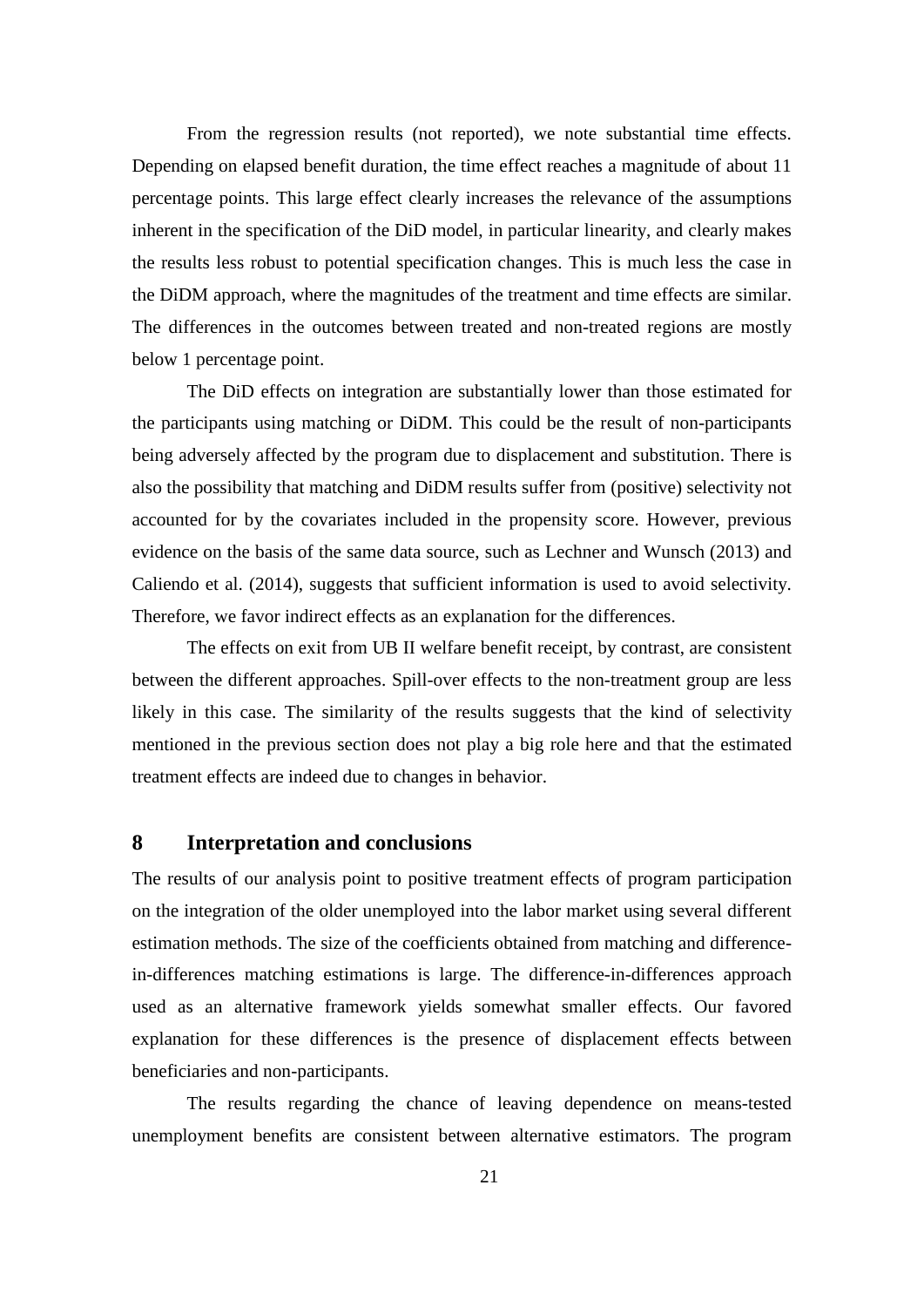unambiguously reduces the intensity of transitions out of welfare receipt, in particular, during the first months after entry into the program. Since it is not possible to observe the destination states of individuals, it is difficult to attach a behavioral interpretation to this finding. It does seem plausible, however, that the benefits conveyed by the program such as social inclusion, health services, and others reduce the incentive to turn to other forms of social transfers.

Compared to previous findings regarding the effect of job search assistance and activation policies, out results stand out in several ways. We find, firstly, regarding the target group, large effects for a disadvantaged or hard-to-place group of the unemployed. Our results point, secondly, to relatively large effects of job search assistance programs, compared to other types of ALMP programs. Thirdly, comparing our results to the existing literature, it appears that the effectiveness of similar programs is different for younger and older unemployed workers. However, it is not possible to attribute this finding causally to age. Older workers may have specific needs that set them apart from other jobseekers. But the older unemployed may also comprise individuals with particularly severe labor market obstacles who have, incidentally, grown older. Disentangling these effects will be a challenge for future research.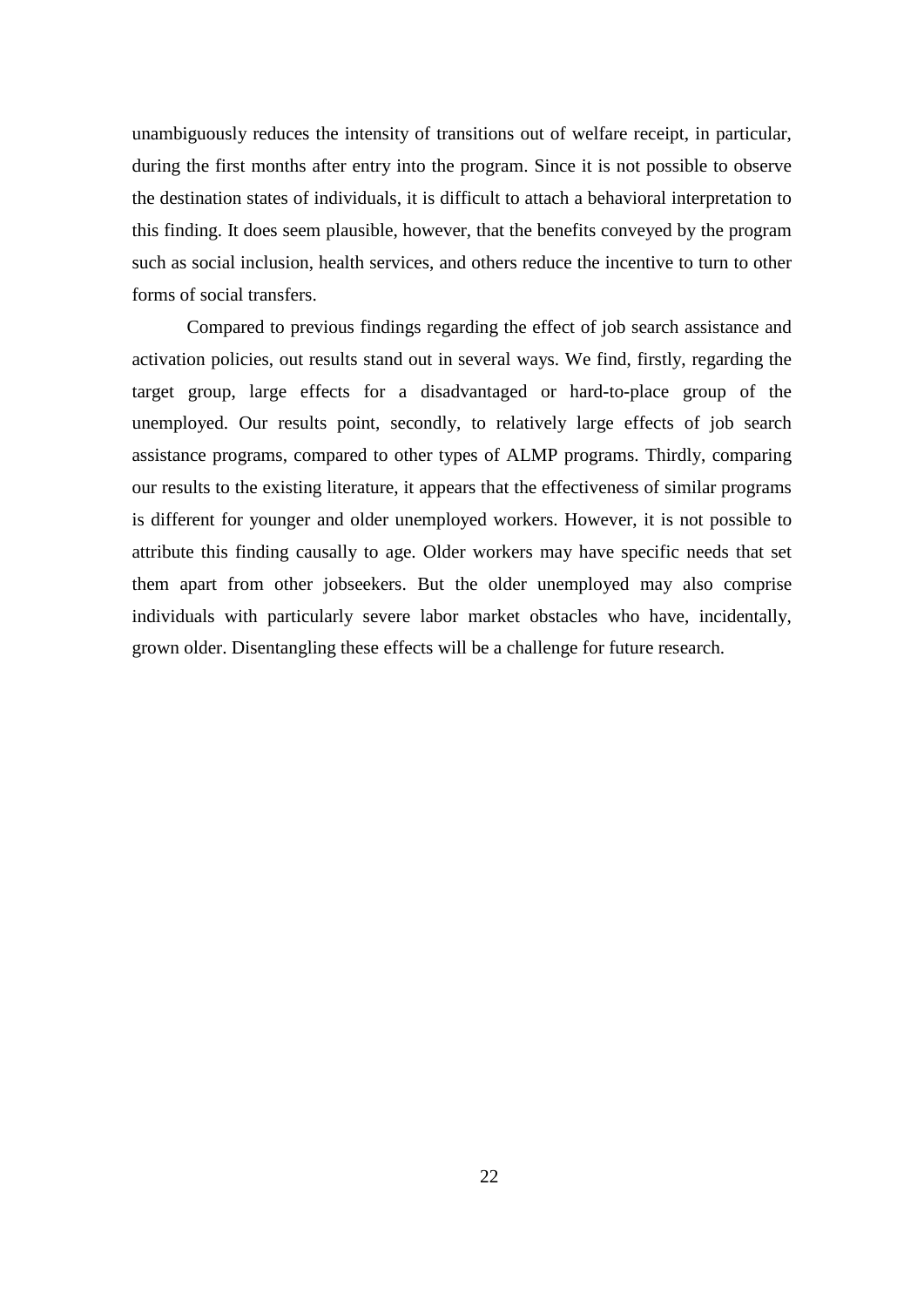## **References**

Arni, Patrick (2010): How to Improve Labor Market Programs for Older Job-Seekers? Evidence from a Field Experiment, Ms., University of Lausanne.

Ashenfelter, Orley; Ashmore, David; Deschenes, Olivier (2005): Do Unemployment Insurance Recipients Actively Seek Work? Evidence from Randomized Trials in Four U.S. States, Journal of Econometrics, 125(1-2), 53-75.

Babcock, Linda; Congdon, William J.; Katz, Lawrence F.; Mullainathan, and Sendhil (2012): Notes on Behavioral Economics and Labor Market Policy, IZA Journal of Labor Policy, 1(1), 1-14.

Behaghel, Luc; Bruno Crépon; Marc Gurgand (2014): Private and Public Provision of Counseling to Job-Seekers: Evidence from a Large Controlled Experiment, American Economic Journal: Applied Economics, 6(4), 142-74.

Bennmarker, Helge; Nordström Skansa, Oskar; Vikmana, Ulrika (2013): Workfare for the Old and Long-Term Unemployed, Labour Economics 25, 25–34.

Boockmann, Bernhard; Fries, Jan; Göbel, Christian (2012a): Specific Measures for Older Employees and Late Career Employment, ZEW Discussion Paper No. 12-059

Boockmann, Bernhard; Zwick, Thomas; Ammermüller, Andreas; Maier, Michael (2012b): Do Hiring Subsidies Reduce Unemployment Among Older Workers? Evidence from Natural Experiments, Journal of the European Economic Association, 10 (4), 735-764.

Bergemann, Annette; Van den Berg, Gerard (2008), Active Labor Market Policy Effects for Women in Europe – A Survey, Annales d´Economie et de Statistique 91-92, 385- 408.

Blundell, Richard; Costa Dias, Monica; Meghir, Costas; Van Reenen, John (2004): Evaluating the employment impact of a mandatory job search program, Journal of the European Economic Association 2(4), 569-606.

Bollens, Joost (2011): Evaluating the Mandatory Activation of Older Unemployed, WSE Report 5-2011, Leuven: Steunpunt Werk en Sociale Economie.

Büttner, Renate; Jäckel, Lisa; Knuth, Matthias; Schweer, Oliver; Zink, Lina; Stegmann, Tim; Boockmann, Bernhard; Dann, Sabine; Kirchmann, Andrea; Rosemann, Martin (2011): Evaluation der zweiten Phase des Bundesprogramms "Perspektive 50plus – Beschäftigungspakte für Ältere in den Regionen" (2008-2010). Dritter Zwischenbericht. Hauptband. Duisburg: Institut Arbeit und Qualifikation.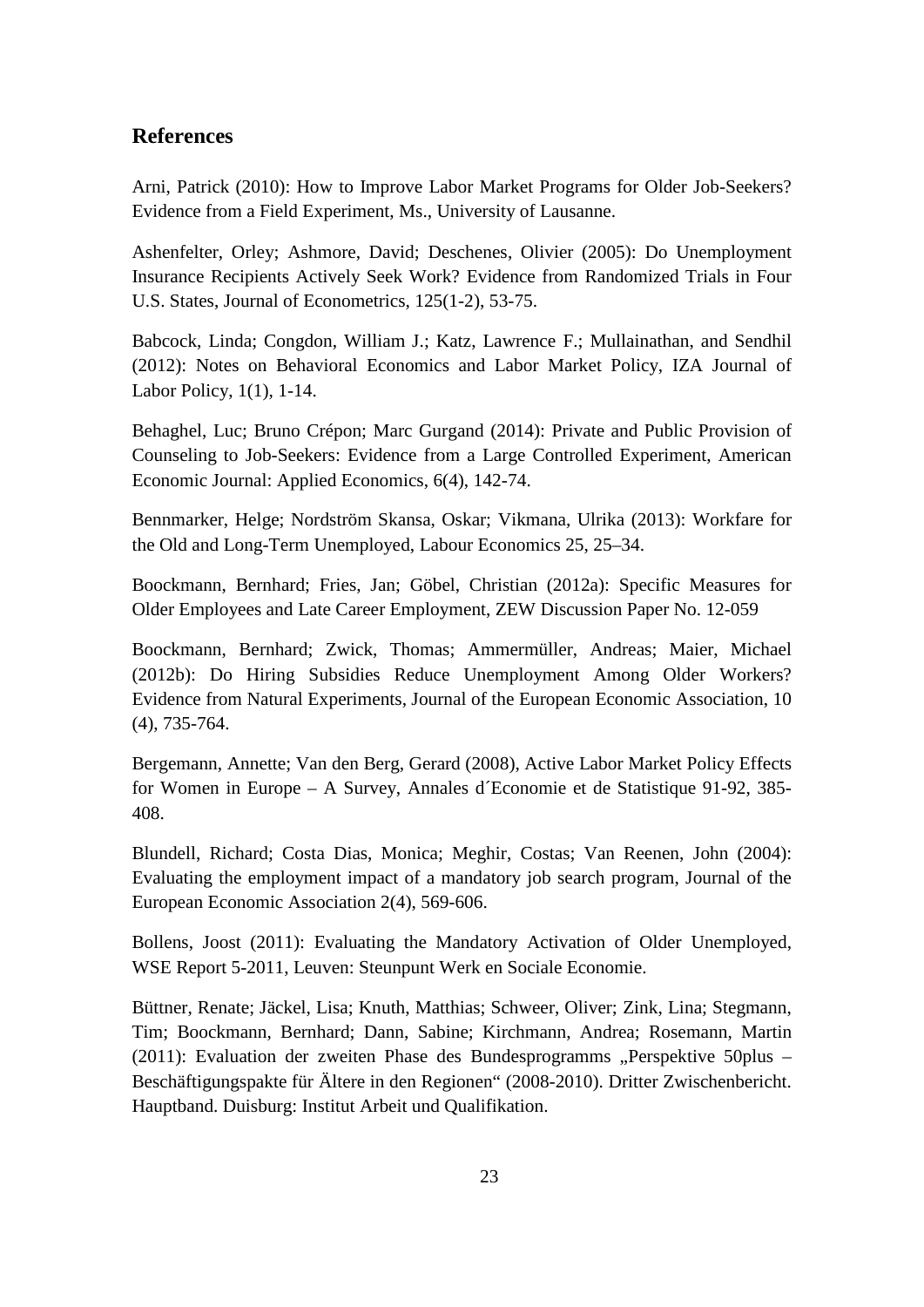Caliendo, Marco; Mahlstedt, Robert; Mitnik, Oscar A. (2014): Unobservable, but Unimportant? The Influence of Personality Traits (and Other Usually Unobserved Variables) for the Evaluation of Labor Market Policies. IZA Discussion Paper No. 8337.

Card, David; Kluve, Jochen; Weber, Andrea (2010): Active Labor Market Policy Evaluations: A Meta-analysis, Economic Journal 120 (548), 452-477.

Centeno, Luis; Centeno, Mário; Novo, Álvaro A. (2009): Evaluating Job-Search Programs for Old and Young Individuals: Heterogeneous Impact on Unemployment Duration, Labour Economics 16, 12–25.

Crépon, Bruno; Duflo, Esther; Gurgand, Marc; Rathelot, Roland; Zamora, Philippe (2013): Do Labor Market Policies have Displacement Effects? Evidence from a Clustered Randomized Experiment, Quarterly Journal of Economics vol. 128(2), 531- 580.

Courty, Pascal; Kim, Do Han; Marschke, Gerald (2008): Curbing Cream-Skimming: Evidence on Enrolment Incentives, IZA Discussion Paper No. 3909, Institute for the Study of Labor (IZA).

Daniel, Kirsten; Heywood, John S. (2007): The Determinants of Hiring Older Workers: UK Evidence, Labour Economics, 14(1), 35-51.

Deuchert, Eva; Kauer, Lukas (2013): Hiring subsidies for people with a disability: Helping or hindering? - Evidence from a small scale social field experiment, Discussion Paper No. 2013-35, University of St. Gallen.

Doerr, Annabelle; Fitzenberger, Bernd; Kruppe, Thomas; Paul, Marie; Strittmatter, Anthony (2014): Employment and Earnings Effects of Awarding Training Vouchers in Germany, IZA Discussion Paper No. 8454, Institute for the Study of Labor (IZA), Bonn.

Dorner, Matthias; Heining, Jörg; Jacobebbinghaus, Peter; Seth, Stefan (2010): Stichprobe der Integrierten Arbeitsmarktbiografien (SIAB) 1975-2008, FDZ Datenreport No. 01/2010.

Heckman, James J.; Heinrich, Carolyn; Smith, Jeffrey (2002): The Performance of Performance Standards, Journal of Human Resources, 37(4), 778-811.

Heckman, James; Ichimura, Hidehiko; Todd, Petra (1997): Matching as an Econometric Evaluation Estimator: Evidence from Evaluating a Job Training Programme, Review of Economic Studies, 64(4), 605-54.

Heckman, James; Ichimura, Hidehiko; Todd, Petra (1998): Characterizing Selection Bias Using Experimental Data, Econometrica, 66(5), 1017-1098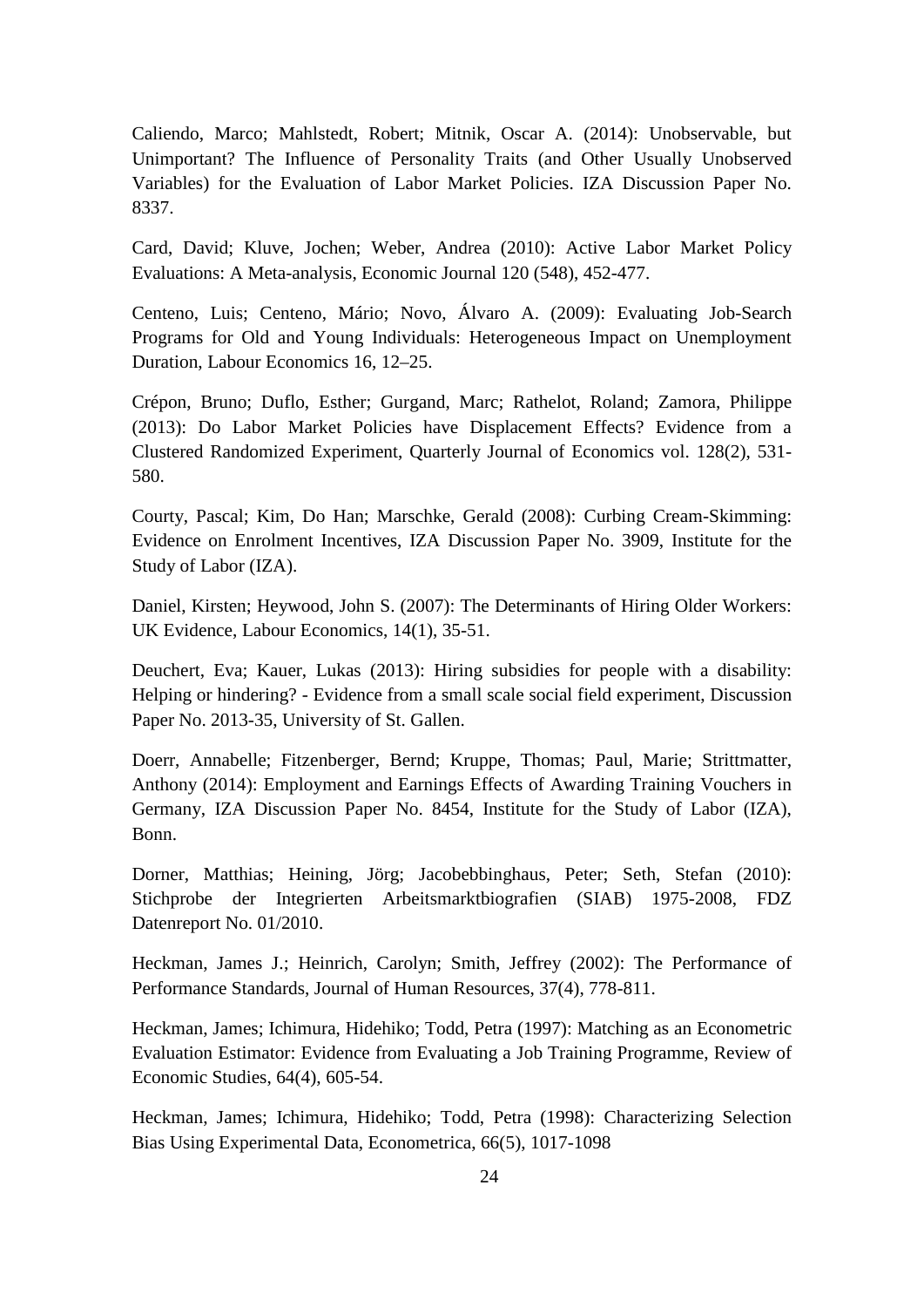Heyma, Arjan; van der Werff, Siemen; Nauta, Aukje; van Sloten, Guurtje (2014): What Makes Older Job-Seekers Attractive to Employers?, De Economist, 162 (4), 397-414.

Heywood, John S.; Jirjahn, Uwe; Tsertsvardze, Georgi (2010): Hiring Older Workers and Employing Older Workers: German Evidence, Journal of Population Economics, 23(2), 595-615.

Hullegie, Patrick; van Ours, Jan C. (2014): Seek and Ye Shall Find: How Search Requirements Affect Job Finding Rates of Older Workers, De Economist 162 (4), 377- 395.

Ilmakunnas, Pekka; Ilmakunnas, Seija (2011): Hiring Older Employees: Do Incentives of Early Retirement Channels Matter?, MPRA Paper 30885, University Library of Munich.

Institut Arbeit und Qualifikation [IAQ]; Institut für Angewandte Wirtschaftsforschung [IAW] (2012): Evaluation der zweiten Phase des Bundesprogramms "Perspektive 50plus – Beschäftigungspakte für Ältere in den Regionen" (2008-2010). Abschlussbericht, Hauptband.

Imbens, Guido; Wooldridge, James (2009): Recent Developments in the Econometrics of Program Evaluation, Journal of Economic Literature, 47 (1), 5–86.

Kastoryano, Stephen; van der Klaauw, Bas (2011): Dynamic Evaluation of Job Search Assistance, IZA Discussion Paper 5424.

Koning, Pierre; Raterink, Max (2013): Re-employment Rates of Older Unemployed Workers: Decomposing the Effect of Birth Cohorts and Policy Changes, De Economist 161 (3), 331-348.

Lammers, Marloes; Bloemen, Hans; Hochguertel, Stefan; (2013): Job Search Requirements for Older Unemployed: Transitions to Employment, Early Retirement and Disability Benefits, European Economic Review, 58, 31-57.

Lechner, Michael; Wunsch, Conny (2013): Sensitivity of Matching-Based Program Evaluations to the Availability of Control Variables, Labour Economics, 21, 111-121.

Meyer, Bruce D. (1995), Lessons from the U.S. Unemployment Insurance Experiments, Journal of Economic Literature 33(1), 91-131.

OECD (2006): Live Longer, Work Longer: A synthesis report. Paris.

Romeu Gordo, Laura; Wolff, Joachim (2011): Creating employment or keeping them busy? An evaluation of training programs for older workers in Germany, Journal of Aging and Social Policy, 23(2), 198-218.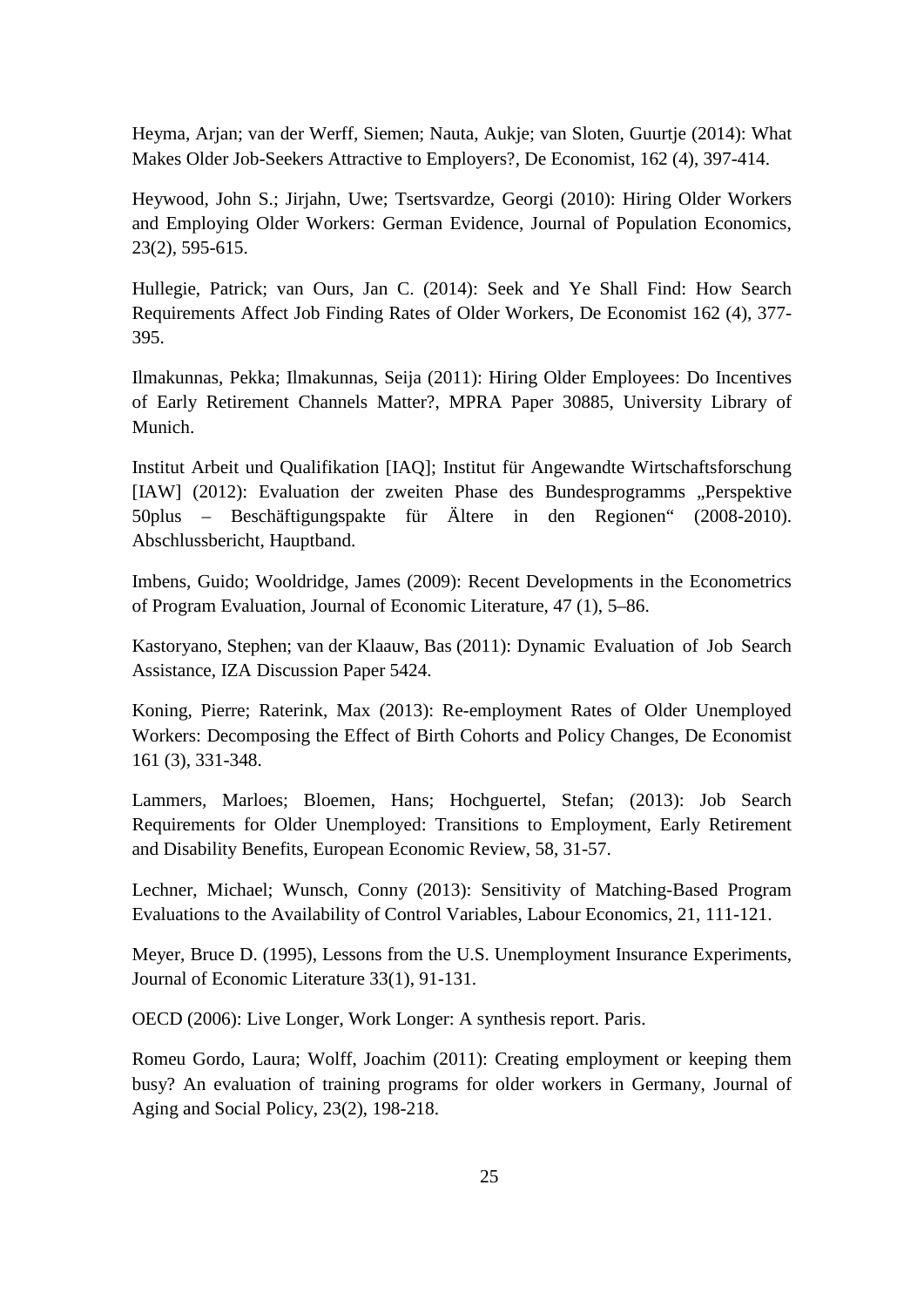Smith, Jeffrey A., Todd, Petra E. (2005): Does Matching Overcome LaLonde's Critique of Non-Experimental Estimators?, Journal of Econometrics, 125(1-2), 305-353.

Sianesi, Barbara (2004): An Evaluation of the Active Labor Market Programmes in Sweden, Review of Economics and Statistics, 86(1), 133-155.

Stephan, Gesine (2008): The Effects of Active Labor Market Programs in Germany, An Investigation using Different Definitions of Non-Treatment, IAB Discussion Paper 12/2008, Nürnberg.

Wunsch, Conny (2013), Optimal Use of Labor Market Policies: The Role of Job Search Assistance, Review of Economics and Statistics, 95 (3), 1030-1045.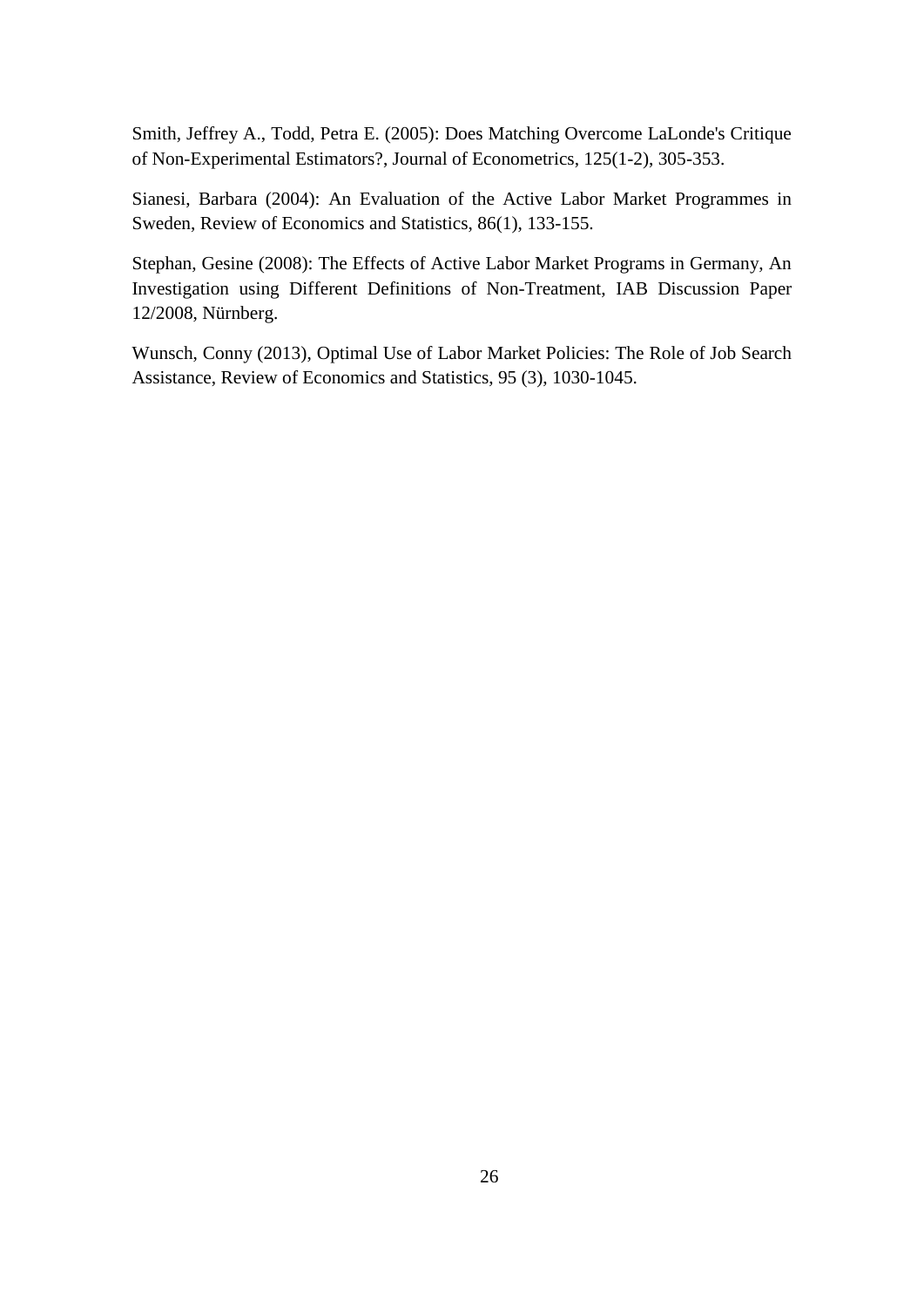| <b>Benefits</b>                    | Number of cases | Percent |
|------------------------------------|-----------------|---------|
| Measures to increase mobility      | 63.026          | 6,6     |
| Health measures                    | 66.958          | 7,0     |
| Social integration benefits        | 29.071          | 3,0     |
| Job search assistance              | 160.255         | 16,8    |
| Coaching                           | 212.850         | 22,3    |
| Skills assessment                  | 135.679         | 14,2    |
| Training and skill development     | 119.471         | 12,5    |
| Job application training           | 66.881          | 7,0     |
| Language training                  | 16.707          | 1,8     |
| Start-up grants                    | 36.318          | 3,8     |
| Marginal employment                | 9.562           | 1,0     |
| Public sector sponsored employment | 29.836          | 3,1     |
| Voluntary sector placements        | 904             | 0,1     |
| Placement vouchers                 | 8.751           | 0,9     |
| Total                              | 956.269         | 100,0   |

**Table 1: Specific benefits provided by "Perspektive 50plus"**

Source: IAQ/IAW (2012) based on calculations from the IAB Employment Histories.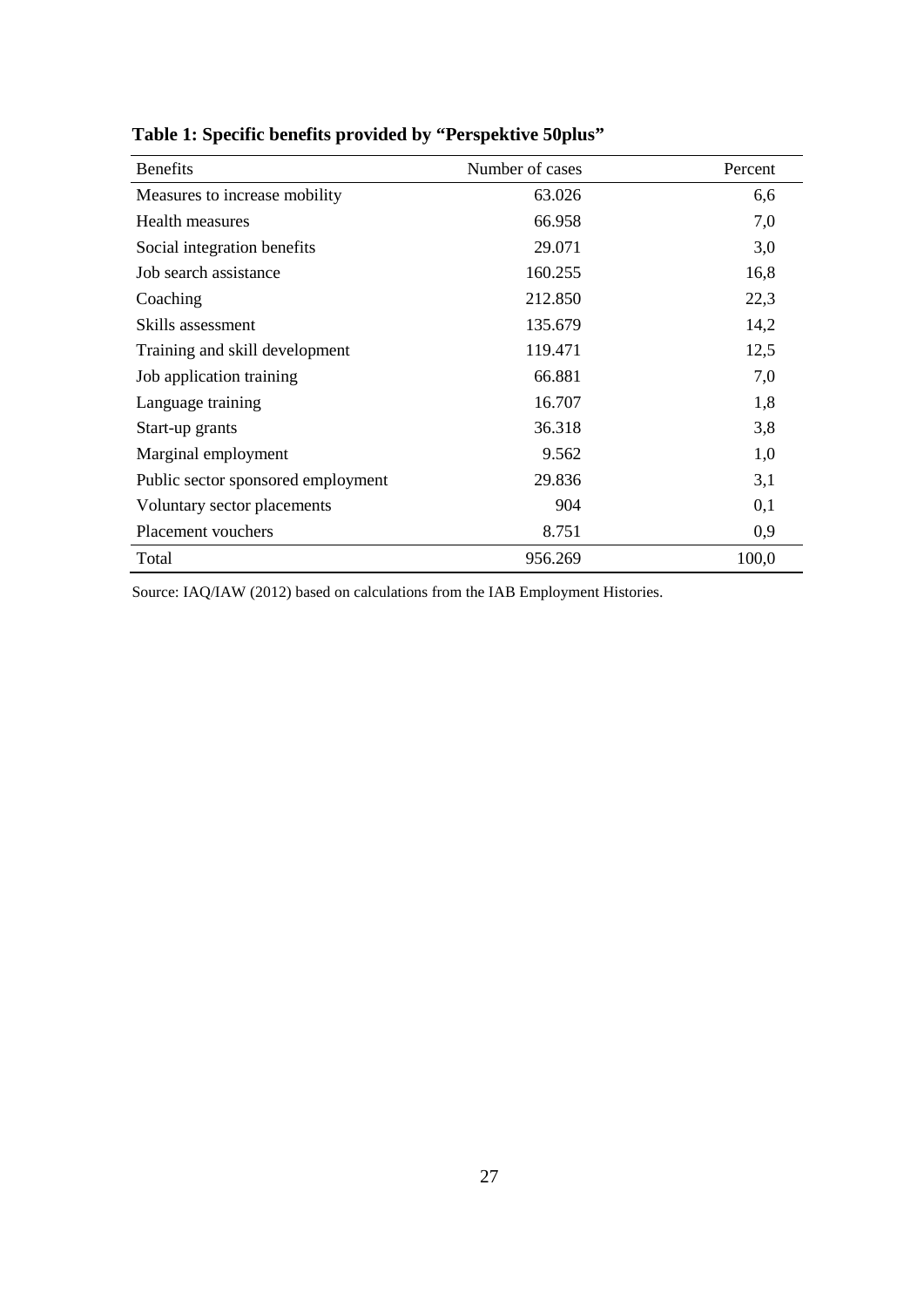|                                                            | Partici-<br>pating job<br>centers in<br>treatment<br>group | Non-<br>partici-<br>pating job<br>centers | Standar-<br>dized<br>difference |
|------------------------------------------------------------|------------------------------------------------------------|-------------------------------------------|---------------------------------|
| Composition of welfare recipients                          |                                                            |                                           |                                 |
| Number of persons able to work in household                | 1.565                                                      | 1.579                                     | $-1.89$                         |
| Number of persons aged $< 15$ in household                 | 0.202                                                      | 0.199                                     | 0.44                            |
| Number of persons aged >65 in household                    | 0.011                                                      | 0.012                                     | $-0.80$                         |
| Household size                                             | 1.908                                                      | 1.920                                     | $-1.01$                         |
| Share of individuals with impaired health                  | 19.6                                                       | 19.0                                      | 1.56                            |
| Share of men                                               | 57.8                                                       | 58.2                                      | $-0.75$                         |
| Average age                                                | 50.91                                                      | 50.94                                     | $-0.59$                         |
| Share of foreigners                                        | 13.4                                                       | 13.4                                      | 0.16                            |
| Share of migrants with German citizenship                  | 5.5                                                        | 5.8                                       | $-1.14$                         |
| Share of immigrated German nationals from Easter<br>Europe | 5.7                                                        | 5.3                                       | 1.66                            |
| Share of persons without migration background              | 75.3                                                       | 75.5                                      | $-0.40$                         |
| Share of persons with disability                           | 3.2                                                        | 3.0                                       | 1.58                            |
| Share of persons without completed schooling               | 15.8                                                       | 15.6                                      | 0.71                            |
| Share of persons with basic schooling                      | 49.1                                                       | 46.9                                      | 4.56                            |
| Share of persons with intermediate schooling degree        | 25.3                                                       | 26.9                                      | $-3.61$                         |
| Share of persons with vocational training degree           | 59.2                                                       | 59.4                                      | $-0.30$                         |
| Share of persons with university degree                    | 2.7                                                        | 3.0                                       | $-1.27$                         |
| Share of persons without completed vocational training     | 31.0                                                       | 30.4                                      | 1.33                            |
| Share of persons with college degree                       | 2.1                                                        | 2.2                                       | $-0.58$                         |
| Other regional characteristics                             |                                                            |                                           |                                 |
| GDP per employee                                           | 56,987                                                     | 55,948                                    | 12.85                           |
| Share of employees in agricultural sector                  | 1.5                                                        | 1.6                                       | $-4.37$                         |
| Share of employees in manufacturing sector                 | 21.1                                                       | 20.3                                      | 10.23                           |
| Share of employees in service sector                       | 77.4                                                       | 78.2                                      | $-9.37$                         |
| Number of employees                                        | 123,226                                                    | 142,687                                   | $-15.24$                        |
| Household migrating from job center region                 | 9,499                                                      | 9,985                                     | $-4.93$                         |
| Household migrating into job center region                 | 9,736                                                      | 10,263                                    | $-4.87$                         |
| Population density (persons/square km.)                    | 887                                                        | 1,084                                     | $-17.16$                        |
| Share of persons aged between 50 and 65                    | 18.7                                                       | 18.8                                      | $-7.76$                         |
| Number of unemployed                                       | 11,825                                                     | 14,100                                    | $-17.74$                        |
| Population size                                            | 233,209                                                    | 262,494                                   | $-14.86$                        |

# **Table 2: Means of participating and non-participating regions**

Note: The table contains averages over all welfare recipients or averages over the population. Source:

IAB Employment Histories, own calculations.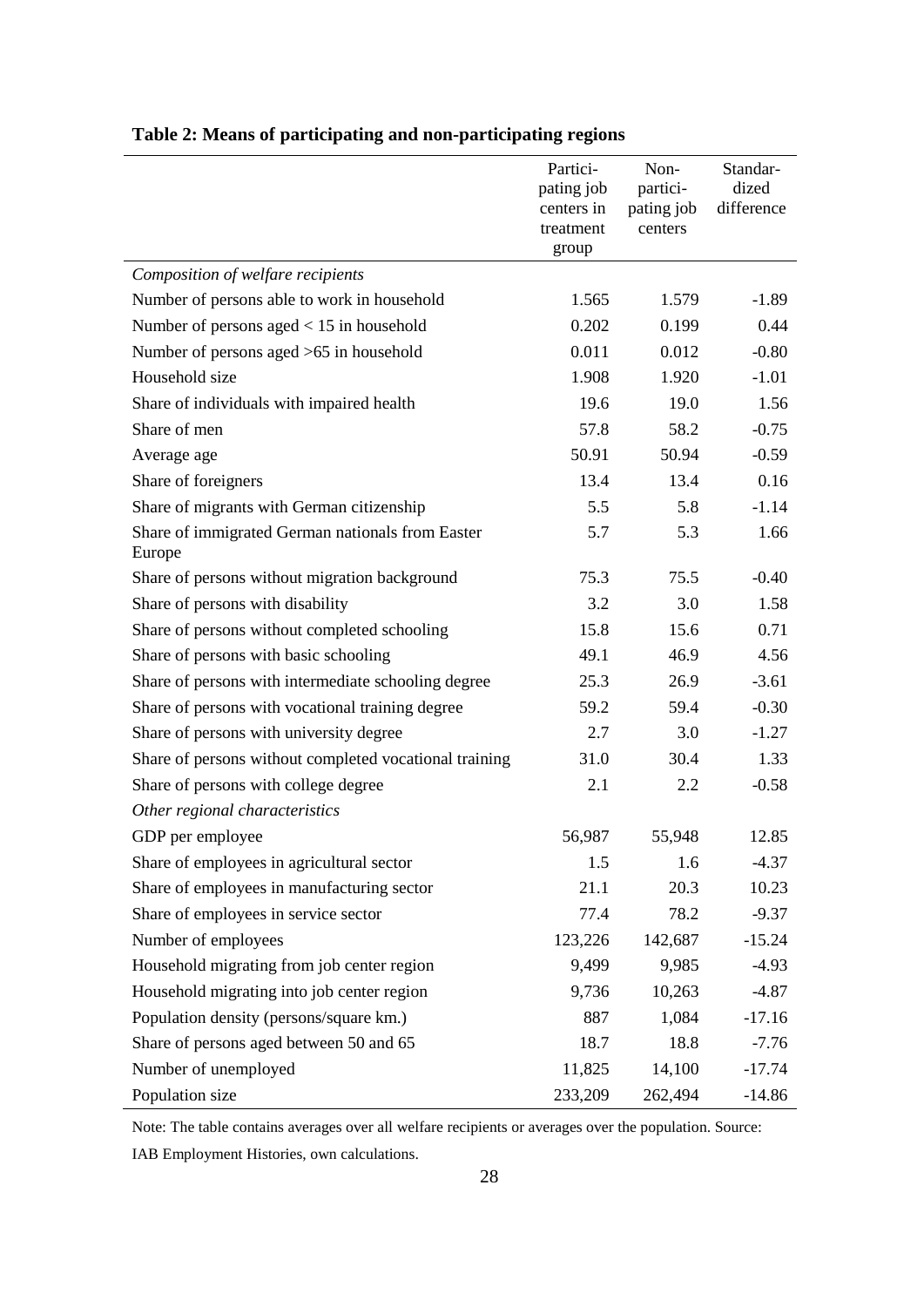| Variable                                                                                   | 1            | $\overline{2}$ | 3     | $\overline{4}$ | 5     |
|--------------------------------------------------------------------------------------------|--------------|----------------|-------|----------------|-------|
| Gender: male                                                                               | 0.59         | 0.62           | 0.58  | 0.60           | 0.55  |
| Age 50-52                                                                                  | 0.30         | 0.34           | 0.29  | 0.30           | 0.31  |
| Age 53-55                                                                                  | 0.24         | 0.28           | 0.22  | 0.24           | 0.26  |
| Age 56-58                                                                                  | 0.19         | 0.21           | 0.18  | 0.18           | 0.21  |
| Age 59-61                                                                                  | 0.12         | 0.12           | 0.12  | 0.12           | 0.08  |
| Age 62-65                                                                                  | 0.04         | 0.03           | 0.04  | 0.04           | 0.03  |
| Vocational training school                                                                 | 0.02         | 0.02           | 0.02  | 0.02           | 0.01  |
| Classroom training degree                                                                  | 0.03         | 0.03           | 0.02  | 0.03           | 0.03  |
| University degree                                                                          | 0.03         | 0.03           | 0.03  | 0.03           | 0.03  |
| Without vocational training                                                                | 0.25         | 0.25           | 0.25  | 0.24           | 0.28  |
| Polytechnic college degree                                                                 | 0.02         | 0.03           | 0.02  | 0.02           | 0.02  |
| Basic schooling degree (9 yrs.)                                                            | 0.48         | 0.51           | 0.47  | 0.46           | 0.49  |
| Intermediate schooling degree (10 yrs.)                                                    | 0.24         | 0.21           | 0.25  | 0.25           | 0.22  |
| Upper secondary education (12 yrs.)                                                        | 0.04         | 0.06           | 0.03  | 0.04           | 0.03  |
| Abitur (A-levels) (13 yrs.)                                                                | 0.06         | 0.07           | 0.06  | 0.07           | 0.06  |
| Household size                                                                             | 1.73         | 1.67           | 1.74  | 1.72           | 1.76  |
| Health impairment                                                                          | 0.22         | 0.17           | 0.23  | 0.22           | 0.20  |
| Immigrated German nationals from Eastern<br>Europe                                         | 0.07         | 0.07           | 0.07  | 0.06           | 0.06  |
| Migrants with German citizenship                                                           | 0.05         | 0.05           | 0.05  | 0.06           | 0.05  |
| Foreign nationals                                                                          | 0.13         | 0.10           | 0.13  | 0.13           | 0.12  |
| Last occupation: blue collar, semi-skilled                                                 | 0.14         | 0.12           | 0.14  | 0.13           | 0.11  |
| Last occupation: white collar                                                              | 0.14         | 0.16           | 0.13  | 0.14           | 0.12  |
| Last occupation: part-time $> 15$ hrs/week                                                 | 0.24         | 0.23           | 0.24  | 0.23           | 0.29  |
| Last occupation: part-time $< 15$ hrs/week                                                 | 0.11         | 0.10           | 0.11  | 0.11           | 0.11  |
| Number of half-months in employment, year 1                                                |              |                |       |                |       |
| before start of welfare spell                                                              | 6.43         | 6.34           | 6.45  | 6.38           | 5.87  |
| Number of half-months in employment, year 2<br>to 4 before welfare receipt                 | 28.26        | 29.98          | 27.83 | 27.43          | 24.60 |
| Number of half-months in employment, year 5<br>to 7 before welfare receipt                 | 30.13        | 31.75          | 29.74 | 29.83          | 32.32 |
| Number of half-months in registered<br>unemployment, year 1 before welfare receipt         | 7.80         | 7.87           | 7.79  | 7.69           | 8.87  |
| Number of half-months in registered<br>unemployment, year 2 to 4 before welfare<br>receipt | 19.59        | 17.41          | 20.13 | 20.51          | 22.38 |
| Number of half-months in registered<br>unemployment, year 5 to 7 before welfare<br>receipt | 20.07        | 18.68          | 20.43 | 20.91          | 13.90 |
| Number of half-months in job search, year 1<br>before welfare receipt                      | 0.91         | 0.74           | 0.96  | 0.97           | 1.05  |
| Number of half-months in job search, year 2 to<br>4 before welfare receipt                 | 2.24         | 2.13           | 2.27  | 2.43           | 1.07  |
|                                                                                            | $\mathbf{A}$ |                |       |                |       |

**Table 3: Characteristics of program participants and non-participants**

29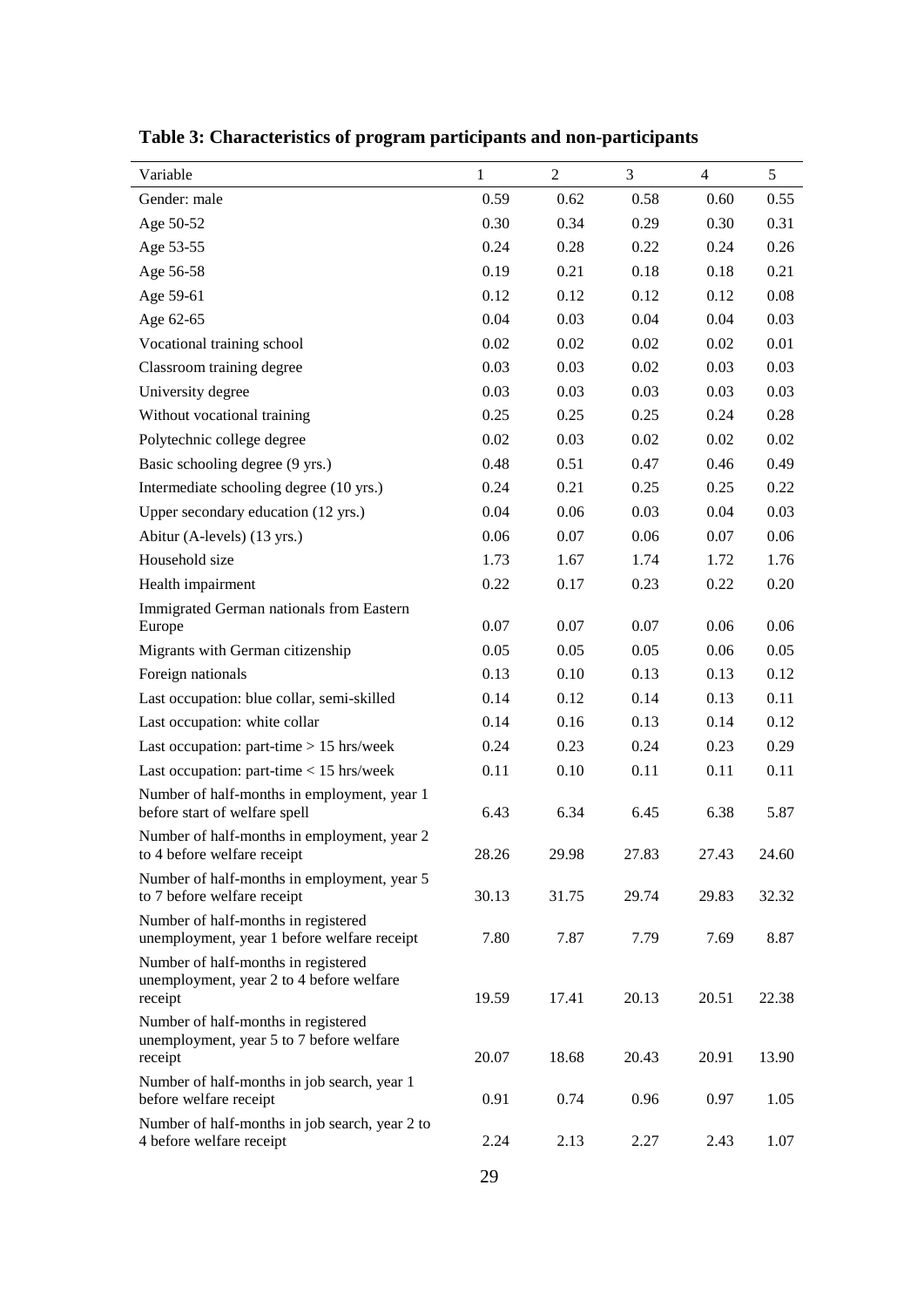| Variable                                                                              | 1      | 2     | 3      | 4      | 5      |
|---------------------------------------------------------------------------------------|--------|-------|--------|--------|--------|
| Number of half-months in job search, year 5 to<br>7 before welfare receipt            | 0.89   | 0.83  | 0.91   | 0.84   | 0.42   |
| Number of half-months in labor market<br>programs, year 1 before welfare receipt      | 3.10   | 3.24  | 3.07   | 3.56   | 2.15   |
| Number of half-months in labor market<br>programs, year 2 to 4 before welfare receipt | 5.89   | 5.75  | 5.93   | 6.58   | 4.31   |
| Number of half-months in labor market<br>programs, year 5 to 7 before welfare receipt | 3.95   | 3.73  | 4.00   | 4.36   | 4.00   |
| Number of half-months out of the labor force,<br>year 1 before welfare receipt        | 5.75   | 5.80  | 5.73   | 5.40   | 6.06   |
| Number of half- months out of the labor force,<br>year 2 to 4 before welfare receipt  | 16.02  | 16.72 | 15.84  | 15.05  | 19.64  |
| Number of half-months out of the labor force,<br>year 5 to 7 before welfare receipt   | 16.96  | 17.02 | 16.92  | 16.06  | 21.35  |
| Number of observations                                                                | 17,189 | 3,415 | 13,778 | 14,130 | 21,071 |

#### **Table 3: Characteristics of program participants and non-participants**

Column 1 contains the sample means for individuals living in the participating regions. Columns 2 and 3 differentiate this group according to individual participation in "Perspektive 50plus". Columns 4 and 5 contain sample means for individuals in non-treatment regions and for the year 2007 (treatment and nontreatment regions taken together). Source: IAB Employment Histories, own calculations.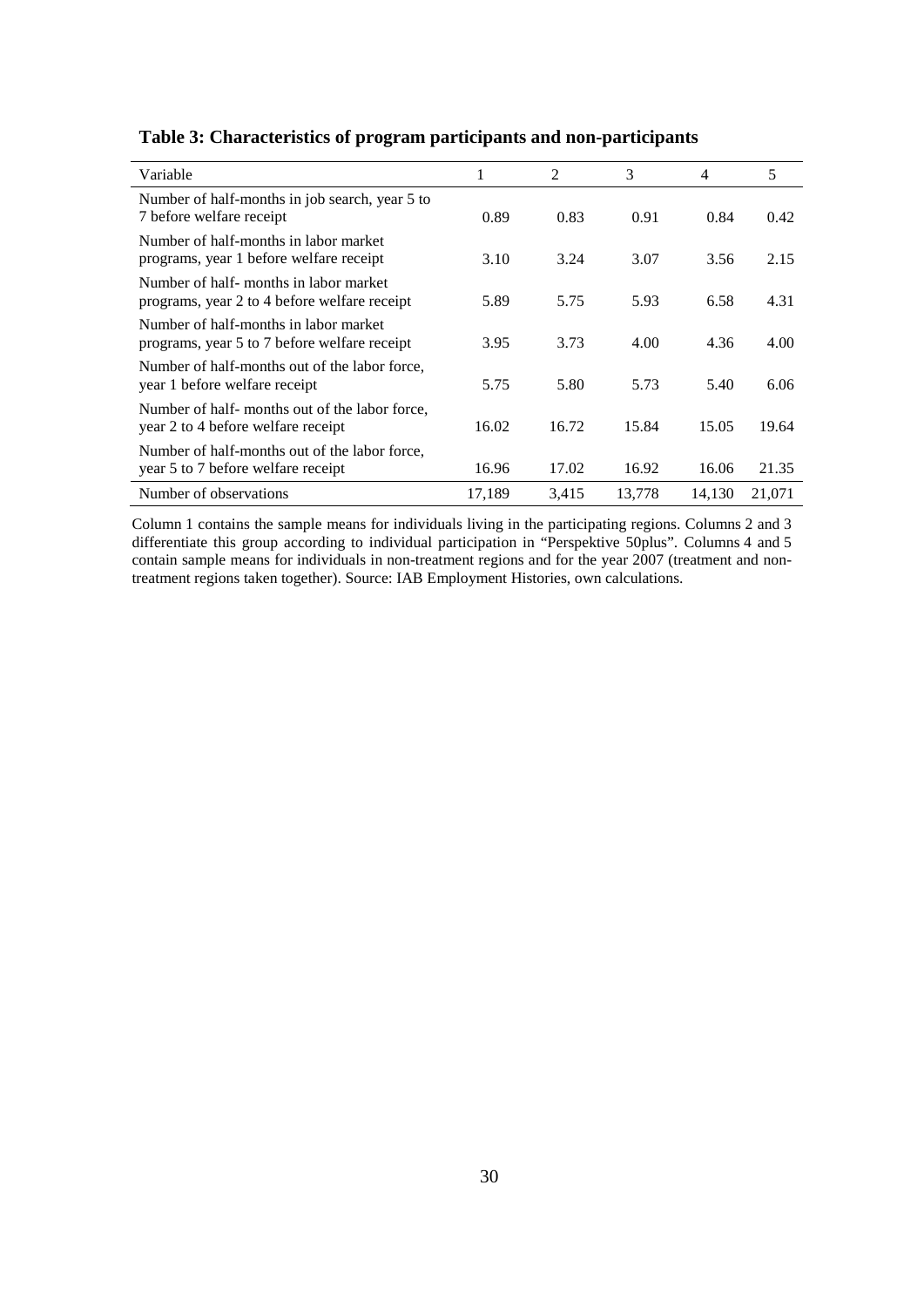| Sample                                         | $Pseudo-R2$ | LR-statistic | p-value | Mean bias | Median bias |  |  |  |  |  |  |
|------------------------------------------------|-------------|--------------|---------|-----------|-------------|--|--|--|--|--|--|
| Matching between treatment and control regions |             |              |         |           |             |  |  |  |  |  |  |
| Raw                                            | 0.131       | 3755.4       | 0.000   | 6.6       | 3.8         |  |  |  |  |  |  |
| Matched                                        | 0.007       | 62.7         | 0.999   | 1.8       | 1.3         |  |  |  |  |  |  |
| Matching between periods, treatment regions    |             |              |         |           |             |  |  |  |  |  |  |
| Raw                                            | 0.222       | 6357.6       | 0.000   | 7.8       | 4.7         |  |  |  |  |  |  |
| Matched                                        | 0.011       | 86.4         | 0.646   | 2.2       | 2.0         |  |  |  |  |  |  |
| Matching between periods, control regions      |             |              |         |           |             |  |  |  |  |  |  |
| Raw                                            | 0.220       | 5620.7       | 0.000   | 7.4       | 4.8         |  |  |  |  |  |  |
| Matched                                        | 0.014       | 97.8         | 0.458   | 2.4       | 1.8         |  |  |  |  |  |  |

# **Table 4: Balancing statistics**

Source: IAB Employment Histories, own calculations.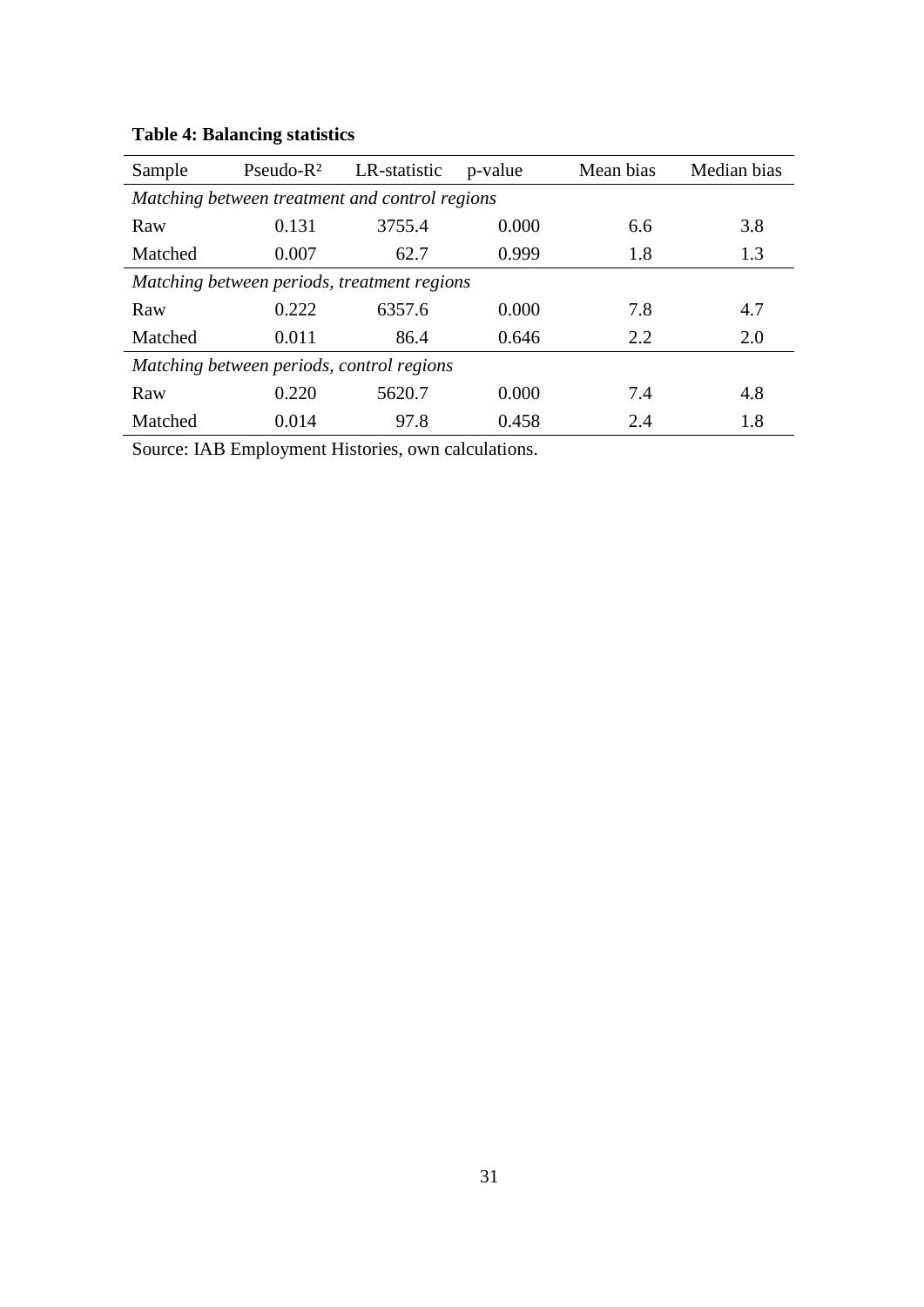

**Figure 1: Accession of job centers to "Perspektive 50plus"**

Source: Own representation based on publicly available information, c.f. IAQ/IAW (2012).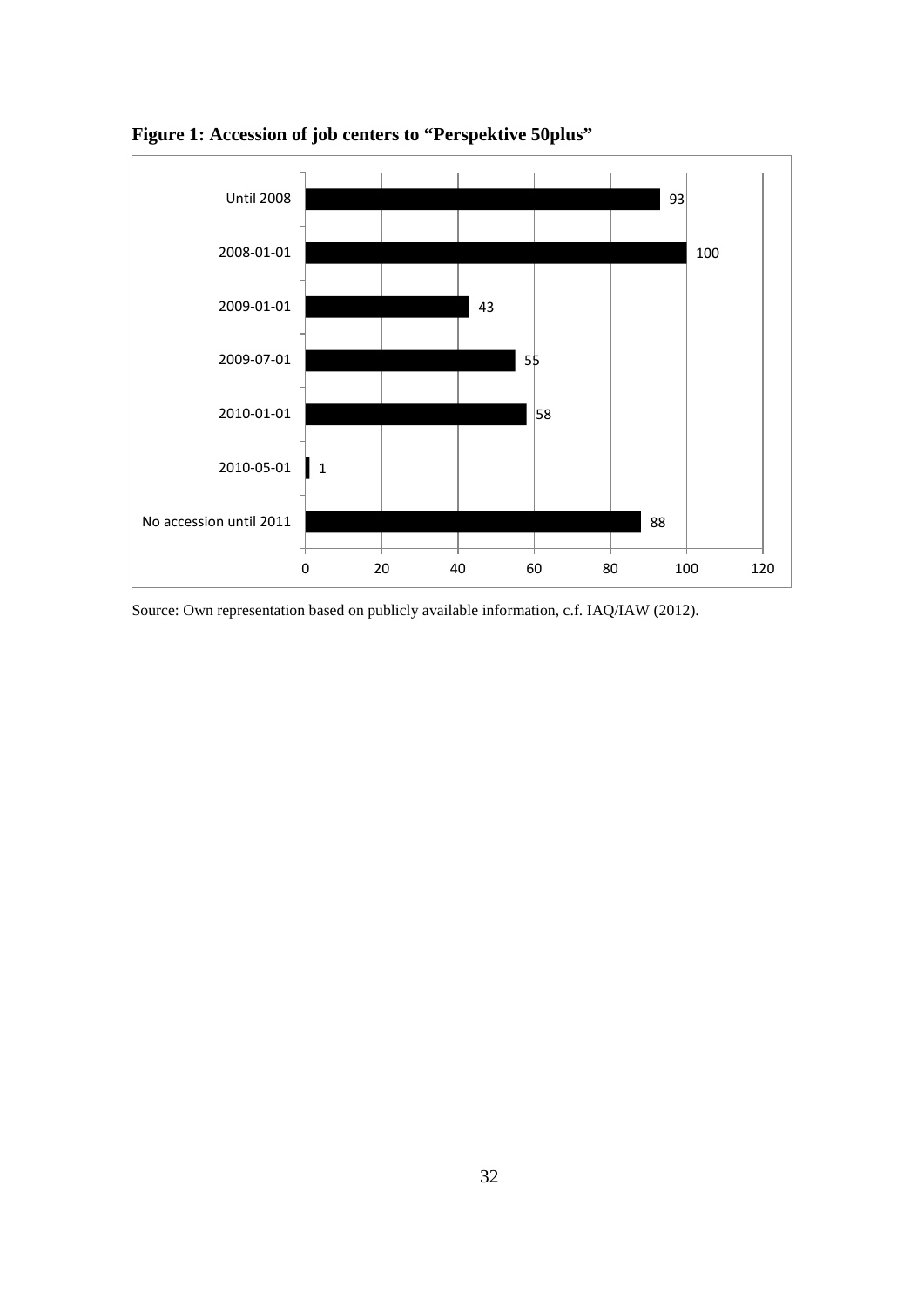

**Figure 2: Geographical coverage of "Perspektive 50plus"**

Source: Own representation based on publicly available information.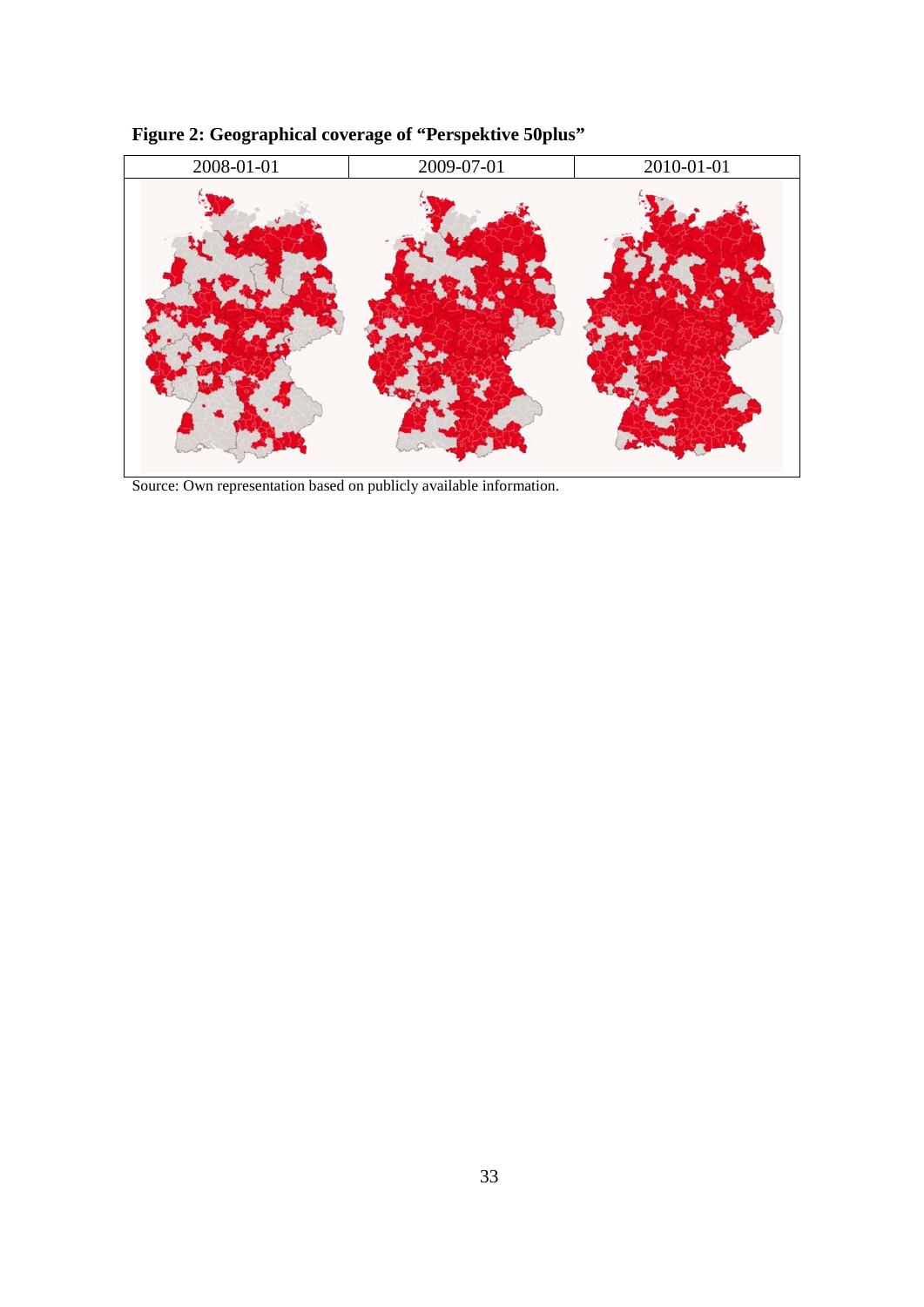|                                                             |  | 2006 |  |  |  | 2007                                                                                                                                                                                                                                                                                                                                                                                                                                                                       |  |  | 2008<br>2009 |  |  | 2010 |                                    |  |  | 2011 |                                                 |  |  |                                               |  |
|-------------------------------------------------------------|--|------|--|--|--|----------------------------------------------------------------------------------------------------------------------------------------------------------------------------------------------------------------------------------------------------------------------------------------------------------------------------------------------------------------------------------------------------------------------------------------------------------------------------|--|--|--------------|--|--|------|------------------------------------|--|--|------|-------------------------------------------------|--|--|-----------------------------------------------|--|
| I                                                           |  |      |  |  |  | $\frac{1}{2} \left  \frac{1}{2} \right  \left  \frac{1}{2} \right  \left  \frac{1}{2} \right  \left  \frac{1}{2} \right  \left  \frac{1}{2} \right  \left  \frac{1}{2} \right  \left  \frac{1}{2} \right  \left  \frac{1}{2} \right  \left  \frac{1}{2} \right  \left  \frac{1}{2} \right  \left  \frac{1}{2} \right  \left  \frac{1}{2} \right  \left  \frac{1}{2} \right  \left  \frac{1}{2} \right  \left  \frac{1}{2} \right  \left  \frac{1}{2} \right  \left  \frac$ |  |  |              |  |  |      | $\vert III \vert IV \vert I \vert$ |  |  |      | $\text{II}$ $\text{III}$ $\text{IV}$ $\text{I}$ |  |  | $\parallel$ II $\parallel$ III $\parallel$ IV |  |
| Entry into the program and subsequent period of observation |  |      |  |  |  |                                                                                                                                                                                                                                                                                                                                                                                                                                                                            |  |  |              |  |  |      |                                    |  |  |      |                                                 |  |  |                                               |  |
|                                                             |  |      |  |  |  |                                                                                                                                                                                                                                                                                                                                                                                                                                                                            |  |  |              |  |  |      |                                    |  |  |      |                                                 |  |  |                                               |  |
|                                                             |  |      |  |  |  |                                                                                                                                                                                                                                                                                                                                                                                                                                                                            |  |  |              |  |  |      |                                    |  |  |      |                                                 |  |  |                                               |  |
|                                                             |  |      |  |  |  |                                                                                                                                                                                                                                                                                                                                                                                                                                                                            |  |  |              |  |  |      |                                    |  |  |      |                                                 |  |  |                                               |  |
|                                                             |  |      |  |  |  |                                                                                                                                                                                                                                                                                                                                                                                                                                                                            |  |  |              |  |  |      |                                    |  |  |      |                                                 |  |  |                                               |  |
|                                                             |  |      |  |  |  | Hypothetical entry into the program and subsequent period of observation                                                                                                                                                                                                                                                                                                                                                                                                   |  |  |              |  |  |      |                                    |  |  |      |                                                 |  |  |                                               |  |
|                                                             |  |      |  |  |  |                                                                                                                                                                                                                                                                                                                                                                                                                                                                            |  |  |              |  |  |      |                                    |  |  |      |                                                 |  |  |                                               |  |
|                                                             |  |      |  |  |  |                                                                                                                                                                                                                                                                                                                                                                                                                                                                            |  |  |              |  |  |      |                                    |  |  |      |                                                 |  |  |                                               |  |
|                                                             |  |      |  |  |  |                                                                                                                                                                                                                                                                                                                                                                                                                                                                            |  |  |              |  |  |      |                                    |  |  |      |                                                 |  |  |                                               |  |
|                                                             |  |      |  |  |  |                                                                                                                                                                                                                                                                                                                                                                                                                                                                            |  |  |              |  |  |      |                                    |  |  |      |                                                 |  |  |                                               |  |

# **Figure 3: Structure of the evaluation sample**

Source: Own representation, c.f. IAQ/IAW (2012).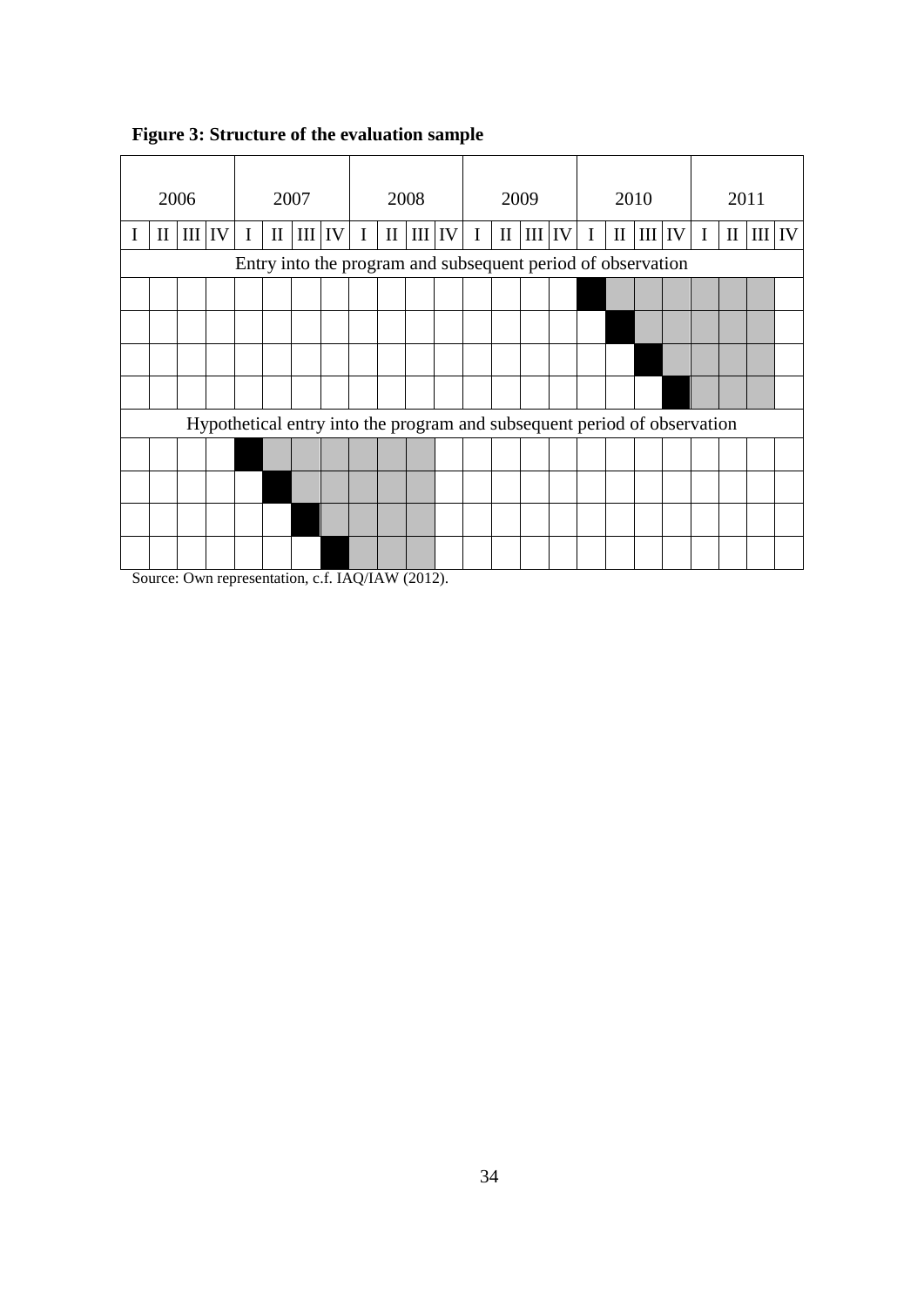

**Figure 4: Entry into the program by elapsed duration of welfare benefit receipt**

Source: IAB Employment Histories, own calculations.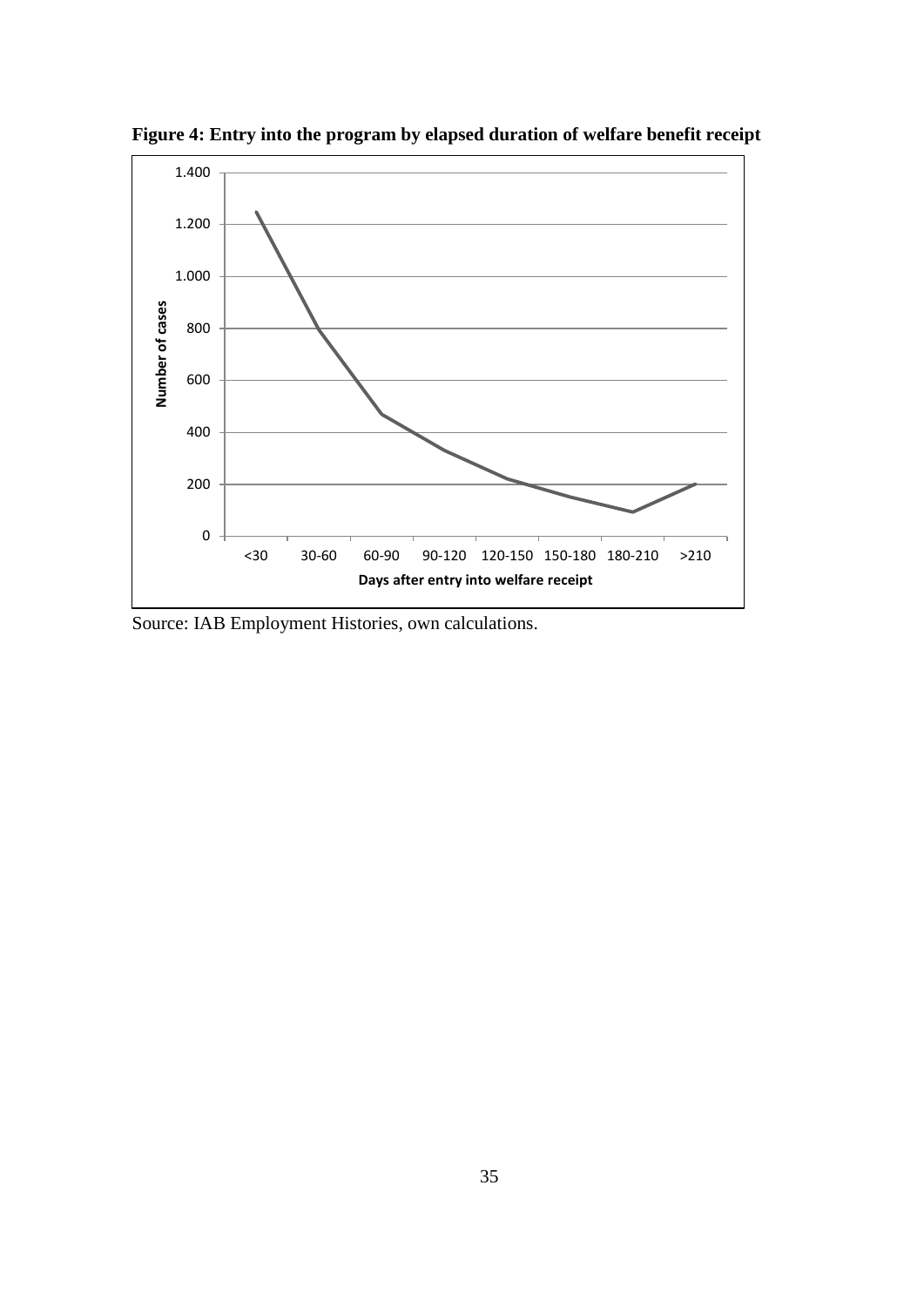

**Figure 5: Entry into the program by calendar month**

Source: IAB Employment Histories, own calculations.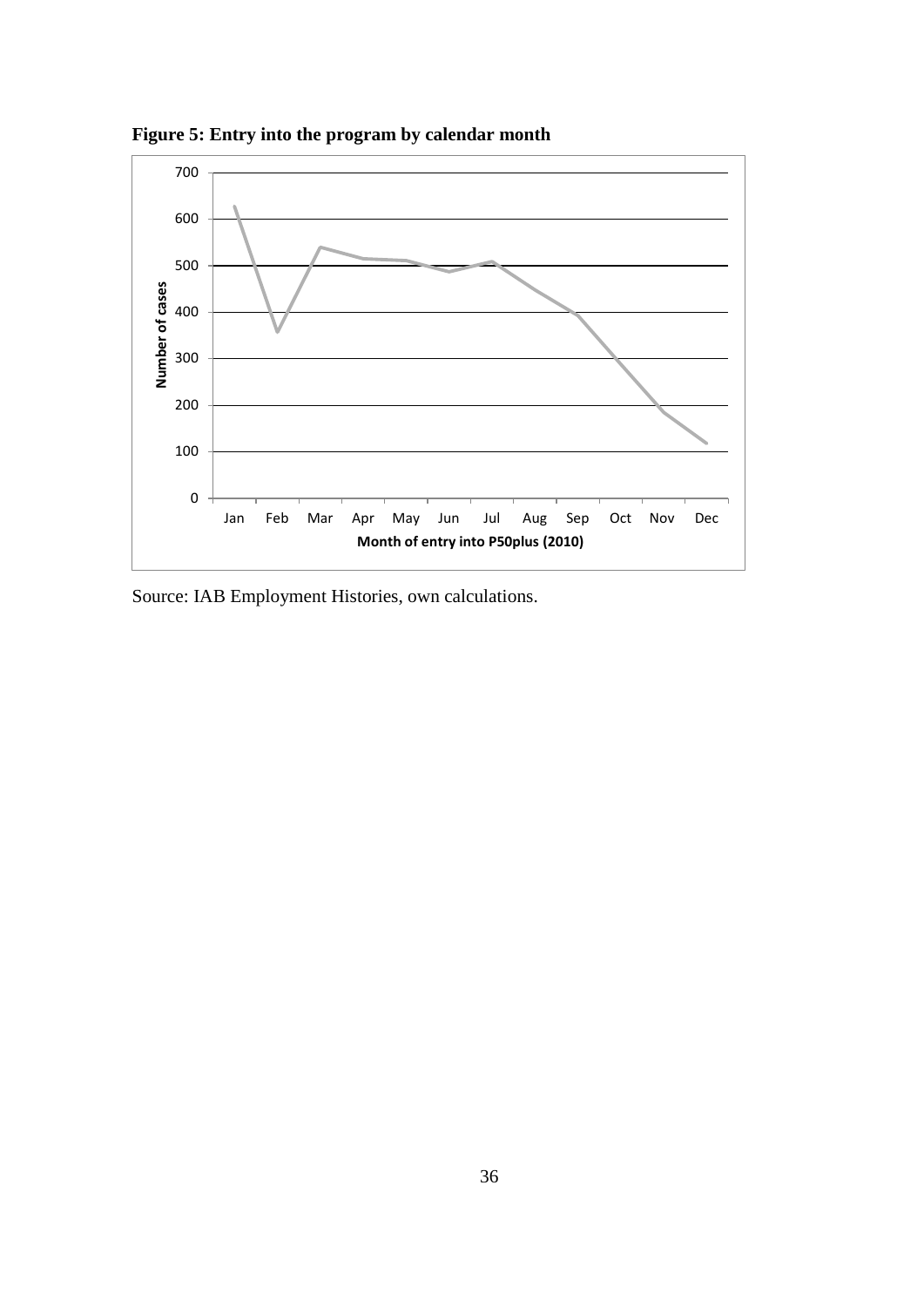



a) Matching



Source: IAB Employment Histories, own calculations. Note: Dependent variable: probability to enter an unsubsidized employment spell in time t.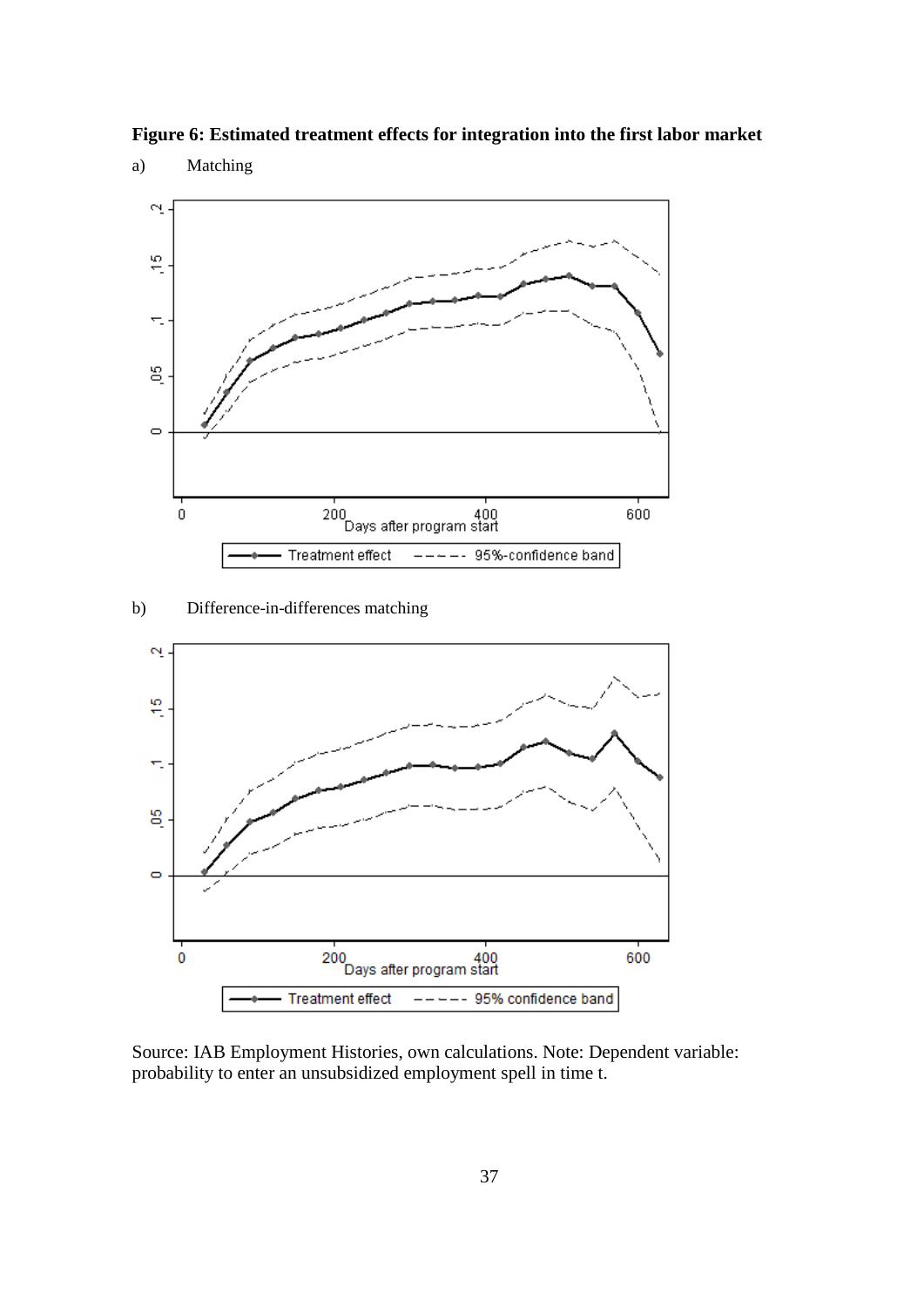

**Figure 7: Estimated treatment effects for exit from welfare receipt**

b) Difference-in-differences matching



Source: IAB Employment Histories, own calculations. Note: Dependent variable: probability to have no unemployment benefits (ALG II) spell in time t.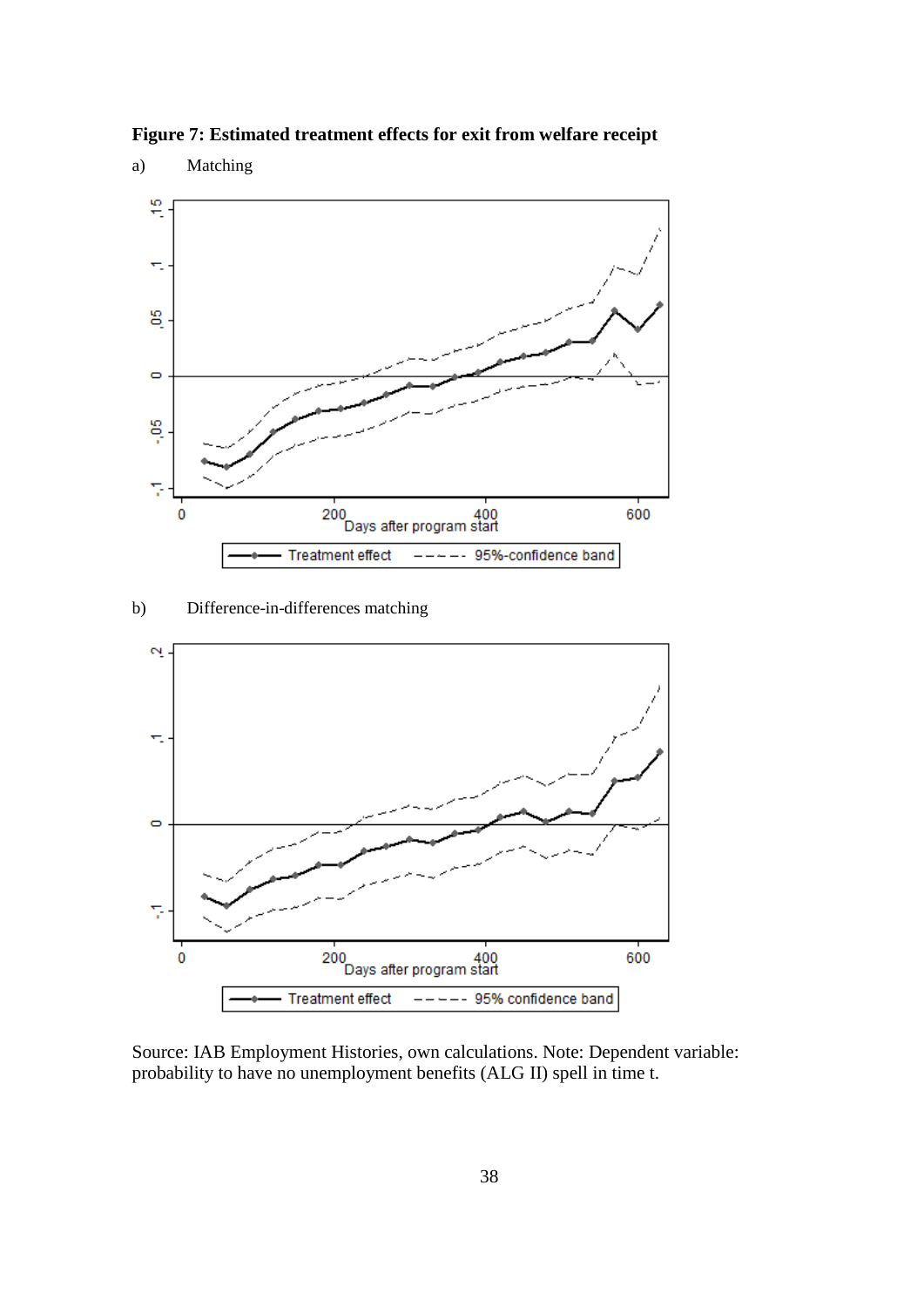## **Figure 8: Separate DiDM results for males and females**





b) Exit from welfare receipt



Source: IAB Employment Histories, own calculations. Note: Dependent variable: a) probability to enter an unsubsidized employment spell in time t. b) probability to have no unemployment benefits (ALG II) spell in time t.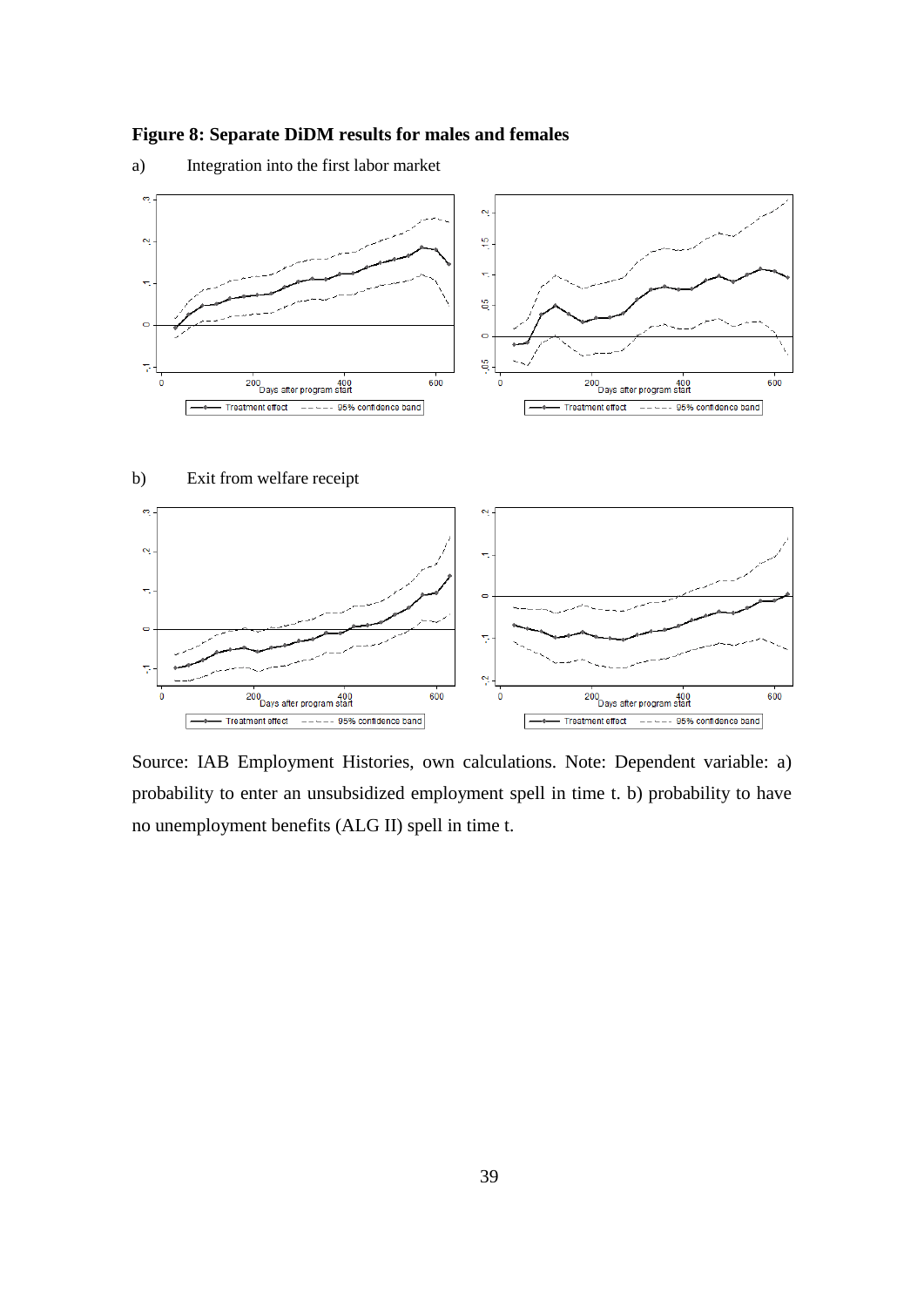**Figure 9: Estimated intent-to-treat effects** 

a) Integration



b) Exit from welfare receipt



Source: IAB Employment Histories, own calculations. Note: Dependent variable: a) probability to enter an unsubsidized employment spell in time t. b) probability to have no unemployment benefits (ALG II) spell in time t.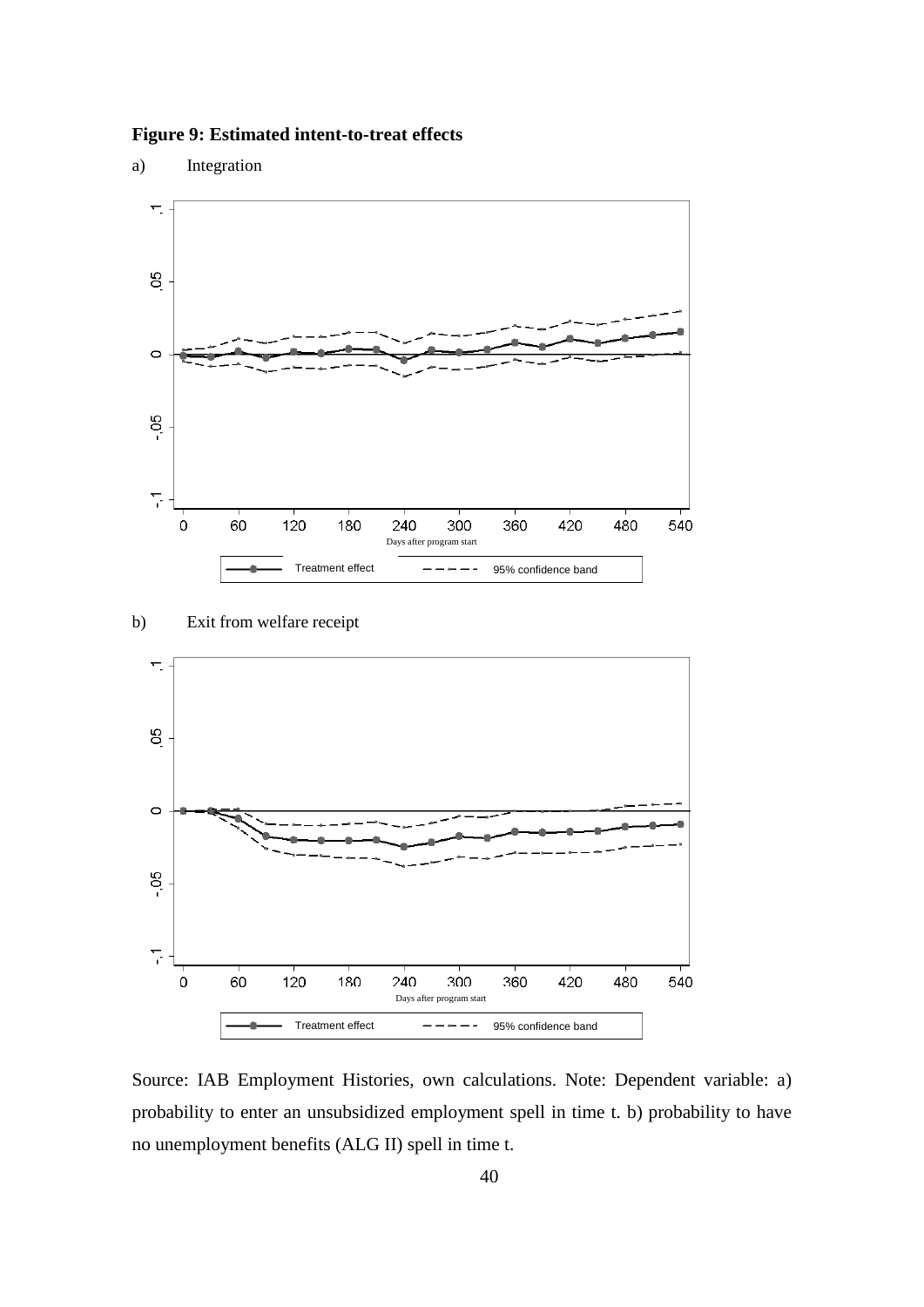| <b>Autor</b>                | <b>Method</b>                                                                                                | <b>Type of Program</b>                                                                    | <b>Target Group</b>                                       | Data                                                                                              | <b>Results</b>                                                                                                                                                                                                                                                                                                                                                                                |
|-----------------------------|--------------------------------------------------------------------------------------------------------------|-------------------------------------------------------------------------------------------|-----------------------------------------------------------|---------------------------------------------------------------------------------------------------|-----------------------------------------------------------------------------------------------------------------------------------------------------------------------------------------------------------------------------------------------------------------------------------------------------------------------------------------------------------------------------------------------|
| Arni (2010)                 | Non-parametric<br>approach based on<br>Kaplan-Meier;<br>Duration models with<br>dynamic treatment<br>effects | <b>High Frequency</b><br>Counseling+ targeted<br>coaching                                 | Older job-seekers<br>$(45+)$ with lower<br>employability  | Social Experiment in<br>Switzerland 2008,<br>Records of the<br>Unemployment<br>Insurance+ Surveys | The individuals in the treatment group have a higher job finding rate.<br>The jobs they find are more stable. Job seekers reduce their<br>reservation wages and search more efficiently as an effect of the<br>program. The program induces higher job search motivation.                                                                                                                     |
| <b>Bollens</b><br>(2011)    | Difference-in-<br>difference, Propensity<br><b>Score Matching</b>                                            | Mandatory activation<br>scheme (search<br>assistance,<br>counseling and<br>training) 2009 | Newly<br>unemployed, age<br>50-52                         | Unemployment register<br>in Flanders                                                              | The estimation results suggest that the mandatory activation of<br>older unemployed does have an impact on the probability that<br>these unemployed return to employment, although the impact<br>comes with a time lag. There is an employment gain of 3 to 4.5<br>percentage points four to seven months after individuals became<br>eligible for the treatment.                             |
| Boockmann et<br>al. (2012b) | Difference-in-<br>difference, Continuous-<br>time duration models,<br>Kaplan-Meier                           | Integration<br>Allowance                                                                  | Older employees                                           | IEB, Natural Experiment<br>2001-2002 and 2003-04                                                  | Hiring subsidies for older workers were ineffective for integration<br>into employment except for East German women due to<br>deadweight effects.                                                                                                                                                                                                                                             |
| Centeno et al.<br>(2009)    | Difference-in-<br>difference, DDM<br>Estimator                                                               | Mandatory Intensive<br>job-search assistance<br>+small basis skills<br>training           | Young and Old<br>(long-term)<br>Unemployed<br>Individuals | SIAGE dataset, Portugal<br>1997-2002                                                              | Impact of the programs in reducing unemployment duration is very<br>limited. More positive impact for individuals aged 30 to 40 and<br>among the better educated. The less educated individuals and those<br>over 40 did not benefit at all from the programs. The programs<br>reduced unemployment duration for young workers exiting the labor<br>force, but increased it for older workers |
| Heyma et al<br>(2014)       | Conjoint analysis                                                                                            | Subsidies for<br>potential employers                                                      | Older unemployed<br>$(58+)$                               |                                                                                                   | Uncertainty about productivity levels of older job-seekers may cause<br>riskaverse employers to choose younger job-seekers with lower, but<br>more certain productivity levels. Increasing labour costs compared to<br>steady or declining productivity levels of older workers. Older<br>managers hire older job-seekers.                                                                    |

# **Table A.1: Recent Evidence on ALMPs for Older Unemployed**